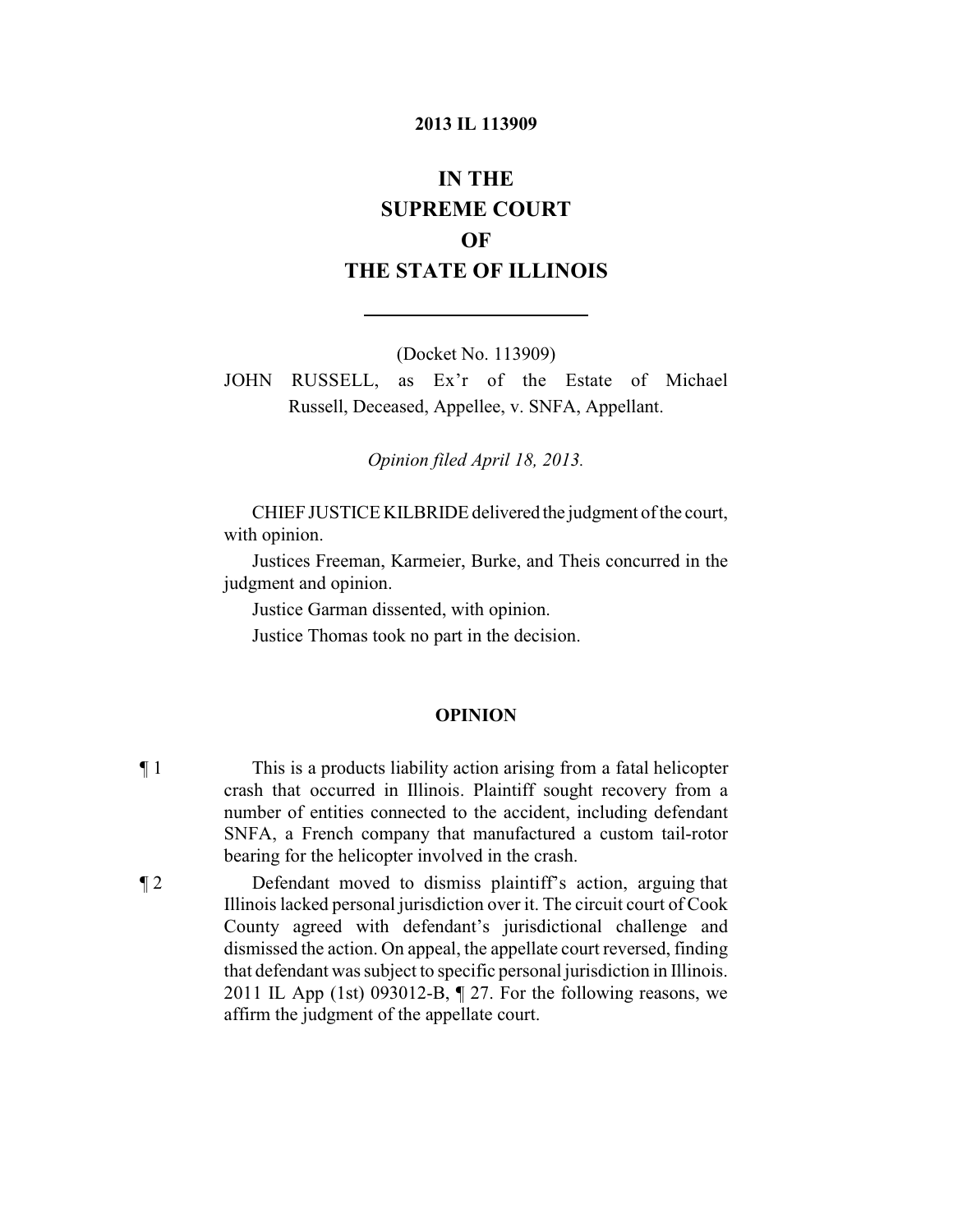| $\P_3$ | <b>I. BACKGROUND</b>                                                                                                                                                                                                                                                                                                                                                          |
|--------|-------------------------------------------------------------------------------------------------------------------------------------------------------------------------------------------------------------------------------------------------------------------------------------------------------------------------------------------------------------------------------|
| $\P$ 4 | On January 28, 2003, plaintiff-decedent Michael Russell, the sole<br>occupant and pilot of an Agusta 109C helicopter, died after his<br>helicopter crashed in Illinois. Decedent, a resident of Georgia, was<br>living in Illinois and working for Air Angels, Inc., an Illinois air<br>ambulance service operating in the Chicago area, when the fatal<br>accident occurred. |
| $\P 5$ | Plaintiff's helicopter was manufactured by Agusta S.p.A. in Italy<br>in 1989. The helicopter contained seven tail-rotor bearings custom<br>made by defendant for that specific model. Between 1989 and 1998,                                                                                                                                                                  |

the helicopter had multiple owners and operators. ¶ 6 In 1998, a German companysold the helicopterto Metro Aviation in Louisiana. On two separate instances in 1998 and in 2002, Metro Aviation replaced some of the helicopter's tail-rotor bearings. Metro Aviation purchased the replacement bearings from Pennsylvaniabased Agusta Aerospace Corporation, a wholly-owned subsidiary of Agusta. As with the original bearings, the replacement bearings were manufactured by defendant in France. Thereafter, Metro Aviation sold the helicopter to plaintiff's employer. It is uncontested that plaintiff's helicopter contained tail-rotor bearings manufactured by defendant when it crashed in Illinois.

¶ 7 Plaintiff's estate filed a multicount complaint against numerous defendants, alleging that his helicopter suffered a failure of its tailrotor bearing, causing it to spin out of control and crash. In relevant part, plaintiff raised strict liability and negligence claims against defendant. Plaintiff filed similar claims against: (1) Metro Aviation, the Louisiana company that sold the helicopter to plaintiff's employer; (2) Agusta S.p.A. (Agusta), the Italian manufacturer of the helicopter; and (3) Agusta Aerospace Corporation (AAC), the Pennsylvania-based distributor and wholly-owned subsidiary of Agusta that sold the replacement bearings manufactured bydefendant to Metro Aviation.

¶ 8 Thereafter, defendant moved to dismiss plaintiff's claims against it for lack of *in personam* jurisdiction under section 2-301 of the Code of Civil Procedure (735 ILCS  $5/2$ -301 (West 2006)).<sup>1</sup>

-2-

<sup>&</sup>lt;sup>1</sup>Neither Agusta nor AAC challenged personal jurisdiction in Illinois. Metro Aviation moved to dismiss for lack of personal jurisdiction, but its motion was denied.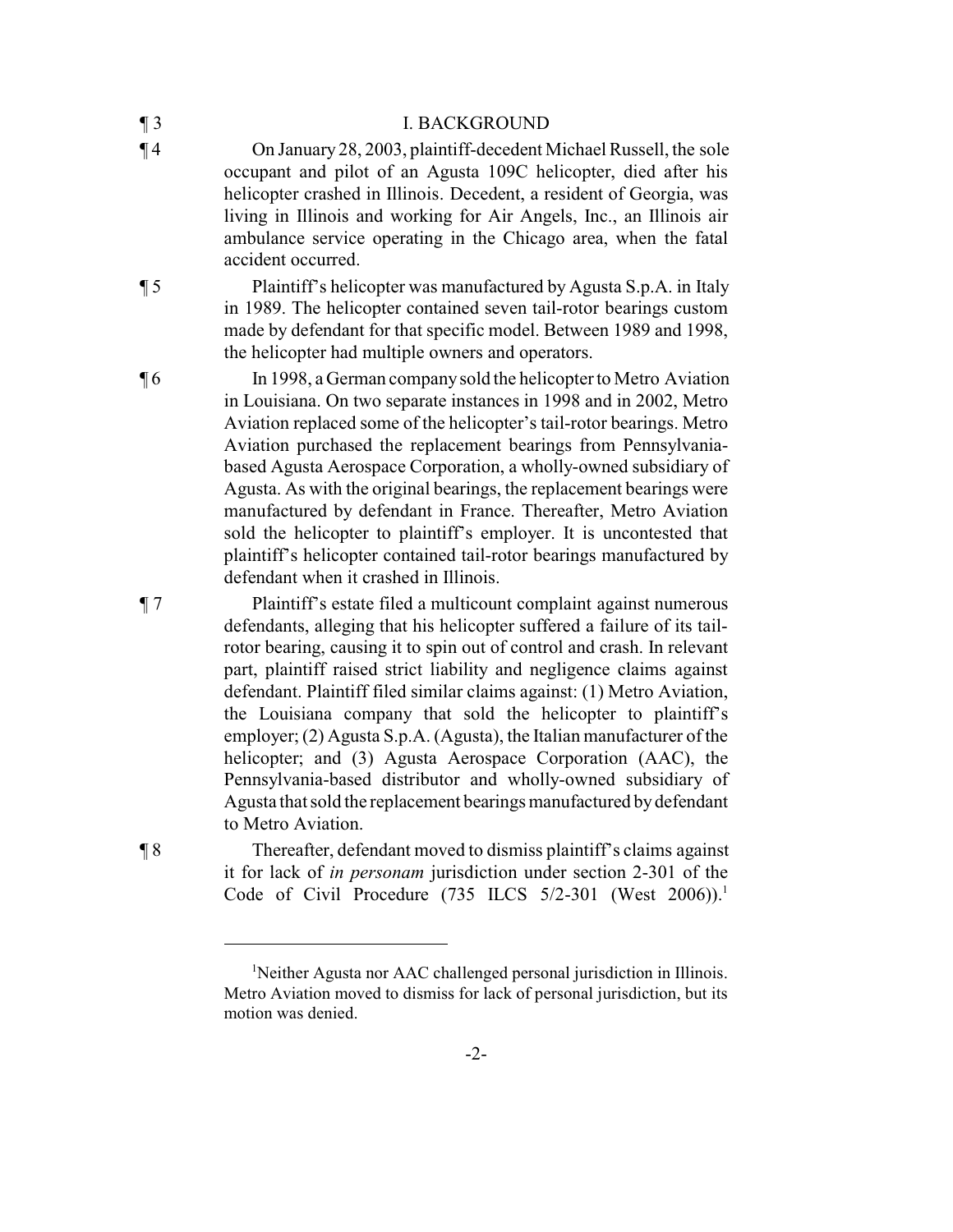Specifically, defendant argued that it was not subject to personal jurisdiction in Illinois because there was no allegation of wrongdoing in Illinois by defendant, a French company lacking the requisite contacts with Illinois.

¶ 9 To respond to defendant's motion to dismiss, plaintiff sought jurisdictional discovery. Plaintiff obtained information about defendant's sales, marketing, and distribution activities. Plaintiff also obtained similar information about Agusta and AAC.

- ¶ 10 It was established during discovery that defendant is a French corporation manufacturing custom-made bearings for the aerospace industry. Specifically, defendant makes bearings for auxiliary power units used in airplanes and for fixed-winged aircraft engines. Defendant also makes bearings for helicopters. Defendant conducts business internationally, with customers in Europe and the United States. Defendant, however, does not have any offices, assets, property, or employees in Illinois, and defendant is not licensed to do business in Illinois.
- ¶ 11 Agusta, the manufacturer of plaintiff's helicopter, is based in Italy. AAC, the wholly-owned subsidiary of Agusta, is located in Pennsylvania and distributes helicopters and component parts internationally and in the United States. Eight different models of Agusta helicopters with defendant's bearings are available for sale in the United States.
- ¶ 12 In plaintiff's interrogatory to AAC, plaintiff requested information about AAC's distribution or sales of defendant's products in Illinois in the last 10 years. In response, AAC stated that it "sold approximately 2,198 [defendant]-produced parts between 2000 and the date of its response, March 26, 2007." During the past 10 years, five Agusta helicopters were sold to customers located in Illinois. AAC also provided customer service and parts to operators of Agusta aircraft in Illinois.
- ¶ 13 Defendant sold various custom-made helicopter tail-bearings to Agusta, including the type at issue here. Defendant acknowledged that it was aware that Agusta incorporated defendant's bearings into the helicopters sold by Agusta. Agusta provided defendant with precise specifications and then defendant manufactured the tail-rotor bearings accordingly. Agusta also kept some of defendant's bearings to be sold individually. Although defendant knew that Agusta intended to sell defendant's bearings both in helicopters or as individual parts, defendant denied specific knowledge of the final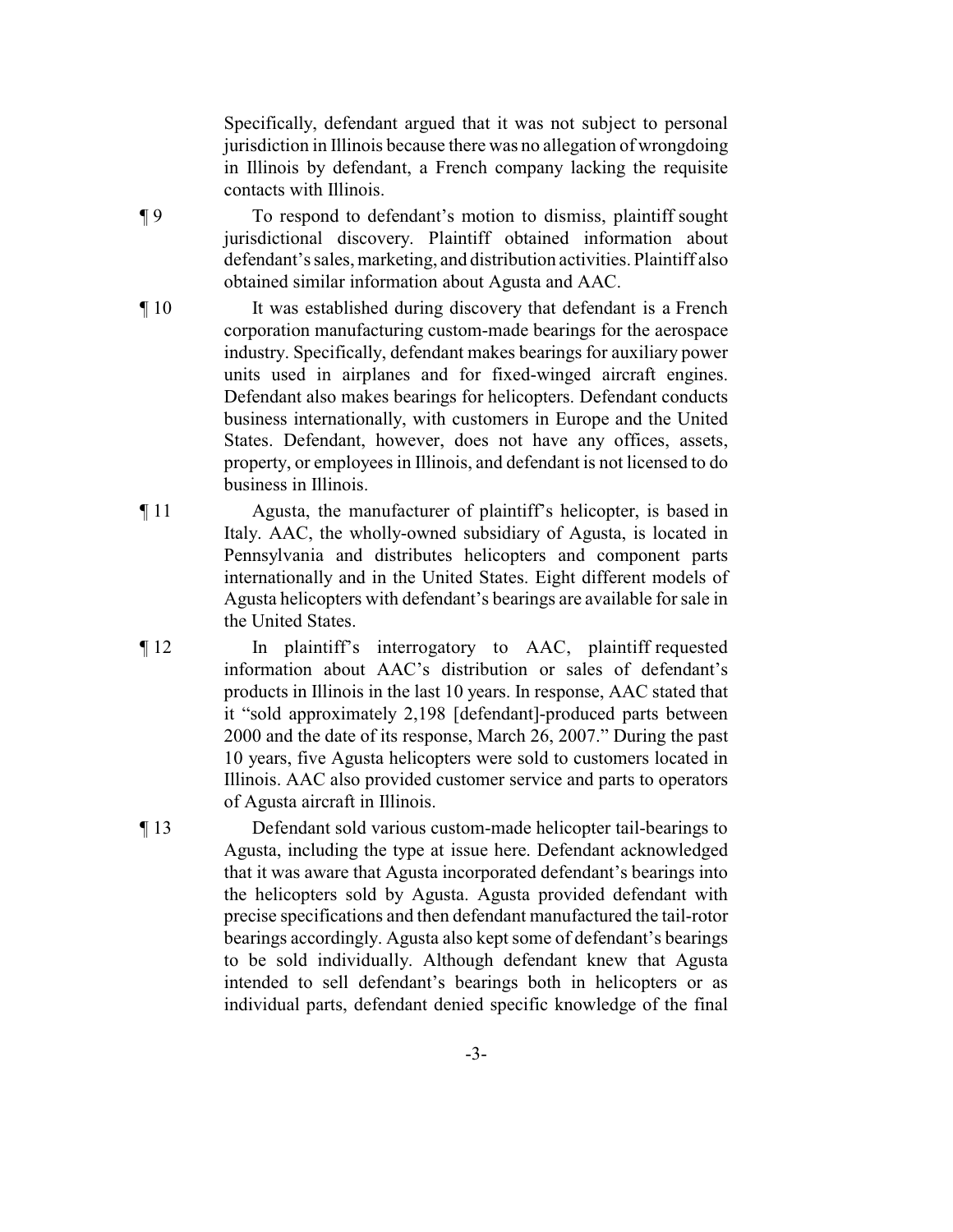destination of its custom-made helicopter tail-rotor bearings. Defendant does not have any direct United States customers for its custom-made helicopter bearings.

- ¶ 14 Similar to its helicopter bearings, defendant manufactures bearings for airplanes and fixed-wing aircraft to its customers' specifications. Defendant sells those bearings to customers throughout Europe and to three companies in the United States: (1) Rolls Royce, a jet-engine manufacturer in Indiana; (2) Honeywell, a military and engine manufacturer in Arizona; and (3) Hamilton Sundstrand, an aerospace manufacturer in California. As with its other products, defendant does not exercise control over the products its customers incorporate its bearings into.
- ¶ 15 Relevant to the issue here, defendant disclosed in an interrogatory that it had a business relationship with Hamilton Sundstrand in Rockford, Illinois, since 1997. Hamilton Sundstrand is a manufacturer of aerospace machinery and is a part of the United Technology Corporation. Defendant explained that it sold Hamilton Sundstrand aerospace bearings, but not the same model or type of bearings in defendant's helicopter.
- ¶ 16 Plaintiff took two depositions of defendant's employee, Frederic Ponchon, who was responsible for selling defendant's products in the United States, Canada, and certain parts of Asia and Europe. Ponchon explained that Hamilton Sundstrand had multiple locations throughout the United States, including divisions or locations in Rockford, Illinois, and San Diego, California. Ponchon personally attended at least three meetings with Hamilton Sundstrand in Rockford about defendant's products and Hamilton Sundstrand's payment systems. Ponchon further explained that he sought to sell a certain type of bearing to the Rockford location but was unable to complete the sale.
- ¶ 17 Ponchon stated that defendant sold its aerospace bearings to Hamilton Sundstrand, who incorporated defendant's bearings into Hamilton Sundstrand aerospace products, including auxiliary power units. Ponchon claimed that defendant's bearings sold to Hamilton Sundstrand were shipped to San Diego and that the Rockford location only processed payments.
- ¶ 18 A purchasing agreement between defendant and Hamilton Sundstrand lists Rockford, Illinois, as the buying and buyer agent location. Similarly, the proprietary sharing agreement or contract between defendant and Hamilton Sundstrand identifies Hamilton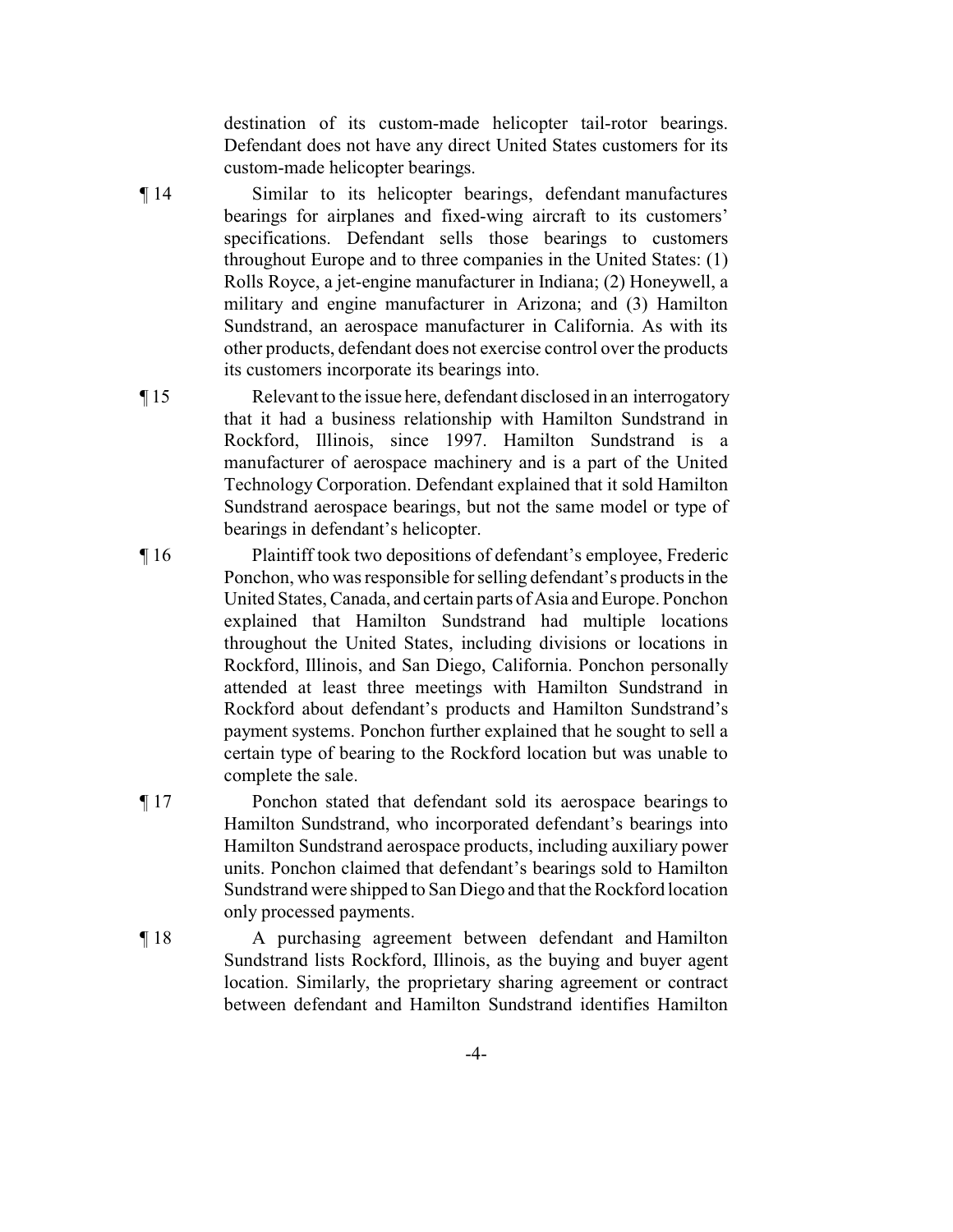Sundstrand's place of business to be "4747 Harrison Avenue, Rockford, Illinois 61106" and states that proprietary information disclosed by defendant will be shared with an employee located in Rockford, Illinois. The proprietary agreement expressly provides that "[t]his agreement shall be governed by and interpreted under the internal laws of the state of Illinois, U.S.A."

- ¶ 19 When asked about defendant's business relationship with Agusta, Ponchon acknowledged that he knew that Agusta sold helicopters that contained defendant's bearings in the United States. Ponchon denied, however, knowing whether any Agusta helicopters were sold in Illinois.
- ¶ 20 Plaintiff also obtained defendant's invoices and sales documents on defendant's sales to Hamilton Sundstrand. During an approximately four-year period, between July 2001 and February 2005, defendant sold products totaling approximately \$1 million to Hamilton Sundstrand in a number of separate shipments. The invoices listed Hamilton Sundstrand's business address as Rockford, Illinois, and a delivery address in San Diego, California.
- ¶ 21 Ultimately, the circuit court granted defendant's motion to dismiss for lack of jurisdiction. The court concluded that defendant did not have sufficient contacts with Illinois.
- ¶ 22 On appeal, the appellate court reversed the circuit court's judgment. *Russell v. SNFA*, 408 Ill. App. 3d 827 (2011). This court, however, vacated the appellate court's judgment and directed it to reconsider in light of the United States Supreme Court's decisions in *Goodyear Dunlop Tires Operations, S.A. v. Brown*, 564 U.S. \_\_\_, 131 S. Ct. 2846 (2011), and *J. McIntyre Machinery, Ltd. v. Nicastro*, 564 U.S. \_\_\_, 131 S. Ct. 2780 (2011) (plurality op.). Russell v. SNFA, No. 112323 (Sept. 28, 2011) (supervisory order).
- ¶ 23 On reconsideration, the appellate court again reversed the circuit court's dismissal for lack of personal jurisdiction, finding that *Goodyear* and *McIntyre* supported its original decision. 2011 IL App (1st) 093012-B, ¶ 2. The court relied heavily on *Rockwell International Corp. v. Costruzioni Aeronautiche Giovonni Agusta, S.p.A.*, 553 F. Supp. 328 (E.D. Pa. 1982), a case involving almost identical facts, in finding that Illinois's exercise of jurisdiction over defendant was proper. 2011 IL App (1st) 093012-B, ¶ 36. The court further found that its holding was consistent with the United States Supreme Court's observation in *McIntyre* that "distribution by an American distributor in the states could be sufficient to establish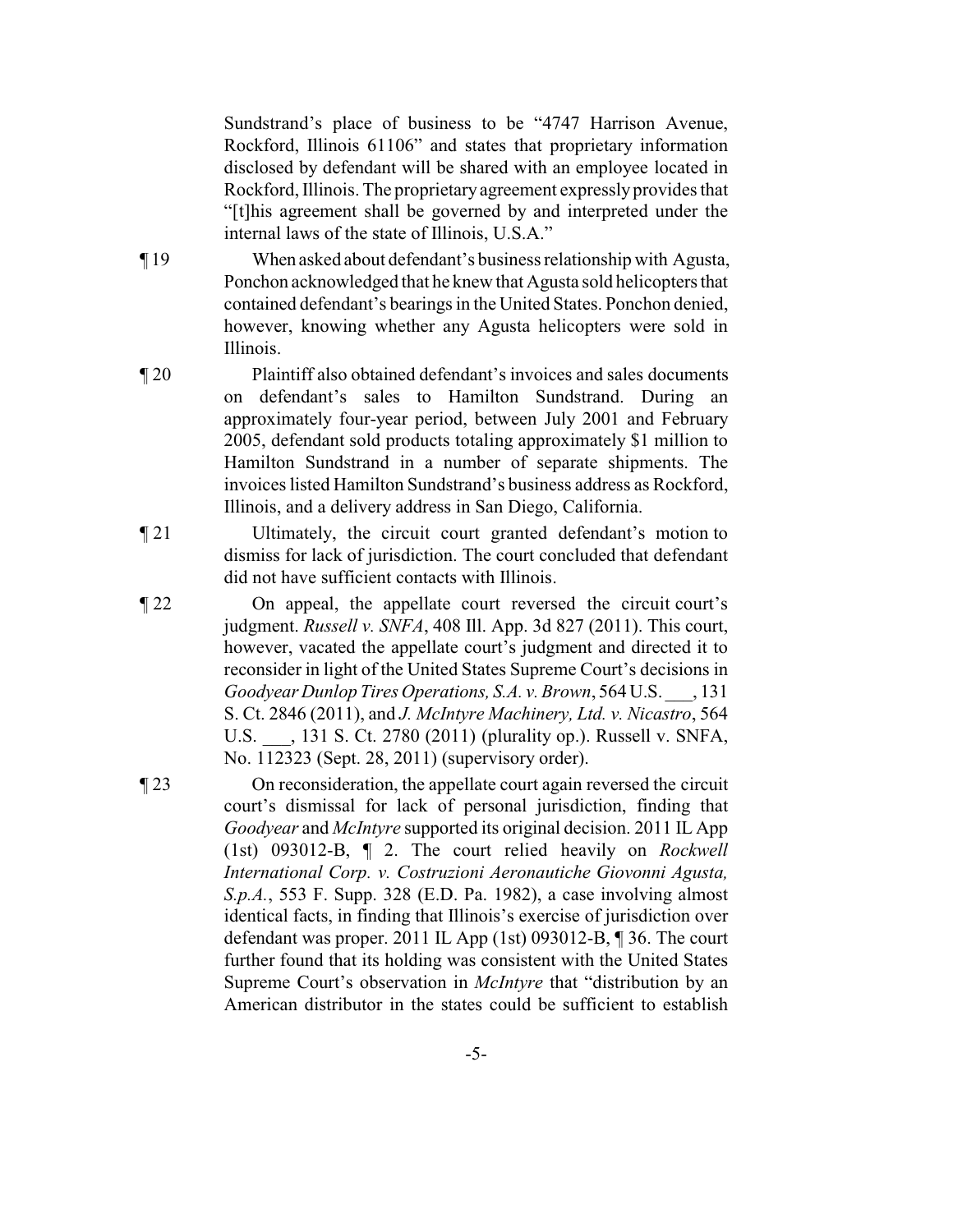jurisdiction, given the right set of facts." 2011 IL App (1st) 093012- B, ¶ 45.

¶ 24 This court allowed defendant's petition for leave to appeal. Ill. S. Ct. R. 315 (eff. Feb. 26, 2010).

## ¶ 25 II. ANALYSIS

- ¶ 26 On appeal, defendant argues that the appellate court erred when it reversed the circuit court's judgment dismissing plaintiff's action for lack of personal jurisdiction. Defendant contends that Illinois cannot exercise specific personal jurisdiction because defendant lacks the requisite "minimum contacts" with Illinois, the accident did not arise from defendant's contact with Illinois, and it would be unreasonably burdensome to require defendant to defend itself in Illinois. Defendant asserts that the appellate court misinterpreted *McIntyre* and erroneously relied on *Rockwell*, a 1982 Pennsylvania federal case employing a standard rejected by *McIntyre.* Defendant further argues that Illinois cannot exercise general personal jurisdiction because there is no evidence that defendant had the necessary "continuous and systemic" contacts with Illinois.
- ¶ 27 Plaintiff responds that the appellate court properly found that defendant was subject to specific personal jurisdiction in Illinois under applicable provisions of the Illinois long-arm statute (735 ILCS 5/2-209(a), (c) (West 2002)). Plaintiff argues that the appellate court's judgment comports with federal and Illinois due process concerns because defendant has more than sufficient minimum contacts with Illinois, the cause of action arose from or relates to those contacts, and it is reasonable to require defendant to litigate in Illinois. Plaintiff further argues that defendant is subject to general personal jurisdiction because it has continuous and systemic contacts with Illinois.

¶ 28 It is settled that the plaintiff has the burden to establish a *prima facie* basis to exercise personal jurisdiction over a nonresident defendant. *Wiggen v. Wiggen*, 2011 IL App (2d) 100982, ¶ 20. When, as here, the circuit court decides a jurisdictional question solely on documentary evidence, without an evidentiary hearing, our review is *de novo*. *Id*. ¶ 20. Any conflicts in the pleadings and affidavits must be resolved in the plaintiff's favor, but the defendant may overcome plaintiff's *prima facie* case for jurisdiction byoffering uncontradicted evidence that defeats jurisdiction. *Id*. ¶ 20.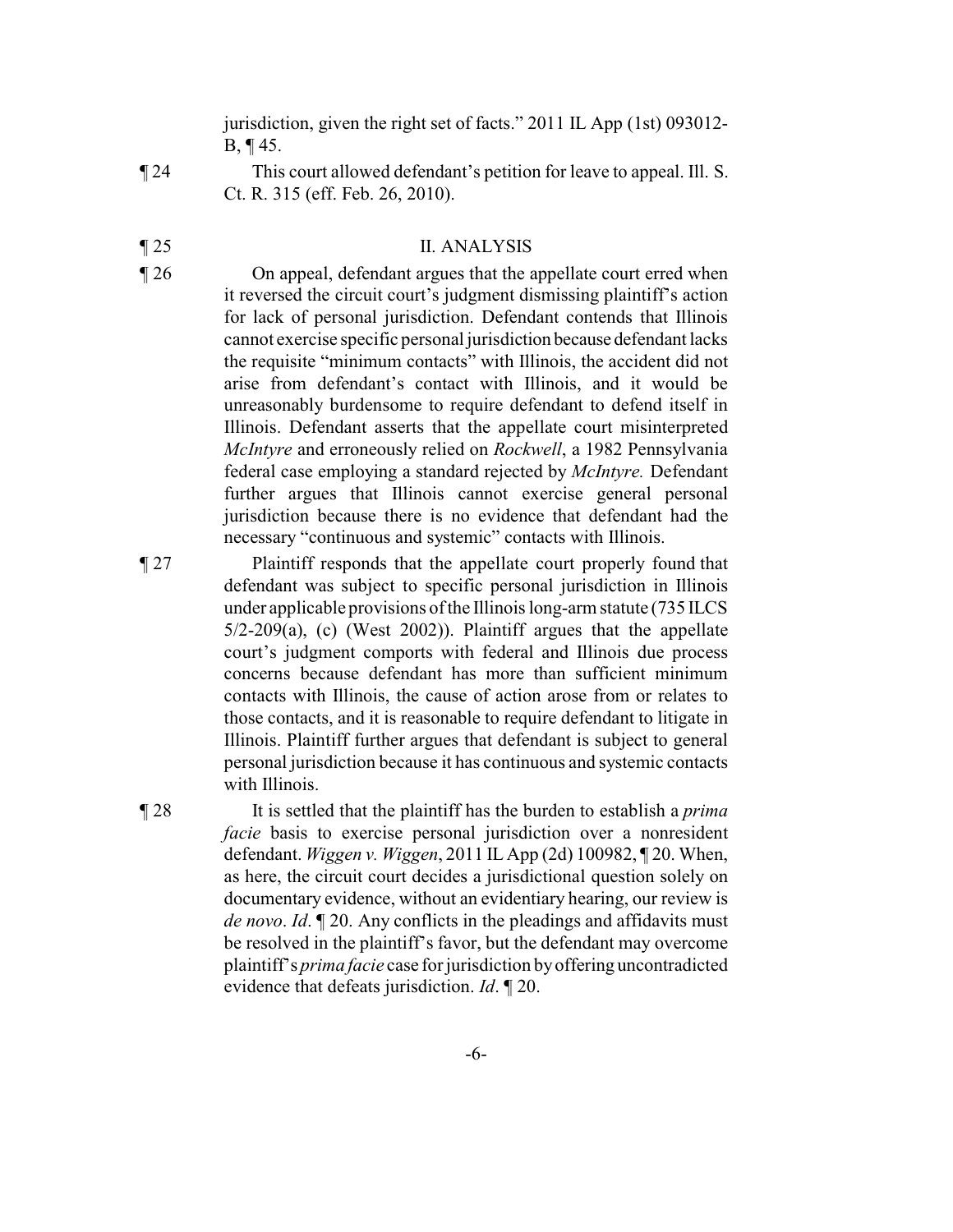¶ 29 Section 2-209 of the Code of Civil Procedure, commonly referred to as the Illinois long-arm statute, governs the exercise of personal jurisdiction by an Illinois court over a nonresident and is divided into three subsections identifying multiple grounds for exercising jurisdiction. See 735 ILCS 5/2-209(a), (b), (c) (West 2002). Historically, this court has employed a two-part analysis in deciding a jurisdictional issue under the long-arm statute, first determining whether a specific statutory provision of section 2-209 has been satisfied, and then determining whether the due process requirements of the United States and Illinois Constitutions have been met. *Rollins v. Ellwood*, 141 Ill. 2d 244, 275 (1990).

¶ 30 The year before *Rollins* was decided, however, the General Assembly substantively amended the long-arm statute by adding subsection (c), effective September 7, 1989. 735 ILCS 5/2-209(c) (West 2002). Subsection (c), commonly referred to as the "catch-all provision," broadly provides that a court "may also exercise jurisdiction on any other basis now or hereafter permitted by the Illinois Constitution and the Constitution of the United States." 735 ILCS 5/2-209(c) (West 2002). In consideration of that amendment, our appellate court has found that *Rollins*'s two-part analysis is no longer necessary when subsection  $(c)$  is invoked because it constitutes an independent basis for exercising personal jurisdiction that effectively collapses the jurisdictional inquiry into the single issue of whether a defendant's Illinois contacts are sufficient to satisfy federal and Illinois due process. See, *e.g.*, *Soria v. Chrysler Canada, Inc.*, 2011 IL App (2d) 101236, ¶ 16; *Morgan, Lewis & Bockius LLP v. City of East Chicago*, 401 Ill. App. 3d 947, 952 (2010); *Old Orchard Urban Ltd. Partnership v. Harry Rosen, Inc.*, 389 Ill. App. 3d 58, 64 (2009); *Knaus v. Guidry*, 389 Ill. App. 3d 804, 814 (2009); *Kostal v. Pinkus Dermatopathology Laboratory, P.C.*, 357 Ill. App. 3d 381, 386-87 (2005); *Alderson v. Southern Co.*, 321 Ill. App. 3d 832, 856 (2001); *Weiden v. Benveniste*, 298 Ill. App. 3d 531, 533 (1998); see also *Tamburo v. Dworkin*, 601 F.3d 693, 700 (7th Cir. 2010) (concluding that under subsection (c) "the state statutory and federal constitutional inquiries merge"). We agree. Thus, when, as here, a plaintiff argues that personal jurisdiction is proper under subsection (c) of the Illinois long-arm statute, the sole issue before the court is whether the nonresident defendant's connection or contact with Illinois is sufficient to satisfy federal and Illinois due process.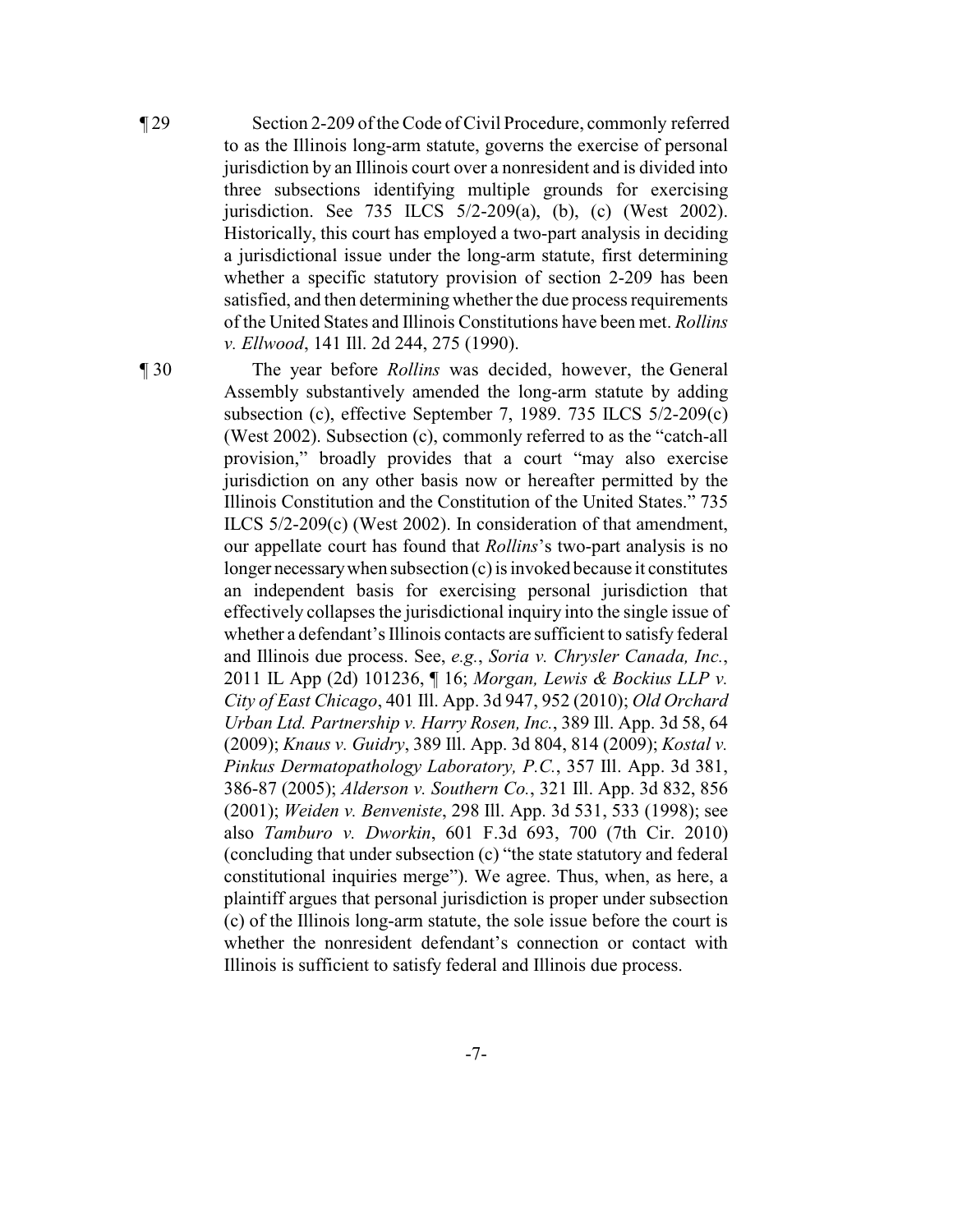¶ 31 Before turning to that issue, though, we must clarify another part of our decision in *Rollins*. In *Rollins*, we observed that "Illinois' longarm statute is to be given a definite meaning and scope which does not fluctuate with every new pronouncement on the limits of Federal due process." *Rollins*, 141 Ill. 2d at 271 (citing *Green v. Advance Ross Electronics Corp.*, 86 Ill. 2d 431, 436 (1981)). We instructed courts deciding whether personal jurisdiction should be exercised under the long-arm statute to consider the Illinois long-arm statute "separately" from federal due process standards. *Rollins*, 141 Ill. 2d at 271. Consequently, we concluded that the Illinois long-arm statute "may well restrict the power that the courts of this State have to bring nonresidents before them to a greater extent than do the Federal due process clause and the 'minimum contacts' standard developed over the years by the Supreme Court." *Rollins*, 141 Ill. 2d at 271-72. *Rollins* suggests that, in the context of personal jurisdiction over nonresident defendants, due process protection under the Illinois long-arm statute may be greater than federal due process protections.

¶ 32 Since our decision in *Rollins*, however, there have been no decisions from this court or the appellate court identifying any substantive difference between Illinois due process and federal due process on the issue of a court's exercising personal jurisdiction over a nonresident defendant. When interpreting Illinois law on personal jurisdiction, the Seventh Circuit has observed that "in no case post-*Rollins* has an Illinois court found federal due process to allow the exercise of jurisdiction in a case where Illinois limits [or] prohibit[s] it." *Hyatt International Corp. v. Coco*, 302 F.3d 707, 715 (7th Cir. 2002). Similarly, also in the context of the Illinois long-arm statute, a federal district court has concluded "that it is only in the rare (and perhaps hypothetical) case that the federal due process analysis might actually differ from the Illinois due process analysis." *GMAC Real Estate, LLC v. E.L. Cutler & Associates, Inc.*, 472 F. Supp. 2d 960, 964 (N.D. Ill. 2006).

¶ 33 Defendant, as the party challenging personal jurisdiction here, does not argue that it is entitled to greater due process protections under the Illinois due process clause and long-arm statute. Therefore, we do not need to determine in this case the extent, if any, that Illinois due process protections differfrom federal due process protections on the issue of personal jurisdiction. Accordingly, we will not consider our long-arm statute separately from federal due process concerns.

-8-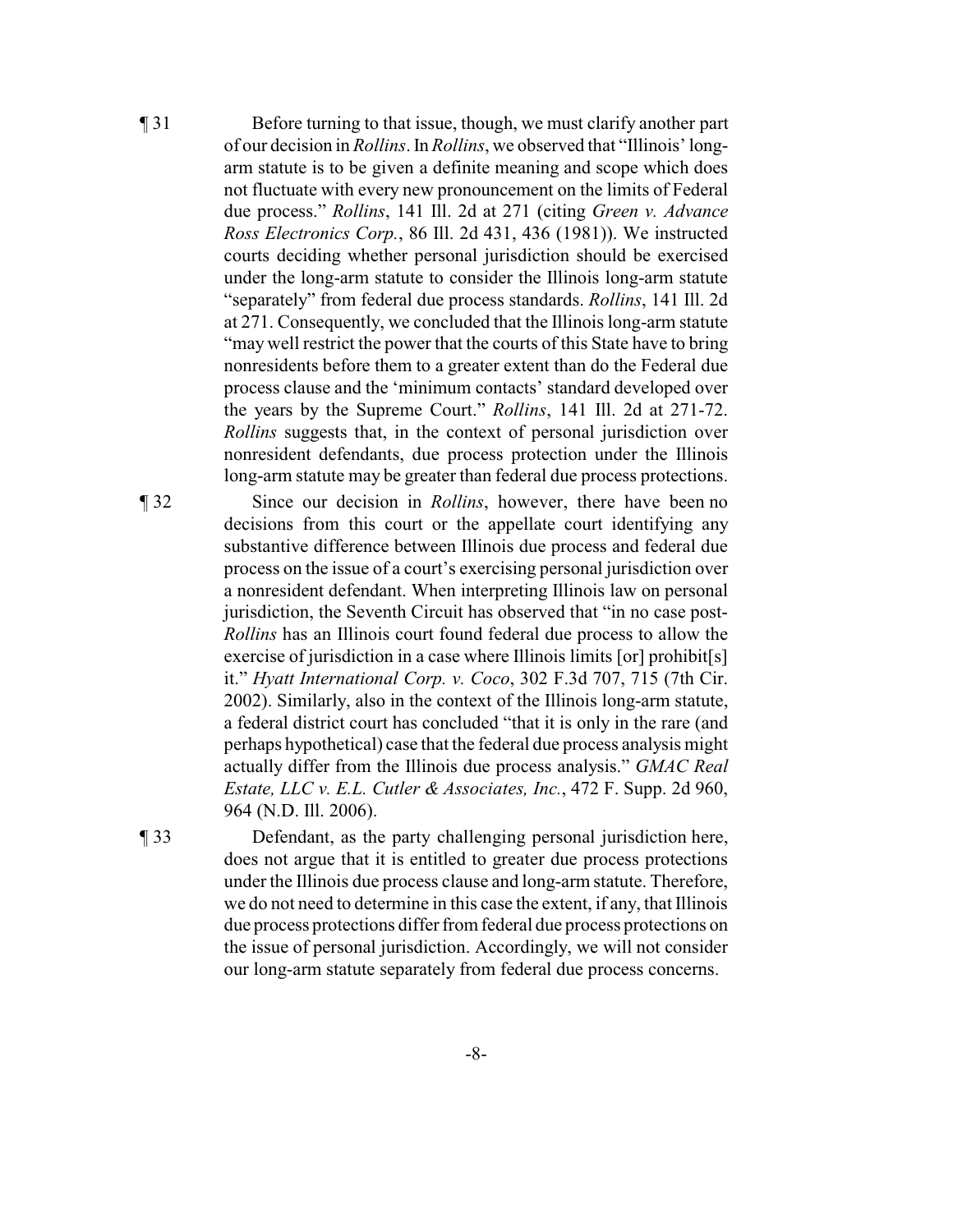¶ 34 The United States Supreme Court has observed that "[t]he Due Process Clause of the Fourteenth Amendment sets the outer boundaries of a state tribunal's authority to proceed against a defendant." *Goodyear Dunlop Tires Operations, S.A. v. Brown*, 564 U.S. \_\_\_, \_\_\_, 131 S. Ct. 2846, 2853 (2011). In all cases involving a nonresident defendant, before a court may subject the defendant to a judgment *in personam*, "due process requires that the defendant have certain minimumcontacts with the forum State such that maintenance of the suit there does not offend 'traditional notions of fair play and substantial justice.' " *Wiles v. Morita Iron Works Co.*, 125 Ill. 2d 144, 150 (1988) (quoting *International Shoe Co. v. Washington*, 326 U.S. 310, 316 (1945)). We therefore must consider whether defendant has minimum contacts with Illinois and whether subjecting it to litigation in Illinois is reasonable under traditional notions of fair play and substantial justice.

#### ¶ 35 A. Minimum Contacts

¶ 36 This court recognizes the "minimum contacts" test as the threshold issue in any personal jurisdiction challenge in Illinois. *Wiles*, 125 Ill. 2d at 161. In turn, the relevant inquiry into whether the minimum contacts test has been satisfied depends on what category of personal jurisdiction is being sought—either general or specific. *Keller v. Henderson*, 359 Ill. App. 3d 605, 613 (2005). General jurisdiction for a corporate defendant exists when it has engaged in continuous and substantial business activity within the forum, the paradigm example for a corporation being a location where it "is fairly regarded as at home." *Goodyear*, 564 U.S. at \_\_\_, 131 S. Ct. at 2853-54. A finding of general jurisdiction permits a cause of action against a defendant based on activity that is entirely distinct from its activity in the forum. *Goodyear*, 564 U.S. at \_\_\_, 131 S. Ct. at 2853. Consequently, the standard for finding general jurisdiction is very high and requires a showing that the nonresident defendant carried on systemic business activity in Illinois "not casually or occasionally, but with a fair measure of permanence and continuity." *Morgan, Lewis & Bockius LLP v. City of East Chicago*, 401 Ill. App. 3d 947, 953 (2010); see also *Felland v. Clifton*, 682 F.3d 665, 673 (7th Cir. 2012) (explaining that "the threshold for general jurisdiction is quite high because 'the contacts must be sufficiently extensive and pervasive to approximate physical presence' " (quoting *Tamburo*, 601 F.3d at 701)). Essentially, this means that, "the foreign corporation has taken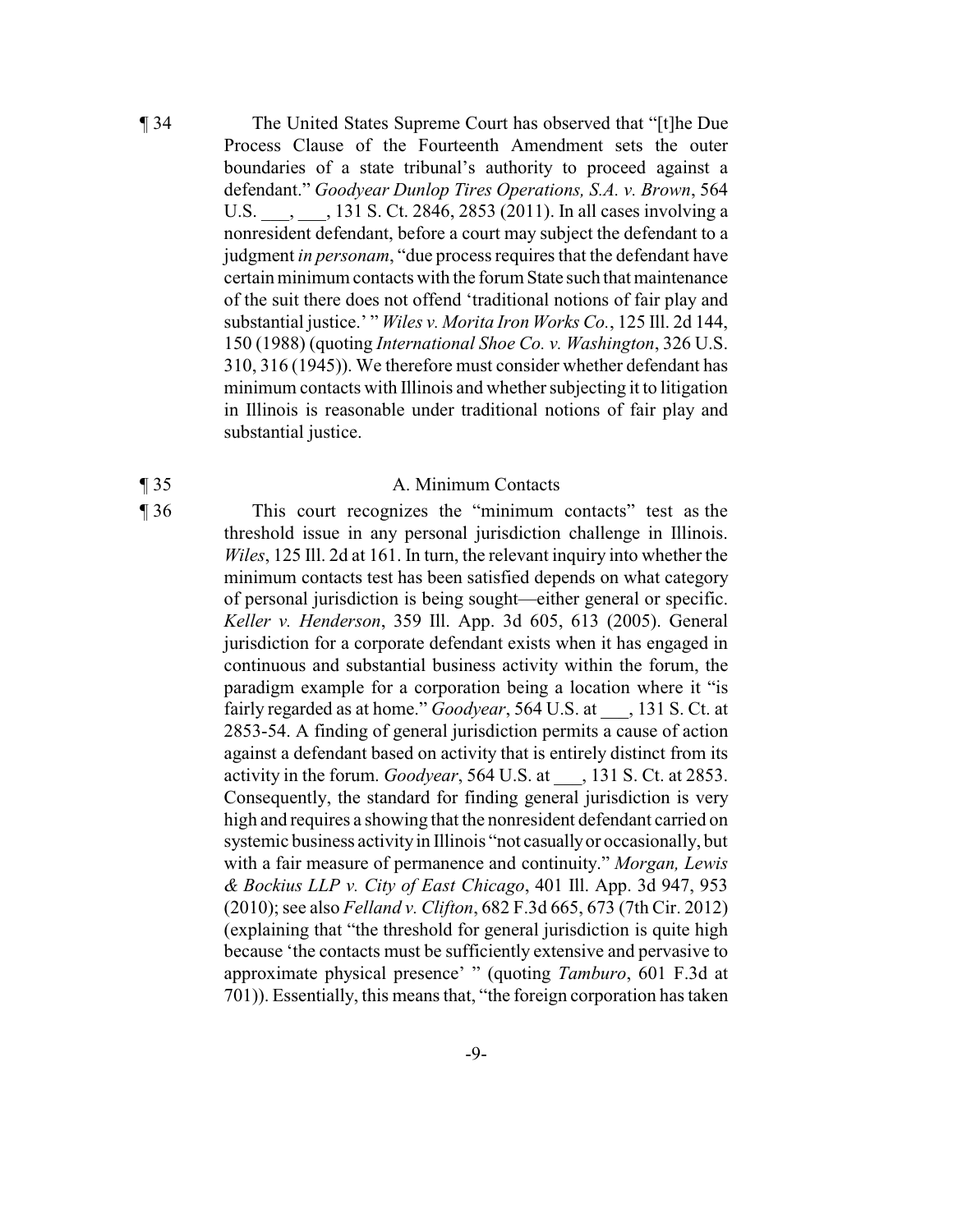up residence in Illinois." (Internal quotation marks omitted.) *Morgan*, 401 Ill. App. 3d at 953.

- ¶ 37 Although the appellate court declined to decide whether general jurisdiction exists here (2011 IL App (1st) 093012-B, ¶ 27), after reviewing the evidence under the applicable high standard, we find that it does not. Defendant is a French corporation that manufactures custom-made bearings for the aerospace industry. Defendant sells its products internationally, including in the United States, but defendant does not have any offices, assets, property, or employees in Illinois. Nor is defendant licensed to do business in Illinois.
- ¶ 38 In other words, there is no evidence showing that defendant engaged in the type of permanent and systemic business activity in Illinois that would justify a finding of general jurisdiction. Simply put, we cannot conclude that Illinois could be fairly regarded as defendant's home. See *Goodyear*, 564 U.S. at \_\_\_, 131 S. Ct. at 2854. Therefore, we necessarily conclude that Illinois cannot exercise general jurisdiction over defendant.
- ¶ 39 The second type of personal jurisdiction is specific jurisdiction, the type the appellate court determined was applicable here. As the parties'respective arguments demonstrate, the keyissue in this appeal is specific personal jurisdiction.
- ¶ 40 Specific jurisdiction requires a showing that the defendant purposefully directed its activities at the forum state and the cause of action arose out of or relates to the defendant's contacts with the forum state. *Burger King Corp. v. Rudzewicz*, 471 U.S. 462, 472 (1985). Under specific jurisdiction, a nonresident defendant may be subjected to a forum state's jurisdiction based on certain " 'single or occasional acts' " in the state but only with respect to matters related to those acts. *Goodyear*, 564 U.S. at \_\_\_, 131 S. Ct. at 2853 (quoting *International Shoe*, 326 U.S. at 318).
- ¶ 41 In *Burger King Corp*., the United States SupremeCourt explained the rationale for permitting the exercise of specific personal jurisdiction over a nonresident defendant who "purposefully directs" its activities toward the forum, even if only for single or occasional acts in the forum state. First, the state has a manifest interest in providing its residents with a convenient forum for redressing injuries caused by nonresidents. Second, when a nonresident defendant purposefully derives benefit from its interstate activities in other jurisdictions it would be unfair to allow that defendant to avoid any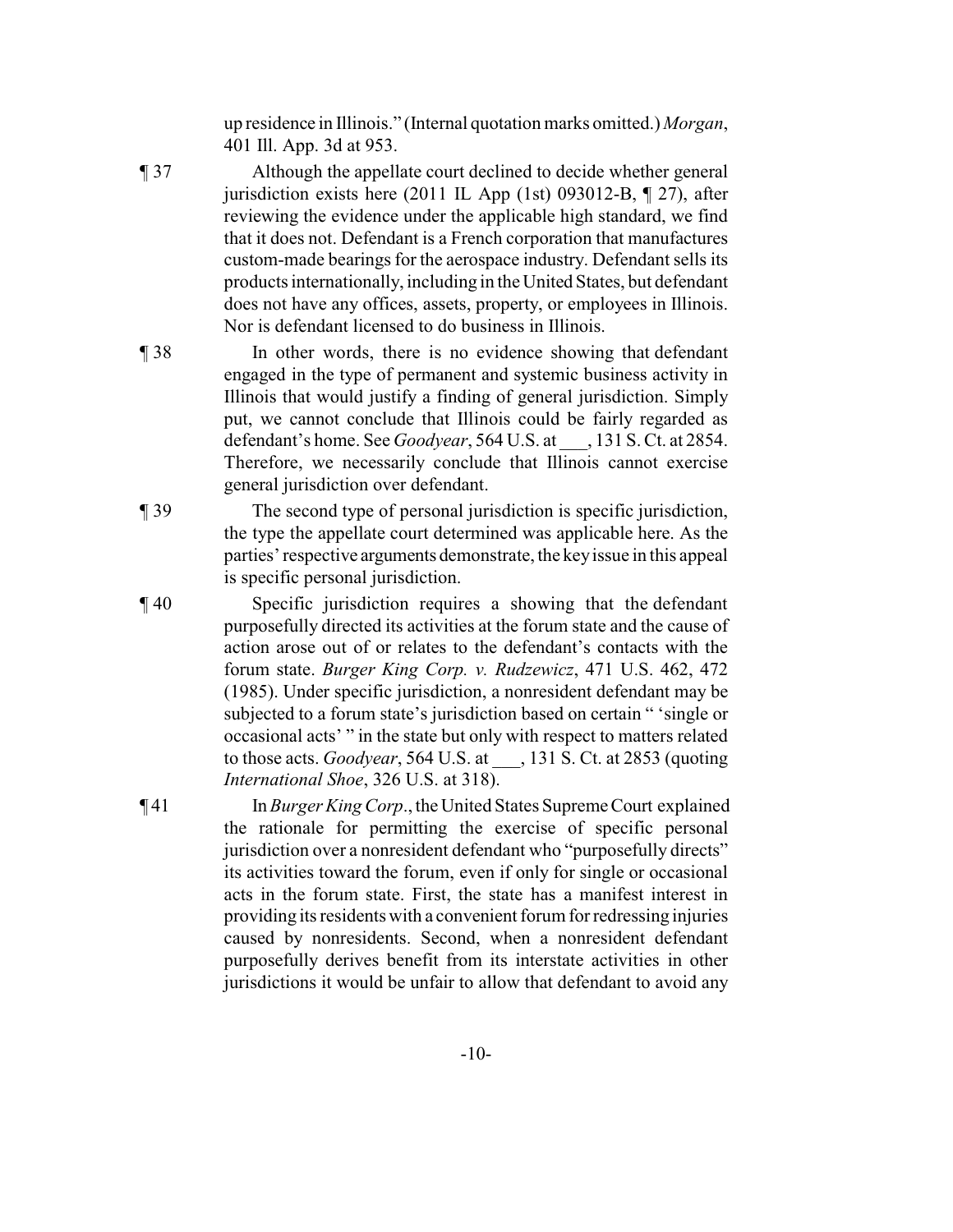legal consequences that proximatelyarose from those same activities. *Burger King Corp.*, 471 U.S. at 473-74.

¶ 42 Noting that a potential nonresident defendant should be able to "reasonably anticipate" being drawn into litigation in the foreign forum, the Court explained the central underpinning of specific jurisdiction as follows:

> " 'The unilateral activity of those who claim some relationship with a nonresident defendant cannot satisfy the requirement of contact with the forum State. The application of that rule will vary with the quality and nature of the defendant's activity, but it is essential in each case that there be some act by which the defendant purposefully avails itself of the privilege of conducting activities within the forum State, thus invoking the benefits and protections of its laws.' " *Burger King Corp.*, 471 U.S. at 474-75 (quoting *Hanson v. Denckla*, 357 U.S. 235, 253 (1958)).

The Court further explained that requiring a showing of "purposeful availment" within the forum state protects a nonresident defendant from being haled into a jurisdiction based on random or attenuated contacts or the unilateral activity of a third party. *Burger King Corp.*, 471 U.S. at 475.

¶ 43 Relevant here, one way to satisfy the requirements for specific jurisdiction is under the "stream of commerce" theory, an approach first recognized by the United States Supreme Court in *World-Wide Volkswagen Corp. v. Woodson,* 444 U.S. 286 (1980).<sup>2</sup> In that decision, the Court concluded as follows:

> "[I]f the sale of a product by a manufacturer or a distributor \*\*\* is not simply an isolated occurrence, but arises from the efforts of the manufacturer or distributor to serve directly or indirectly, the market for its product in other States, it is not unreasonable to subject it to suit in one of those States if its

-11-

<sup>&</sup>lt;sup>2</sup>We note that this court recognized the "stream of commerce" theory for establishing personal jurisdiction before *World-Wide Volkswagen* was decided. *Gray v. American Radiator & Standard Sanitary Corp.*, 22 Ill. 2d 432 (1961); see also *World-Wide Volkswagen*, 444 U.S. at 297-98 (referring favorably to *Gray*); *Asahi Metal Industry Co. v. Superior Court*, 480 U.S. 102, 120 (1987) (Brennan, J., concurring in part and concurring in the judgment, joined by White, Marshall and Blackmun, JJ.) (describing *Gray* as "a well-known stream-of-commerce case").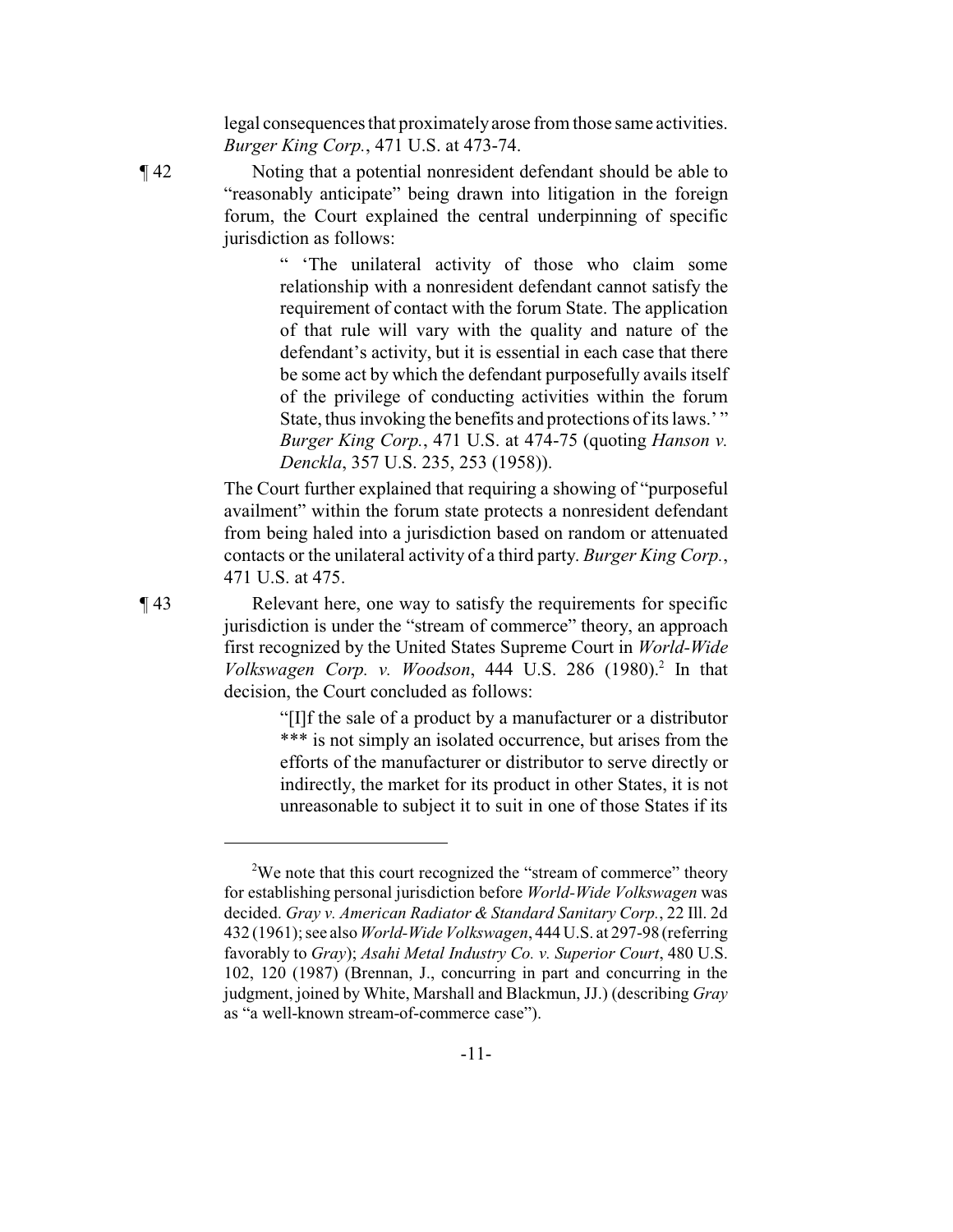allegedly defective merchandise has there been the source of injury to its owner or to others." *World-Wide Volkswagen*, 444 U.S. at 297.

Under those circumstances, the forum state is permitted to exercise personal jurisdiction over a nonresident defendant "that delivers its products into the stream of commerce with the expectation that they will be purchased by consumers in the forum State." *World-Wide Volkswagen*, 444 U.S. at 297-98.

¶ 44 Applying those principlesto the facts in *World-Wide Volkswagen*, however, the Court found that an Oklahoma state court could not exercise personal jurisdiction "over a nonresident automobile retailer and its wholesale distributor in a products-liability action, when the defendants' only connection with Oklahoma is the fact that an automobile sold in New York to New York residents became involved in an accident in Oklahoma." *World-Wide Volkswagen*, 444 U.S. at 287. In particular, the nonresident defendants' markets were limited to New York, New Jersey, and Connecticut and there was no evidence in the record that any automobiles were sold to customers outside that area, let alone Oklahoma. Finally, even if it were foreseeable that a vehicle sold by defendants would be driven or used by a consumer in Oklahoma, the court deemed that basis of foreseeability insufficient to satisfy the requisite minimum contact standard. *World-Wide Volkswagen*, 444 U.S. at 298.

¶ 45 As the parties here acknowledge, however, the evolution of the stream-of-commerce theory has not been consistent. Notably, seven years after deciding *World-Wide Volkswagen,* the United States Supreme Court issued a fractured opinion on the issue in *Asahi Metal Industry Co. v. Superior Court*, 480 U.S. 102 (1987). In *Asahi*, the plaintiff was injured in a motorcycle accident in California, and he filed a lawsuit against the Taiwanese manufacturer of the motorcycle tires' inner tubes. The Taiwanese manufacturer then filed a crosscomplaint against Asahi, the Japanese manufacturer of the tube's valve assembly. Ultimately, however, the plaintiff's claims were settled and dismissed, leaving only the indemnity action between the Taiwanese and Japanese defendants before the California court.Thus, the issue before the United States Supreme Court was whether a California court could exercise personal jurisdiction over the Taiwanese and Japanese defendants in the indemnity action. *Asahi,* 480 U.S. at 105-06, 115. The Court unanimously held that the California court could not exercise personal jurisdiction over the

-12-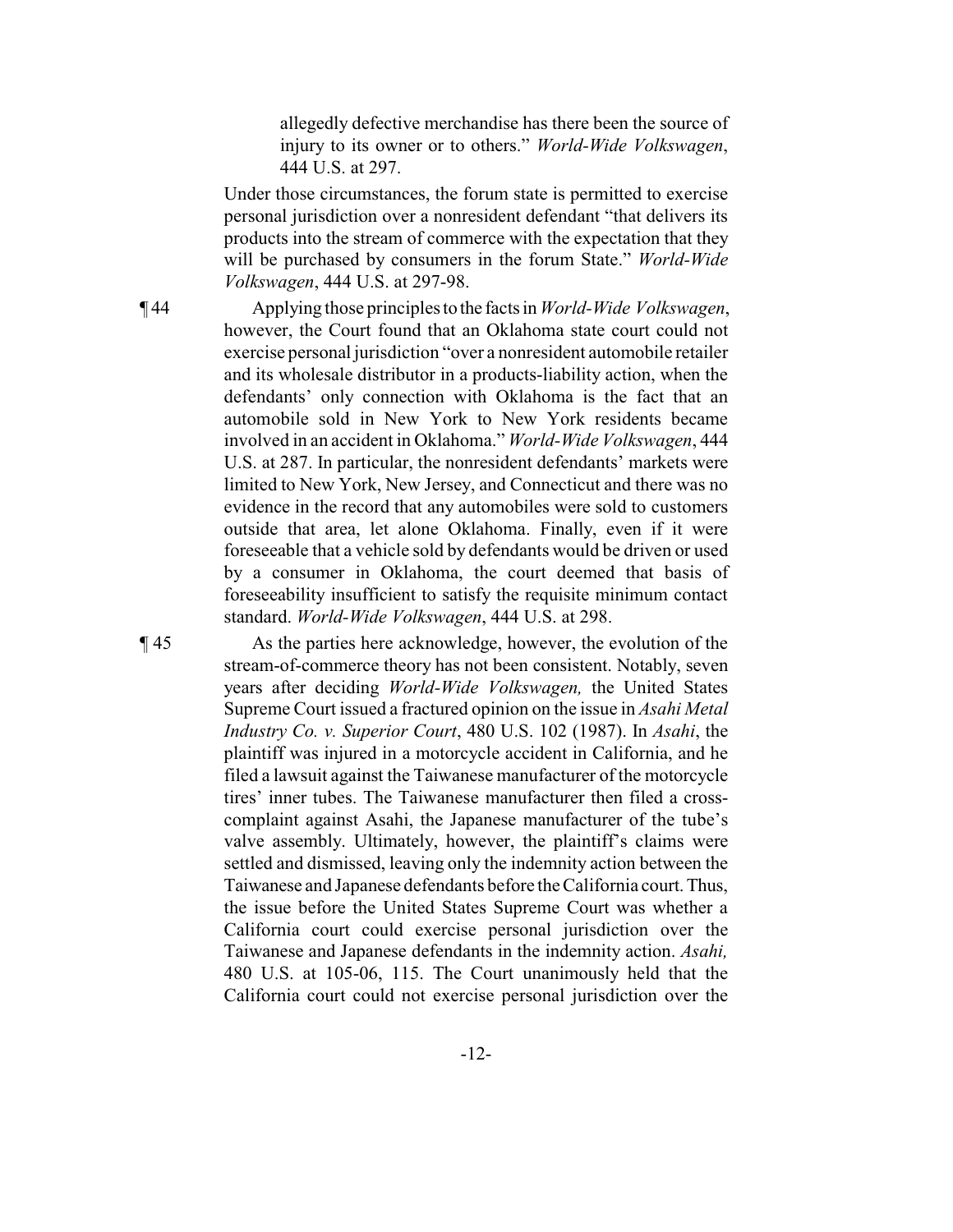indemnity dispute between the Taiwanese and Japanese defendants because it would be unreasonable and unfair. *Asahi*, 480 U.S. at 113, 116; 121 (Brennan, J., concurring in part and concurring in the judgment, joined by White, Marshall and Blackmun, JJ.).

¶ 46 On the separate issue of "minimum contacts" and the proper application of the stream-of-commerce theory, however, the Court could not reach a consensus and issued three separate opinions. The first approach was advanced by Justice O'Connor, joined by Chief Justice Rehnquist and Justices Powell and Scalia. Justice O'Connor concluded that minimum contacts did not exist, and rejected the Supreme Court of California's broad application of the stream-ofcommerce theory that would permit the exercise of personal jurisdiction whenever a defendant places its product into the stream of commerce with only the knowledge or awareness that the product could potentially reach the forum state. *Asahi*, 480 U.S. at 111-12 (opinion of O'Connor, J.).

¶ 47 Instead, Justice O'Connor argued that the stream-of-commerce theory required a showing that the defendant purposefully directed its product at the forum through additional conduct. Under Justice O'Connor's approach, a defendant's awareness or knowledge that the stream of commerce would bring its product into the forum was insufficient, standing alone, to establish minimum contacts. Rather, Justice O'Connor believed that some type of additional conduct was necessary to establish purposeful direction toward the forum. Examples of conduct that would indicate an intent or purpose to serve the market in the forum state include designing the product for the market in the forum, advertising in the forum, establishing channels for providing regular advice to customers in the forum, or marketing the product through a distributor who has agreed to serve as the sales agent in the forum. *Asahi*, 480 U.S. at 110-12 (opinion of O'Connor, J.).

¶ 48 Applying that rule in *Asahi*, Justice O'Connor found that minimum contacts were lacking when there was no evidence that defendant Asahi conducted business in California and it did not have any office, agents, employees, or property in California. Nor did Asahi create, control, or employ the distribution system that brought its valves to California. Finally, Justice O'Connor noted that "[t]here is no evidence that Asahi designed its product in anticipation of sales in California." *Asahi*, 480 U.S. at 112-13 (opinion of O'Connor, J.).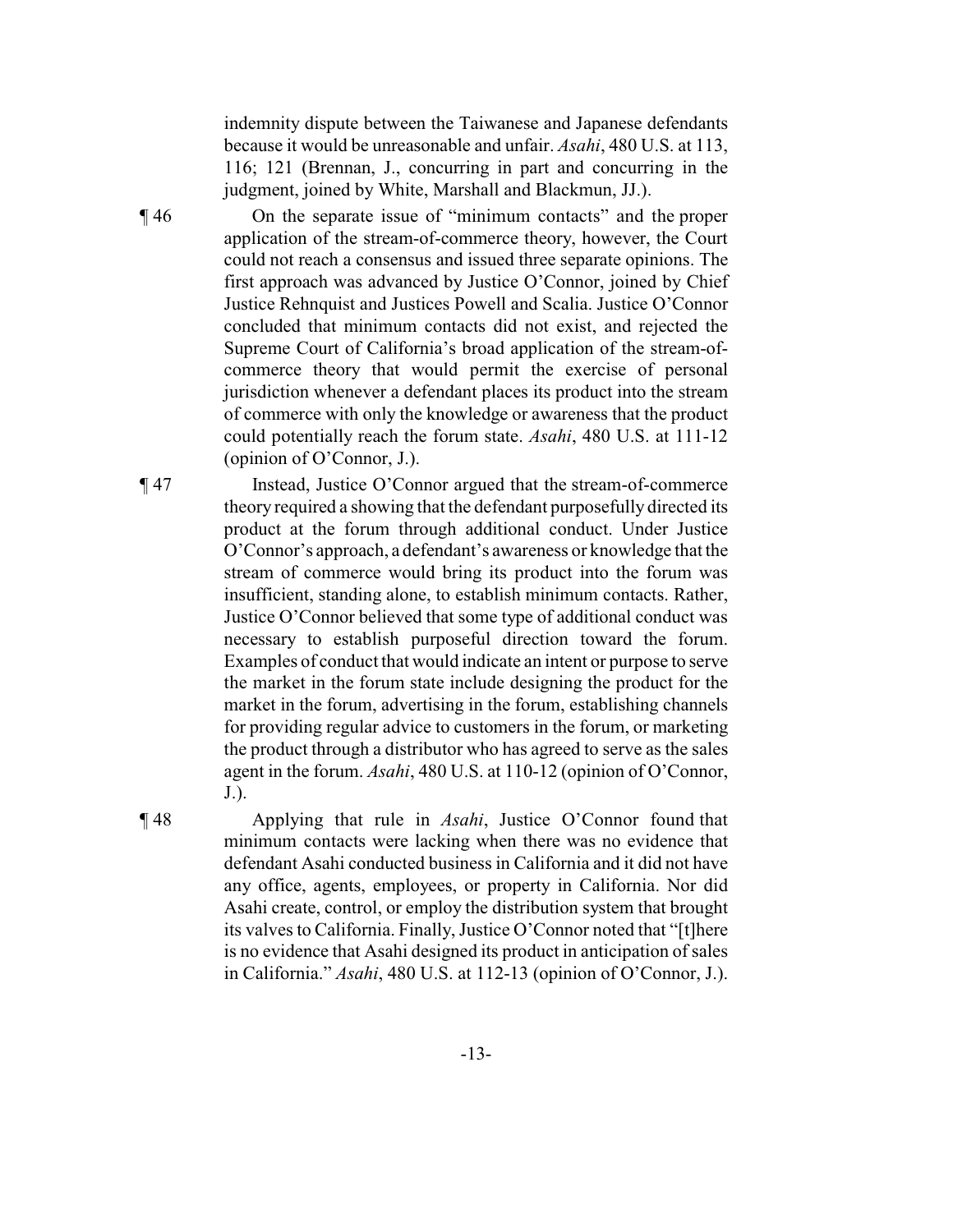¶ 49 In a separate opinion in *Asahi*, Justice Brennan, joined by Justices White, Marshall, and Blackmun, rejected Justice O'Connor's narrow interpretation of the stream-of-commerce theory and her conclusion that Asahi did not purposefully avail itself of the California market. Justice Brennan argued that the stream-of-commerce theory did not require the "additional conduct" proposed by Justice O'Connor. *Asahi*, 405 U.S. at 117 (Brennan, J., concurring in part and concurring in the judgment, joined by White, Marshall and Blackmun, JJ.).

¶ 50 Noting that the stream of commerce referred to the regular and anticipated flow of products from manufacture to distribution to retail sale, Justice Brennan concluded that when the defendant was aware the final product was being marketed in the forum, the possibility of a lawsuit there could not be a surprise. Similarly, litigation in that forum would not present a burden with no corresponding economic benefit. Thus, in Justice Brennan's opinion, the additional conduct test proposed by Justice O'Connor was unnecessary and did not comport with *World-Wide Volkswagen.* Applying his broader test, Justice Brennan found that minimum contacts with California existed because "[a]lthough Asahi did not design or control the system of distribution that carried its valve assemblies into California, Asahi was aware of the distribution system's operation, and it knew that it would benefit economically from the sale in California of products incorporating its components." *Asahi*, 405 U.S. at 117-18, 121 (Brennan, J., concurring in part and concurring in the judgment, joined by White, Marshall and Blackmun, JJ.).

¶ 51 The third opinion on the minimum contacts issue in *Asahi*, authored by Justice Stevens, and joined by Justices White and Blackmun, argued that the Court should not even reach the minimum contacts issue because the Court unanimously agreed that it would be unreasonable and unfair to require the foreign defendants to resolve their indemnity dispute in a California court, and those grounds alone warranted reversal. *Asahi*, 405 U.S. at 121 (Stevens, J., concurring in part and concurring in the judgment, joined by White and Blackmun, JJ.).

¶ 52 After *Asahi* was decided, the lower federal and state courts struggled to reconcile its competing standards for the stream-ofcommerce theory. Indeed, in *Wiles*, this court described *Asahi* as "extremely balkanized" and noted that *Asahi* presented two competing versions of the stream-of-commerce theory, a narrow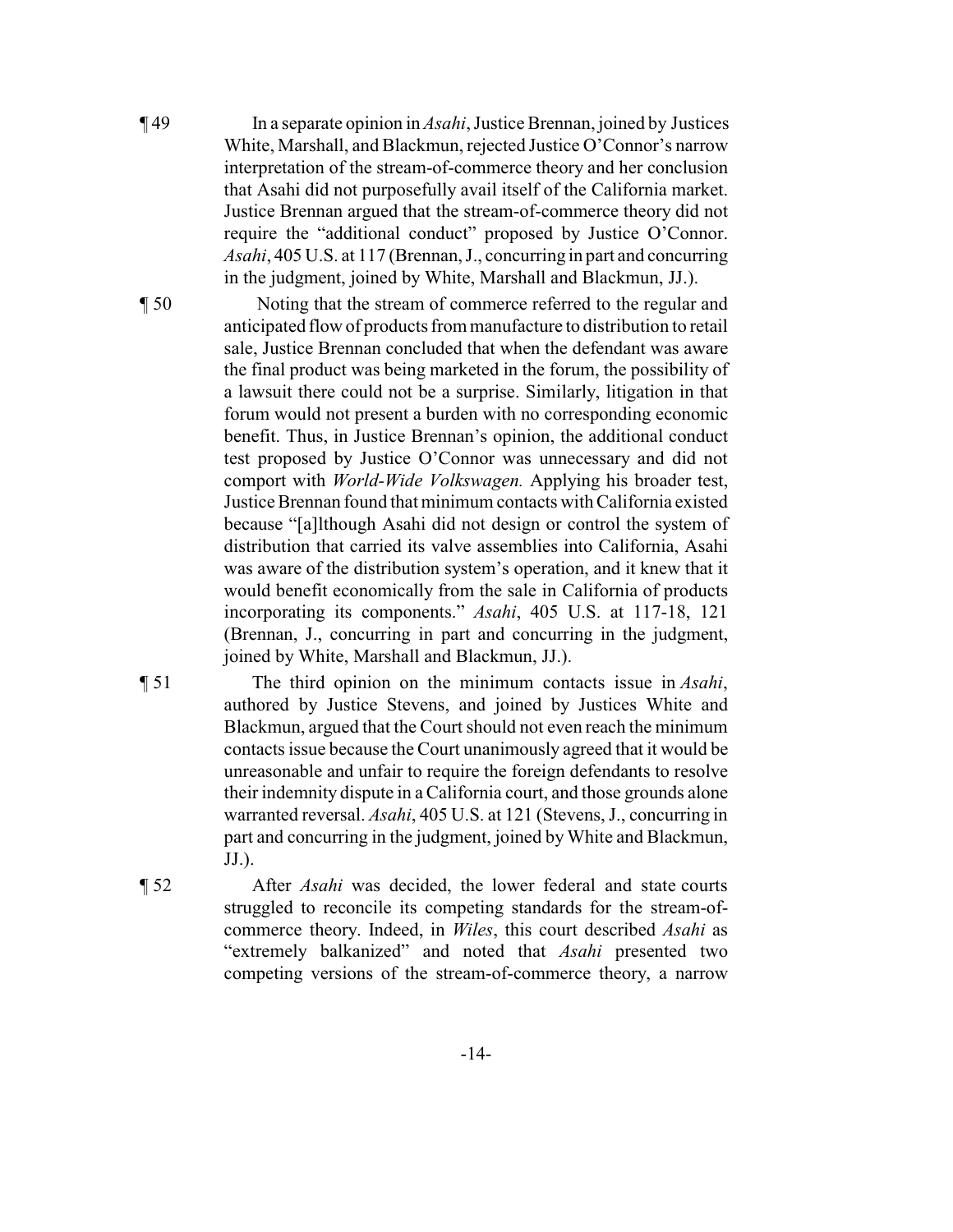theory advanced by Justice O'Connor and a broad theory advanced by Justice Brennan. *Wiles*, 125 Ill. 2d at 156-57.

¶ 53 We explained that, under the narrow theory, a nonresident defendant does not establish minimum contacts with the forum unless it engages in additional conduct beyond merely placing products into the stream of commerce. In contrast, under the broad theory, minimum contacts between a nonresident defendant and the forum state are established when the defendant participates in the regular and anticipated flow of products from manufacture to distribution to retail sale and the defendant is aware that the final product is being marketed in the forum state. *Wiles*, 125 Ill. 2d at 157 (citing *Asahi*, 480 U.S. at 112; 117 (Brennan, J., concurring in part and concurring in the judgment, joined by White, Marshall and Blackmun, JJ.).

¶ 54 Recognizing the tension between the two competing stream-ofcommerce theories in *Asahi*, this court declined to decide what approach was correct or adopt either of the approaches for Illinois. We did note, however, that "[u]nder either interpretation of the stream of commerce theory, it is clear that purposeful availment of the forum's market requires, at a *minimum*, that the alien defendant is '*aware* that the final product is being marketed in the forum State.' " (Emphasis in original.) *Wiles*, 125 Ill. 2d at 160 (quoting *Asahi*, 480 U.S. at 117 (Brennan, J., concurring in part and concurring in the judgment, joined by White, Marshall and Blackmun, JJ.).

¶ 55 Applying that standard to the facts in *Wiles*, we found that the Japanese defendant did not have the requisite minimum contacts with Illinois. In *Wiles*, the plaintiff was injured by a machine at his employer's plant in Illinois. Plaintiff's employer had purchased the machine in Japan from defendant, a Japanese machine manufacturer. After reviewing the facts in *Wiles*, we observed that the record was "totally devoid" of any evidence that the Japanese defendant was "aware either during contract negotiations or at the time of delivery of the products to [plaintiff's employer] in Japan that [plaintiff's employer] intended to transport two of the [machines] to Illinois, or that [plaintiff's employer] even had a plant in Illinois." *Wiles*, 125 Ill. 2d at 147, 160.

¶ 56 In other words, the Japanese defendant had absolutely no knowledge that its product, purchased in Japan, might be destined for Illinois. Instead, the defendant's product was brought into Illinois "solely" by the unilateral act of the plaintiff's employer. Because the unilateral action of a third party does not satisfy the minimum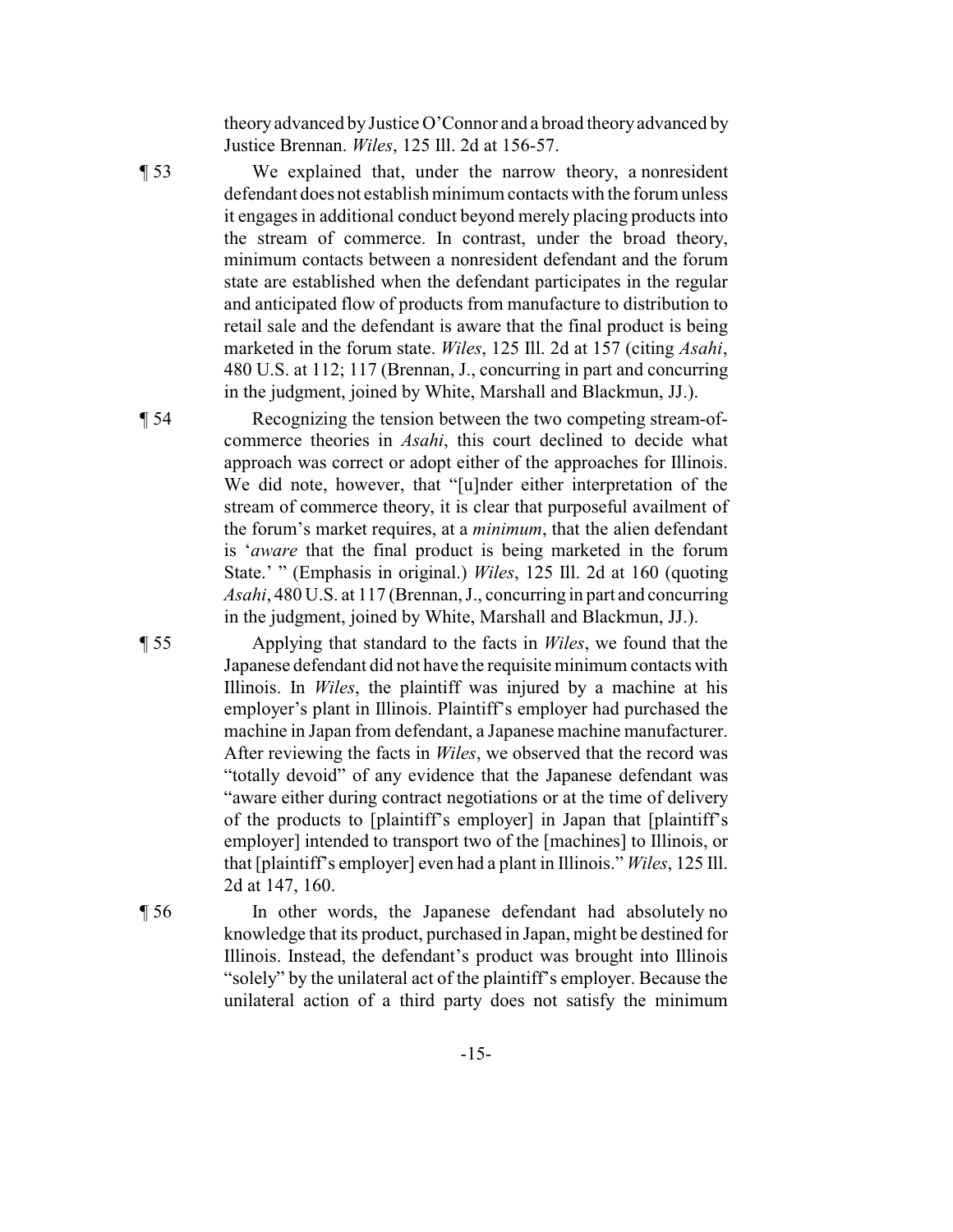contacts standard, we necessarily found that the plaintiff's action against the Japanese defendant should be dismissed for lack of personal jurisdiction. *Wiles*, 125 Ill. 2d at 160, 163.

¶ 57 *Wiles* represents the last time that this court has discussed the stream-of-commerce theory. Recently, however, the United States Supreme Court substantively revisited the theory in *J. McIntyre Machinery, Ltd. v. Nicastro*, 564 U.S. \_\_\_, 131 S. Ct. 2780 (2011).

¶ 58 In *McIntyre*, the plaintiff, a New Jersey resident, was injured at his workplace in New Jersey while operating a metal-shearing machine manufactured by defendant, a manufacturer based in England. The defendant did not market its products in New Jerseynor did it ship the products there. Instead, it used an independent Ohiobased distributor to sell its products in the United States. Although the defendant sold its products exclusively through the American distributor and did not sell directly to any other customer in the United States, the defendant did not have any control over the American distributor. The defendant also attended various trade shows with the American distributor in the United States but none in New Jersey. Plaintiff's employer bought a single machine from the American distributor of defendant's products. *McIntyre*, 564 U.S. at \_\_\_, \_\_\_, 131 S. Ct. at 2782-83, 2791.

¶ 59 Based on these facts, six justices of the Court in *McIntyre* found that the New Jersey court could not exercise specific personal jurisdiction over the British defendant and reversed the New Jersey Supreme Court's contrary judgment. *McIntyre*, 564 U.S. at  $\qquad, \qquad$ 131 S. Ct. at 2791, 2795. Critically, though, the six justices did not agree on a rationale for reversing the lower court's judgment, particularly on the application of the stream-of-commerce theory.

- ¶ 60 In a plurality opinion joined by Chief Justice Roberts, Justice Scalia, and Justice Thomas, Justice Kennedy endorsed the narrow stream-of-commerce theoryarticulated byJusticeO'Connor in *Asahi. McIntyre*, 564 U.S. at  $\qquad$ , 131 S. Ct. at 2790. Justice Kennedy acknowledged *World-Wide Volkswagen*'s instruction that a defendant's act of placing goods into the stream of commerce with the expectation that they might be purchased by consumers in the forum state may indicate purposeful availment, but argued that *World-Wide Volkswagen* did "not amend the general rule of personal jurisdiction." *McIntyre*, 564 U.S. at \_\_\_, 131 S. Ct. at 2788.
- ¶ 61 Instead, Justice Kennedy explained that the stream-of-commerce theory "merely observes that a defendant may in an appropriate case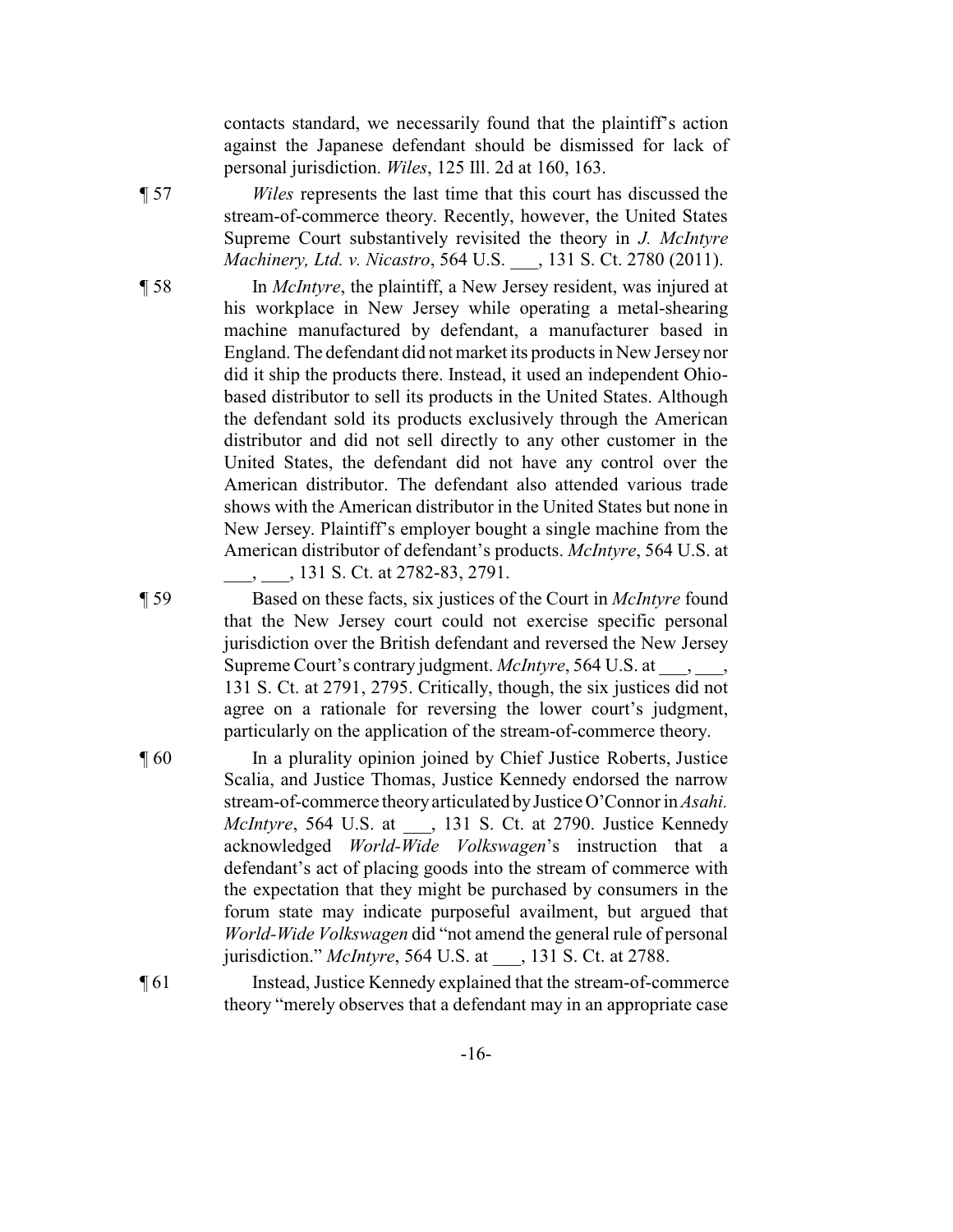be subject to jurisdiction without entering the forum—itself an unexceptional proposition—as where manufacturers or distributors 'seek to serve' a given State's market." *McIntyre*, 564 U.S. at \_\_\_, 131 S. Ct. at 2788. In Justice Kennedy's view, the principal inquiry in all specific jurisdiction cases is whether the defendant's activity manifests an intention to submit to the sovereign's power by showing that the defendant "purposefully avail[ed] itself of the privilege of conducting activities within the forum State, thus invoking the benefits and protections of its laws." (Internal quotation marks omitted.) *McIntyre*, 564 U.S. at \_\_\_, 131 S. Ct. at 2788. Thus, in the context of the stream-of-commerce theory, a defendant's transmission of goods permits the exercise of jurisdiction only when the defendant targets the forum. Generally, then, "it is not enough that the defendant might have predicted that its goods will reach the forum State." *McIntyre*, 564 U.S. at \_\_\_, 131 S. Ct. at 2788.

¶ 62 Justice Kennedy also criticized the broader stream-of-commerce theory articulated by Justice Brennan's concurrence in *Asahi* for improperly making fairness and foreseeability the touchstones of jurisdiction. Specifically, Justice Kennedy stated that "Justice Brennan's concurrence, advocating a rule based on general notions of fairness and foreseeability, is inconsistent with the premises of lawful judicial power. This Court's precedents make clear that it is the defendant's actions, not his expectations, that empower a State's courts to subject him to judgment." *McIntyre*, 564 U.S. at \_\_\_, 131 S. Ct. at 2789.

¶ 63 In a concurring opinion, Justices Breyer and Alito agreed with the plurality that the New Jersey court could not exercise personal jurisdiction, but disagreed with the plurality's "strict rules" to limit jurisdiction. The concurring justices believed that the case should be decided on the Court's precedents rather than making a new pronouncement that would "refashion basic jurisdictional rules." *McIntyre*, 564 U.S. at \_\_\_, 131 S. Ct. at 2793 (Breyer, J., concurring in the judgment, joined by Alito, J.).

¶ 64 Applying those precedents to the facts in *McIntyre*, the concurrence concluded that none of the Court's precedents supported a finding that a single isolated sale, even if accompanied by efforts to make sales anywhere in the United States, was sufficient to establish personal jurisdiction. Moreover, there was no evidence of a regular flow of sales to New Jersey and no "something more," such as special state-related design, advertising, advice, or marketing. *McIntyre*, 564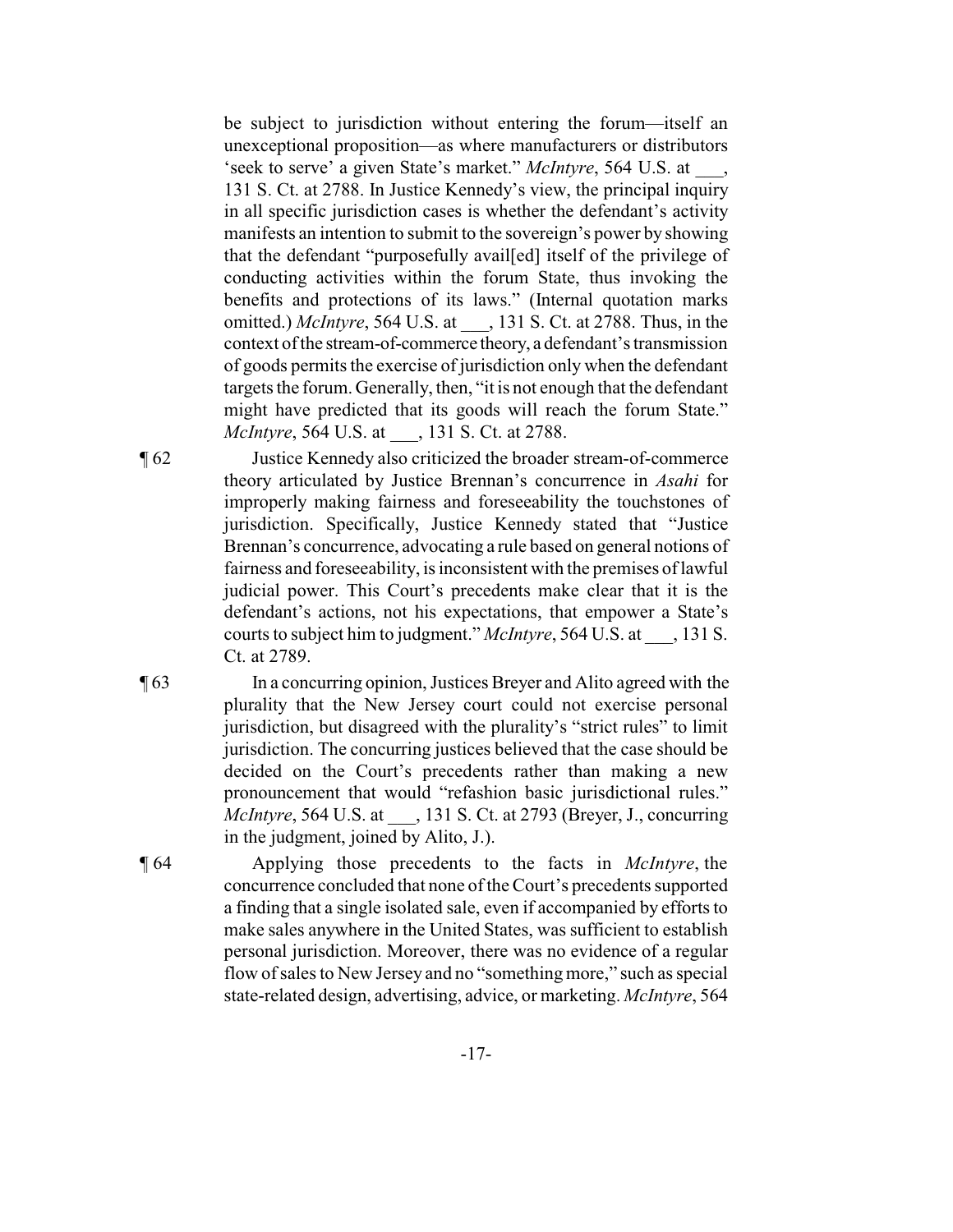U.S. at \_\_\_, 131 S. Ct. at 2792 (Breyer, J., concurring in the judgment, joined by Alito, J.) (quoting *Asahi*, 480 U.S. at 111).

¶ 65 The concurrence further explained that, while it disagreed with the plurality's "seeminglystrict no-jurisdiction rule," it also disagreed with the stream-of-commerce theory accepted by the New Jersey Supreme Court. Expressing concern for the implications of small manufacturers, the concurrence rejected an overlybroad interpretation of the stream-of-commerce theory that would subject a manufacturer to jurisdiction as long as it "knows or reasonably should know that its products are distributed through a nationwide distribution system that *might* lead to those products being sold in any of the fifty states." (Emphasis in original; internal quotation marks omitted.) *McIntyre*, 564 U.S. at \_\_\_, 131 S. Ct. at 2793 (Breyer, J., concurring in the judgment, joined by Alito, J.). Ultimately, the concurrence explicitly chose to base its decision on the Court's precedents, rejected the plurality's reasoning, and declined to express a different approach for the stream-of-commerce theory. *McIntyre*, 564 U.S. at \_\_\_, 131 S. Ct. at 2794 (Breyer, J., concurring in the judgment, joined by Alito, J.).

> Kagan, argued that the New Jersey court could properly exercise jurisdiction over the English-based defendant under *International Shoe* and the Court's subsequent decisions. The dissent asserted that *International Shoe* ushered in the modern approach to jurisdiction over corporations and afforded significant consideration to reason and fairness. Because the defendant engaged an American-based distributor, the dissent would find that it "purposefully availed itself" of the entire United States market, thereby availing itself of each of the individual states where its distributor sold its products for

¶ 66 In dissent, Justice Ginsburg, joined by Justices Sotomayor and

purposes of a jurisdiction analysis. The dissent observed that both federal and state courts, when presented with similar facts, have held that it "would undermine principles of fundamental fairness to insulate the foreign manufacturer from accountability in court at the place within the United States where the manufacturer's products caused injury." *McIntyre*, 564 U.S. at \_\_\_, 131 S. Ct. at 2795-804 (Ginsburg, J., dissenting, joined by Sotomayor and Kagan, JJ.). ¶ 67 Having carefully reviewed *McIntyre*, we believe that the following points can be deciphered from its three separate opinions. First, the Court unanimously endorsed the continued validity of the stream-of-commerce theory from *World-Wide Volkswagen* to

establish specific personal jurisdiction, although the proper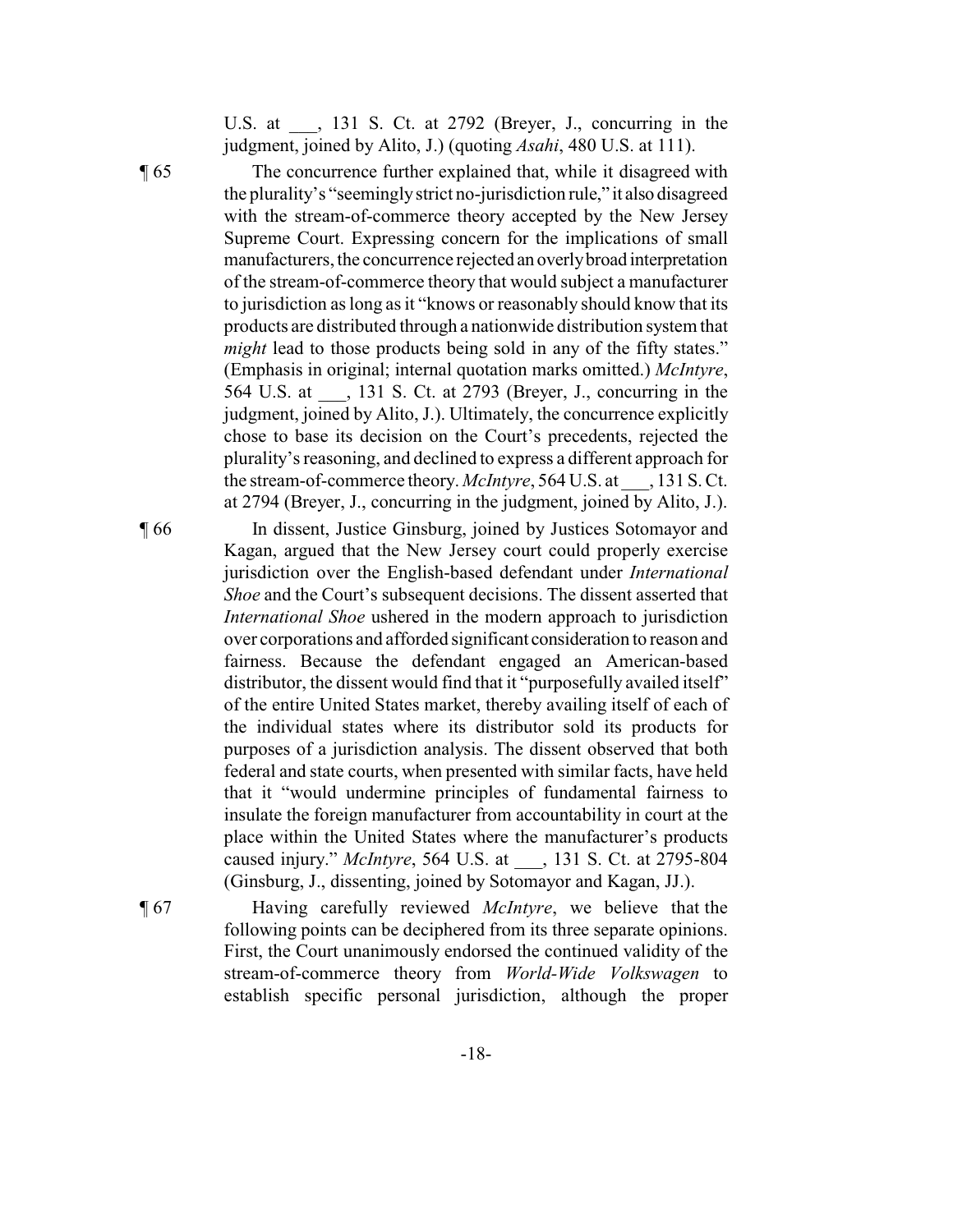application of that theory is not settled. *McIntyre*, 564 U.S. at \_\_\_, 131 S. Ct. at 2787-89; 564 U.S. at \_\_\_, 131 S. Ct. at 2792 (Breyer, J., concurring in the judgment, joined by Alito, J.); 564 U.S. at \_\_\_, 131 S. Ct. at 2798-99 (Ginsburg, J., dissenting, joined by Sotomayor and Kagan, JJ.); see also *Goodyear Dunlop Tires Operations, S.A. v. Brown*, 564 U.S. \_\_\_, \_\_\_, 131 S. Ct. 2846, 2855 (2011) (although a general personal jurisdiction case, a unanimous court reaffirmed *World-Wide Volkswagen*'s stream-of-commerce analysis on questions of specific personal jurisdiction).

¶ 68 Second, a clear majority of the Court, six justices, rejected the New Jersey Supreme Court's stream-of-commerce theory. Thus, going forward, specific jurisdiction should *not* be exercised based on a single sale in a forum, even when a manufacturer or producer "knows or reasonably should know that its products are distributed through a nationwide distribution system that *might* lead to those products being sold in any of the fifty states." (Emphasis in original; internal quotation marks omitted.) *McIntyre*, 564 U.S. at , 131 S. Ct. at 2793 (Breyer, J., concurring in the judgment, joined by Alito, J.); see also *McIntyre*, 564 U.S. at \_\_\_, 131 S. Ct. at 2785-88 (plurality criticizing New Jersey Supreme Court's approach and then concluding that "it is not enough that the defendant might have predicted that its goods will reach the forum State"). We note that this outcome is consistent with this court's conclusion in *Wiles* that the competing opinions in *Asahi* required "at a *minimum*, that the alien defendant is '*aware* that the final product is being marketed in the forum State.' " (Emphases in original.) *Wiles*, 125 Ill. 2d at 160 (quoting *Asahi*, 480 U.S. at 117 (Brennan, J., concurring in part and concurring in the judgment, joined by White, Marshall and Blackmun, JJ.)).

¶ 69 Finally, a minority of the Court believes that a broader stream-ofcommerce theory should be applied to adapt to modern globalized commerce and is warranted under *International Shoe*'s focus on "notions of fair play and substantial justice." *McIntyre*, 564 U.S. at \_\_\_, 131 S. Ct. at 2804 (Ginsburg, J., dissenting, joined bySotomayor and Kagan, JJ.). Of course, even if we agreed that this is the proper

approach to take, we could not adopt it here because it is currently the minority position in the United States Supreme Court. See *supra* ¶ 33 (concluding that "wewill not consider our long-arm statute separately from federal due process concerns" under the circumstances of this case).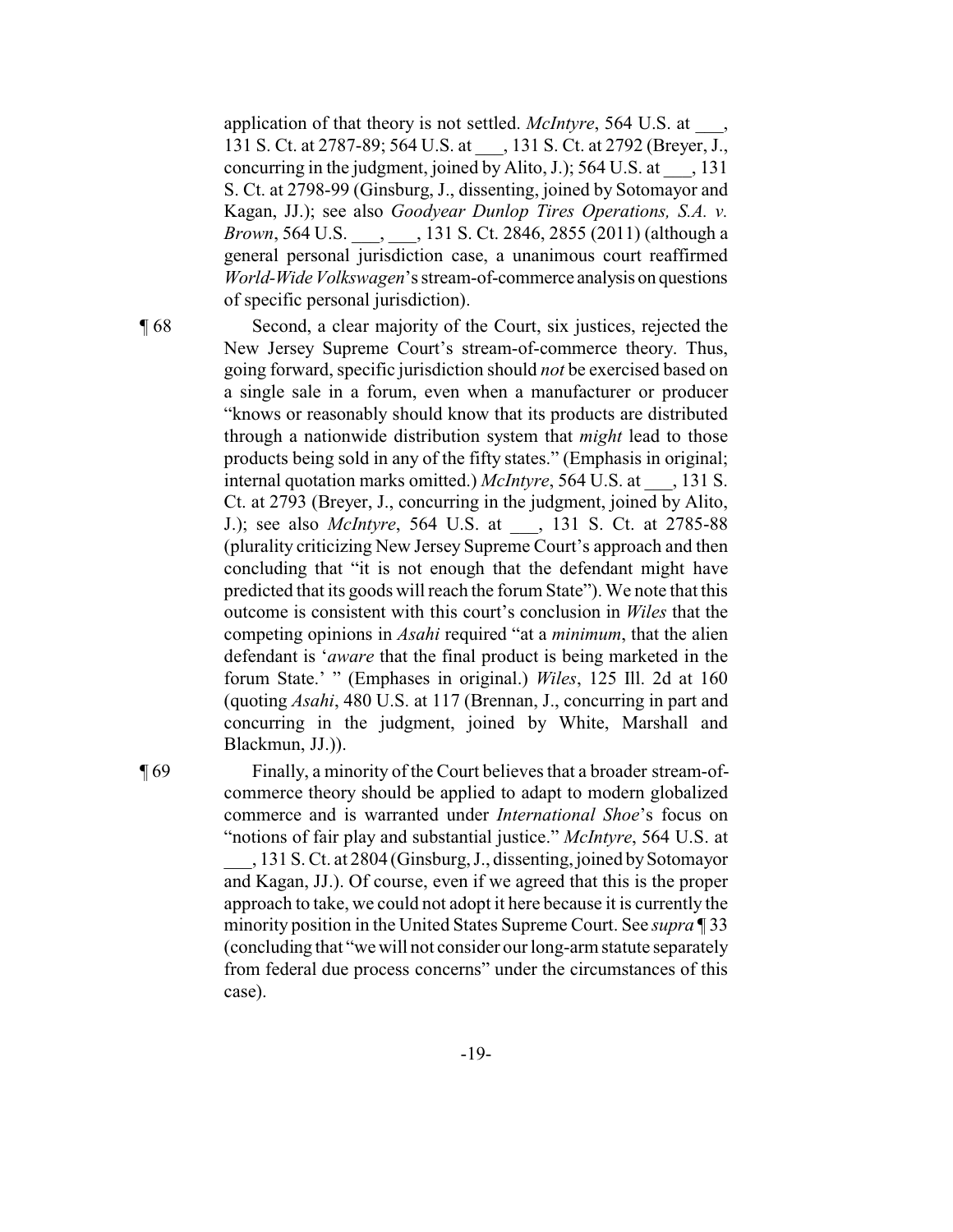¶ 70 Aside from those observations, though, *McIntyre* has not definitively clarified the proper application of the stream-ofcommerce theory. We disagree with defendant's contention before this court that Justice Breyer's concurrence in *McIntyre* should be construed as adopting JusticeO'Connor's narrow construction. While the plurality certainly favored that construction (*McIntyre*, 564 U.S. at \_\_\_, 131 S. Ct. at 2790), Justice Breyer explicitly declined to announce any new jurisdictional rules and, instead, believed "the outcome of this case is determined by our precedents." *McIntyre*, 564 U.S. at  $\ldots$ , 131 S. Ct. at 2791 (Breyer, J., concurring in the judgment, joined by Alito, J.).

¶ 71 To the extent that Justice Breyer applied Justice O'Connor's approach to the facts in *McIntyre*, Justice Breyer did so to illustrate that dismissal was proper under both the broad and narrow theories of the stream of commerce. See *McIntyre*, 564 U.S. at \_\_\_, 131 S. Ct. at 2792 (Breyer, J., concurring in the judgment, joined by Alito, J.) (discussing the "separate opinions" in *Asahi* and then applying the standards in those opinions to the facts in *McIntyre*). Moreover, Justice Breyer quite clearly disagreed with the plurality's decision to rely on "strict rules" to limit jurisdiction to only situations when the defendant intended to submit to a state's sovereign power. See *McIntyre*, 564 U.S. at \_\_\_, 131 S. Ct. at 2793 (Breyer, J., concurring in the judgment, joined by Alito, J.) (criticizing the plurality's position). In light of this disagreement, we cannot say that Justice Breyer intended to endorse, or otherwise adopt, Justice O'Connor's narrow construction of the stream-of-commerce theory. Accordingly, as in *Wiles*, we will not adopt either the broad or narrow version of the theory without more definitive guidance from a majority of the United States Supreme Court.

¶ 72 Having extensively analyzed the relevant authority, we now consider the facts of this case to determine whether plaintiff has met his burden to show that defendant has the requisite minimum contacts with Illinois. Initially, for purposes of the stream-of-commerce theory, we agree with the appellate court that Agusta and its American subsidiary, AAC, effectively operated as an American distributor for defendant's tail-rotor bearings in the United States market. Thus, we reject defendant's contention that the actions of Agusta and AAC are irrelevant to our determination of personal jurisdiction.

¶ 73 As defendant acknowledges, defendant custom manufactured the bearings at issue *specifically* for Agusta. Agusta provides defendant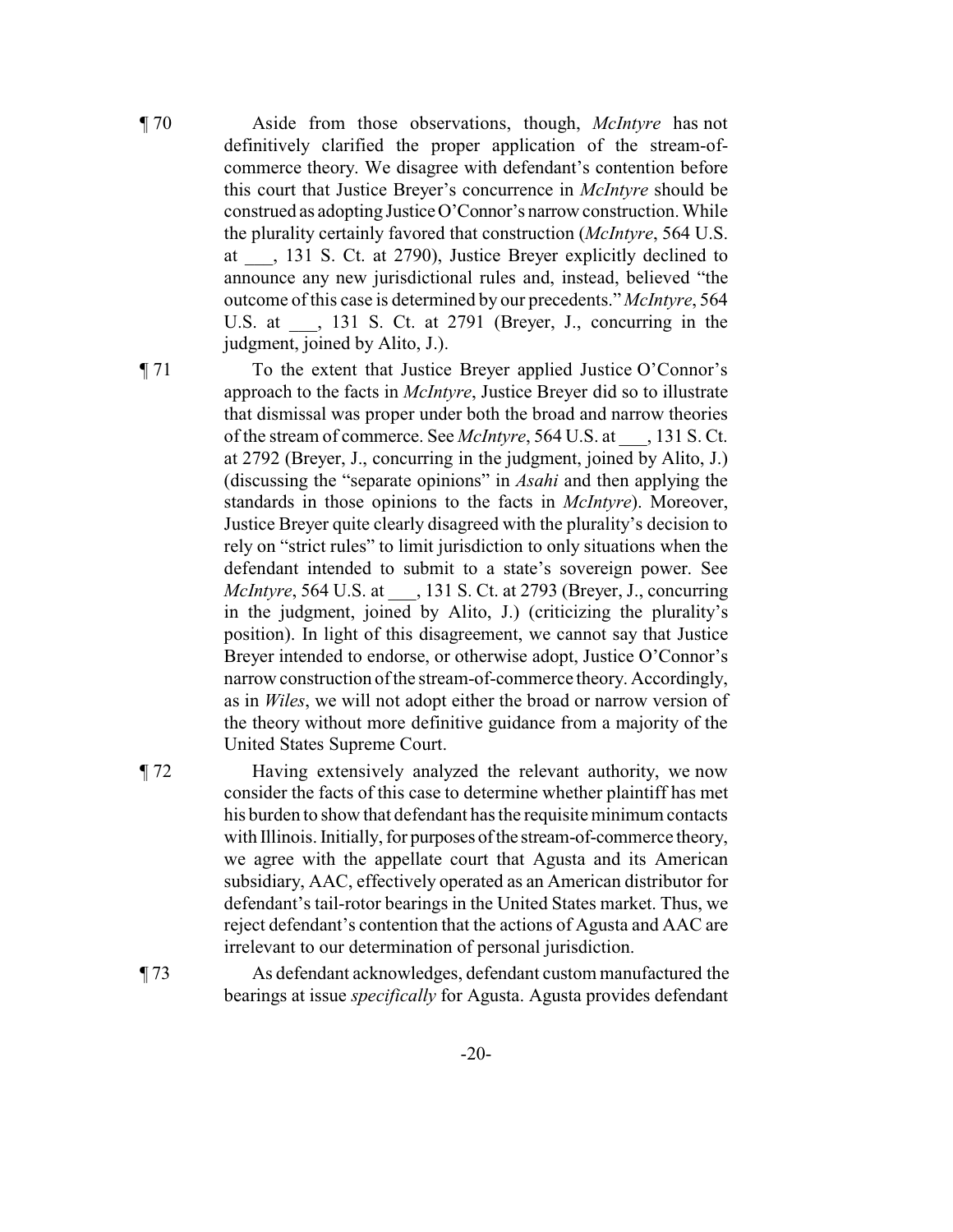with the specifications and defendant manufactures the bearings accordingly. Agusta, in turn, incorporates defendant's bearings into helicopters and sells those helicopters internationally, including in the United States through its American subsidiary, AAC. Consequently, the *sole* market for defendant's bearings of this type would be Agusta or an owner of an Agusta helicopter that needed to replace those bearings. In other words, the *only* way that defendant's product, custom-made helicopter tail-rotor bearings, would ever reach the final consumer, including consumers in the United States and Illinois, was through Agusta and its American distributor AAC.

¶ 74 In fact, defendant concedes that it has no direct American customers for these specific bearings. Therefore, without Agusta and AAC, defendant would have no market or corresponding sales of those bearings anywhere in the United States. Indeed, defendant's product reached Illinois through this distribution network—the Louisiana company that sold the helicopter to plaintiff's employer purchased replacement tail-rotor bearings from AAC, Agusta's American distributor. Under these circumstances, we agree with the appellate court's assessment of defendant's relationship with Agusta and AAC, as follows:

> "In essence, Agusta is the marketer and distributor to the consumer of their joint and ultimate product. [Defendant] has chosen to leave to Agusta the marketing and distribution to the consumer. Agusta is thus the conduit through which this [defendant's] product, custom-made for Agusta, reaches the ultimate consumers." 2011 IL App (1st) 093012-B, ¶ 41.

- ¶ 75 Furthermore, defendant acknowledges that Agusta and AAC sold defendant's bearings throughout the world, including the United States. In the past 10 years, five Agusta helicopters were sold in Illinois. Moreover, during a seven-year period, between 2000 and 2007, AAC sold approximately 2,198 parts manufactured by defendant to entities located in Illinois.
- ¶ 76 We are not the only court to conclude that, for purposes of a stream-of-commerce analysis, Agusta and its American distributor AAC act as defendant's distributors. Presented with almost identical facts to those present here, a federal district court in Pennsylvania rejected defendant's argument that because it confined its sales to Agusta in the European market it had not "purposefully availed itself of the privileges of conducting business within Pennsylvania." *Rockwell International Corp. v. Costruzioni Aeronautiche Giovanni*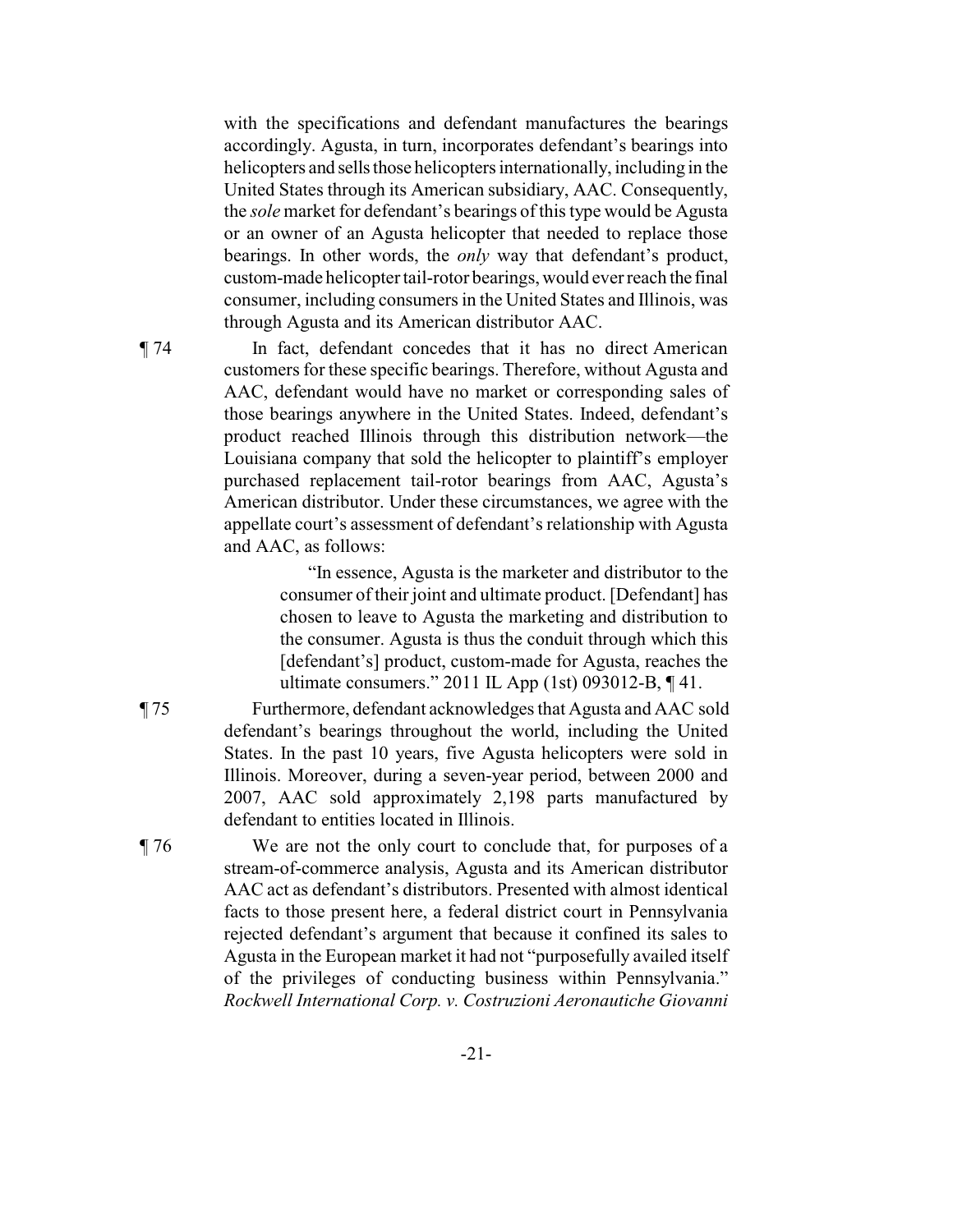*Agusta, S.p.A.*, 553 F. Supp. 328, 331 (E.D. Pa. 1982). Assessing defendant's business relationship with Agusta, the *Rockwell* court concluded:

> "While [defendant's] involvement in the sale and distribution of the ball bearing may be once or twice removed from Agusta's final sale to [the plaintiff], [defendant's] purposeful availment, critical in the minimum contacts analysis, actually took place at an earlier point. That occurred when [defendant] decided to enter and exploit the international 'executive corporate transport market,' and toward that end, began to work closely with Agusta's engineers to develop the ball bearings for the A–109 [helicopter] with the knowledge that the A–109 was to be marketed throughout the continental United States. Moreover, because the ball bearings are custom-made, [defendant] intended its products to be an inseparable part of the marketing plan of Agusta." *Rockwell*, 553 F. Supp. at 331-32.

As explained above, we agree with this assessment and reach the same conclusion.

- ¶ 77 Defendant argues that *Rockwell* is no longer valid after *McIntyre* because *McIntyre* endorsed Justice O'Connor's narrow stream-ofcommerce theory in *Asahi*, and *McIntyre* therefore requires "some state specific activity on the part of the foreign defendant." Similarly, defendant contends that this court's decision in *Wiles* requires, at a minimum, that defendant be aware that its product was being marketed or sold in Illinois. Defendant claims that it has not engaged in anyIllinois-specific activityand had no knowledge that its products were being marketed or sold in Illinois, requiring dismissal under *McIntyre* and *Wiles*.
- ¶ 78 Initially, as we explained above, we disagree with defendant that *McIntyre* stands for a clear endorsement of Justice O'Connor's narrow stream-of-commerce theory. *Supra* ¶ 70. Moreover, unlike in *McIntyre*, we are not dealing with a single or isolated sale of defendant's products in Illinois. Finally, even if Justice O'Connor's narrow stream-of-commerce theory were applicable here, we believe that plaintiff has presented sufficient evidence to establish that defendant engaged in Illinois-specific activity to establish minimum contacts with Illinois under that more demanding standard.
- ¶ 79 Specifically, in addition to defendant's relationship with Agusta and its American distributor AAC, the record shows that defendant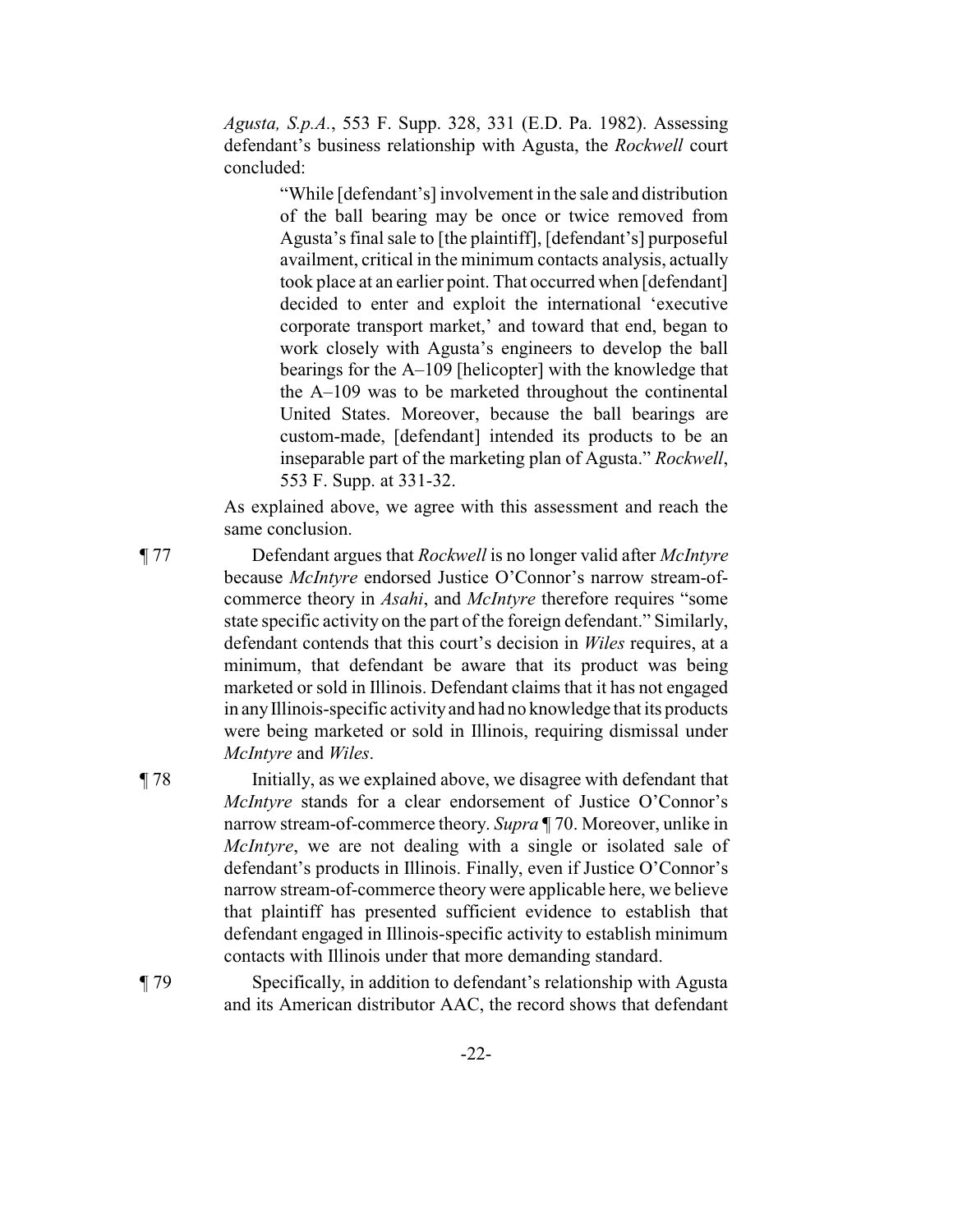had a business relationship with a branch or division of Hamilton Sundstrand in Rockford, Illinois. In particular, the record contains hundreds of invoices listing Rockford, Illinois, as the purchasing location for Hamilton Sundstrand, representing multiple shipments of defendant's products that totaled approximately \$1 million.

¶ 80 Moreover, Ponchon, who was responsible for selling defendant's products in the United States, made three trips to the Rockford location. As defendant acknowledges in its brief, at least one of the trips was intended to discuss further a product line for the Rockford location, albeit an unsuccessful attempt. Certainly, defendant's business relationship with the Rockford, Illinois, division ofHamilton Sundstrand, including Ponchon's attempts to solicit additional business on behalf of defendant in Illinois, constitutes the additional "purposefully directed conduct" or the "something more" required under Justice O'Connor's narrow stream-of-commerce theory. See *Asahi*, 480 U.S. at 112 (opinion of O'Connor, J.) (adopting the narrow stream-of-commerce theory, and explaining that the "substantial connection" between a defendant and the forum state necessary for minimum contacts "must come about by *an action of the defendant purposefully directed toward the forum State*" (emphasis in original)).

¶ 81 By engaging a business entity located in Illinois, defendant undoubtedly benefitted from Illinois' system of laws, infrastructure, and business climate. See *Burger King Corp.*, 471 U.S. at 475 (explaining that in all cases of specific personal jurisdiction, " 'it is essential in each case that there be some act by which the defendant purposefully avails itself of the privilege of conducting activities within the forum State, thus invoking the benefits and protections of its laws' " (quoting *Hanson*, 357 U.S. at 353)). Indeed, the long-term agreement between defendant and Hamilton Sundstrand indicates that the parties agreed that any disagreements arising from it would be "subject to Illinois law." See *Hyatt International Corp. v. Coco*, 302 F.3d 707, 716 (7th Cir. 2002) (noting that "[w]hile an out-of-state party's contract with an in-state party is not enough alone to establish the requisite minimum contacts [citation], 'prior negotiations and contemplated future consequences, along with terms of the contract and the parties' actual course of dealing' may indicate the purposeful availment that makes litigating in the forum state foreseeable to the defendant").

-23-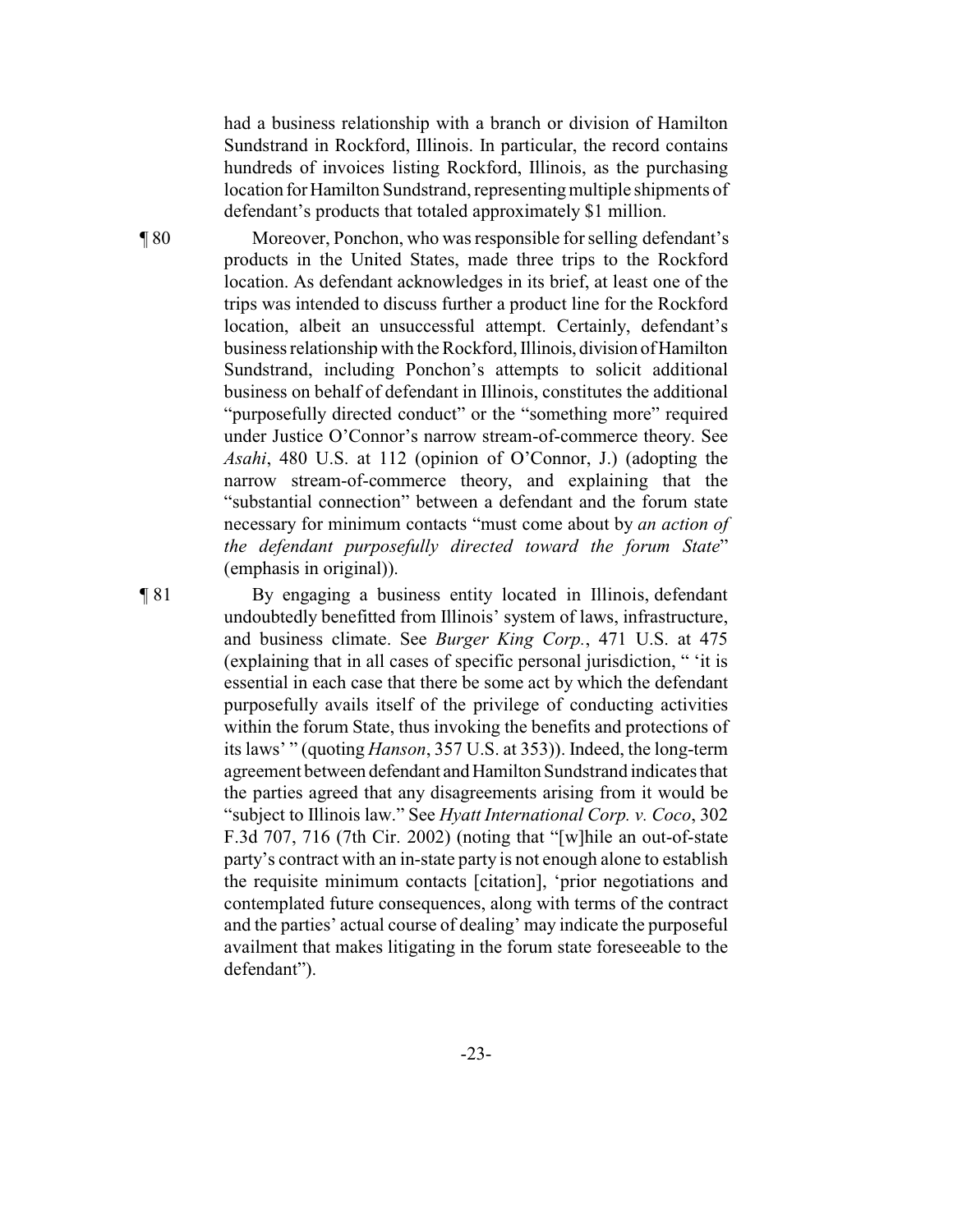¶ 82 Defendant responds that its connection withHamilton Sundstrand in Rockford was inconsequential because that location merely processed payments, the products identified in the invoices were all shipped to California, and the Rockford location involved bearings destined for airplane APU's, a completely distinct product line from the helicoptertail-rotor bearings underlyingthis case.Thus, defendant contends that its relationship with Hamilton Sundstrand in Rockford cannot establish minimum contacts with Illinois because plaintiff's claims here did not "arise from," or "relate to," that relationship. We disagree.

¶ 83 Although the United States Supreme Court has not clarified what is meant by "arising out of" or "related to" in the context of a jurisdiction question (*Helicopteros Nacionales de Colombia, S.A. v. Hall*, 466 U.S. 408, 415 n.10 (1984)), several courts have determined that the applicable standard is lenient or flexible. See, *e.g.*, *Myers v. Casino Queen, Inc.*, 689 F.3d 904, 913 (8th Cir. 2012) (explaining the need for a flexible standard, including the consideration of a totality of the circumstances, when analyzing the "relate to" factor of the Court's standard); *Schneider v. Hardesty*, 669 F.3d 693, 703 (6th Cir. 2012) (noting the "arising from" requirement is subject to a "lenient standard"); *CompuServe, Inc. v. Patterson*, 89 F.3d 1257, 1267 (6th Cir. 1996) (determining that "[i]f a defendant's contacts with the forum state are related to the operative facts of the controversy, then an action will be deemed to have arisen from those contacts"); *Northern Laminate Sales, Inc. v. Davis*, 403 F.3d 14, 25 (1st Cir. 2005) (recognizing that the "arise out of" or "relate to" requirement is a "flexible, relaxed standard"). We believe that the standard has been met here.

¶ 84 Defendant is in the business of manufacturing *custom-made bearings* for the aerospace industry, including bearings for airplanes (Hamilton Sundstrand location in Rockford) and bearings for helicopters (product distributed by Agusta and AAC and involved in the helicopter accident here). In our view, defendant's proposed distinction between subcategories of its primary product, custommade aerospace bearings, is too restrictive and narrow for purposes of our jurisdictional inquiry. Indeed, at this stage of the inquiry, we must construe all conflicts in the evidence in favor of the plaintiff. See *Wiggen v. Wiggen*, 2011 IL App (2d) 100982, ¶ 20. More importantly, though, defendant cites no authority that would require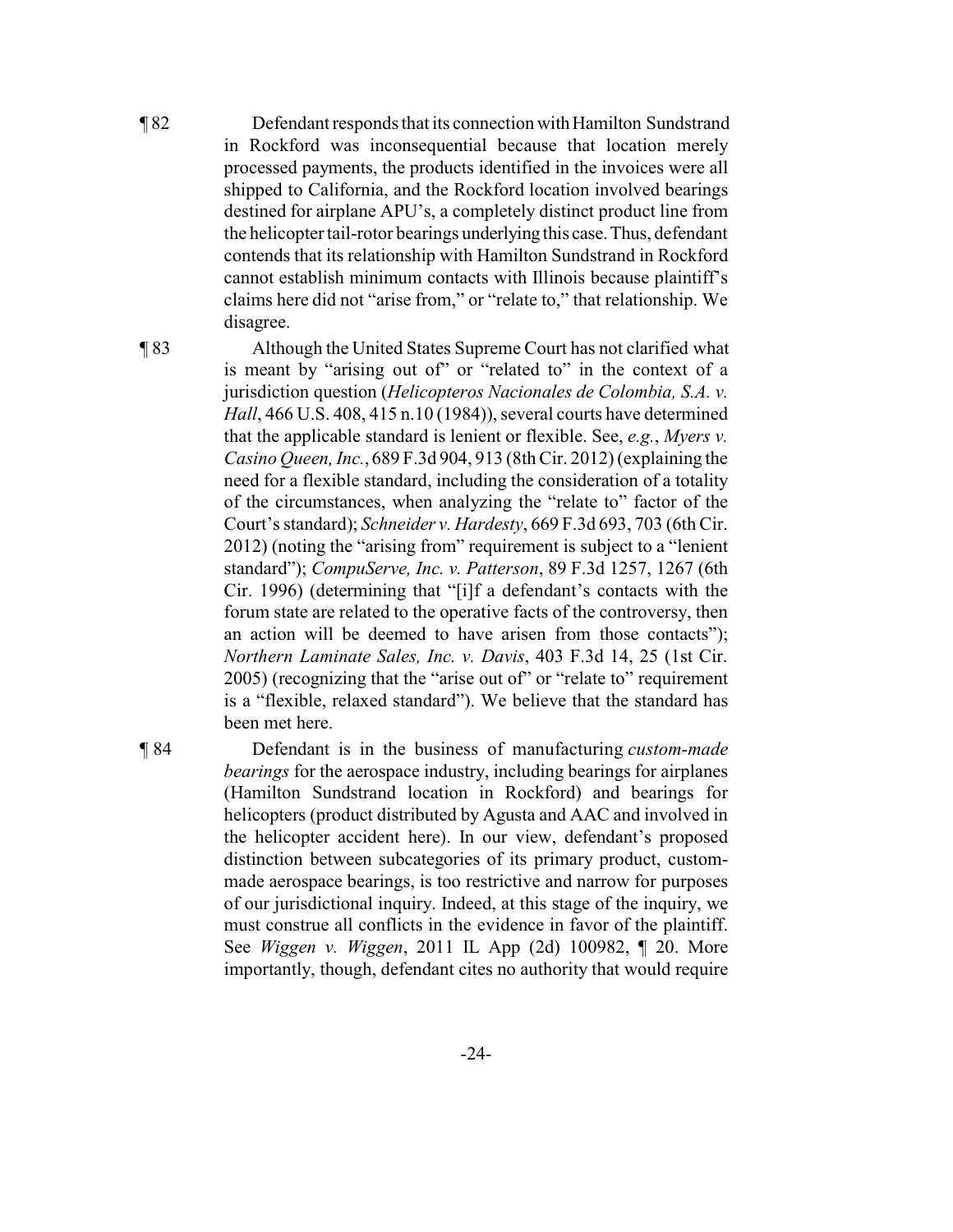us to ignore one of its contacts with Illinois based on a categorical distinction within its general product line of custom-made bearings.

¶ 85 Accordingly, we find that defendant has the requisite minimum contacts with Illinois for purposes of specific personal jurisdiction. Defendant is a French manufacturer of custom-made bearings for the aerospace industry. Defendant knowingly used a distributor, Agusta and AAC, to distribute and market its products throughout the world, including the United States and Illinois. Defendant's distributor has made multiple sales of its products in Illinois. In addition, defendant has a business relationship with a division of Hamilton Sundstrand in Rockford, Illinois, for defendant's custom-made bearings used in airplanes.

### ¶ 86 B. Reasonableness

- ¶ 87 Next, having determined that defendant has the requisite "minimum contacts" with Illinois, this court must also consider the reasonableness of requiring the defendant to litigate in Illinois. *Wiles,* 125 Ill. 2d at 152. The factors to consider when deciding reasonableness include: (1) the burden imposed on the defendant by requiring it to litigate in a foreign forum; (2) the forum state's interest in resolving the dispute; (3) the plaintiff's interest in obtaining relief; and (4) the interests of the other affected forums in the efficient judicial resolution of the dispute and advancement of substantive social policies. *Wiles*, 125 Ill. 2d at 152 (citing *Asahi*, 480 U.S. at 113).
- ¶ 88 Here, Illinois has an indisputable interest in resolving litigation stemming from a fatal Illinois helicopter accident causing plaintiff's death, particularly when plaintiff was living and working in Illinois for an Illinois employer. Aside from Illinois and the foreign forum of France, there does not appear to be any other forum that would have an interest in this controversy. Because the incident occurred in Illinois and involved an individual living and working in Illinois for an Illinois-based employer, Illinois has a substantial interest in this dispute that implicates the societal concerns of products liability and occupational safety. In addition, the underlying accident involved the provision of ambulatory services in Illinois, an issue that undoubtedly is of interest to Illinois and its citizens.
- ¶ 89 Consequently, we believe that the only relevant factor that weighs against finding jurisdiction reasonable here is the burden imposed on defendant, a French manufacturer, byrequiring it to litigate in Illinois.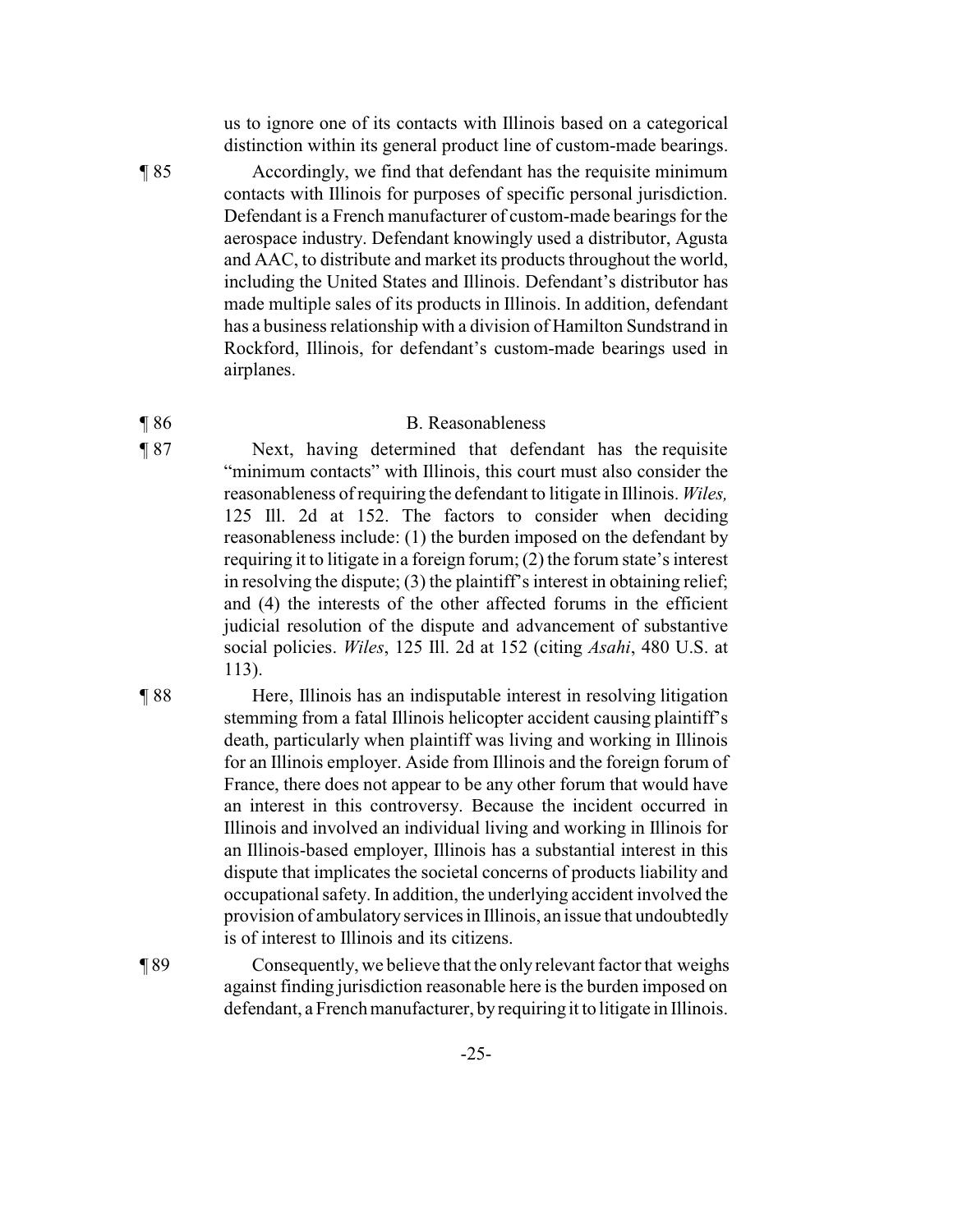As defendant correctly notes, "[w]here the assertion of personal jurisdiction would force the defendant to defend in a foreign forum under a foreign legal system, significant weight must be given to the burden on the defendant when assessing the reasonableness of 'stretching the long arm of personal jurisdiction over national borders.' " *Morecambe Maritime, Inc. v. National Bank of Greece, S.A.*, 354 Ill. App. 3d 707, 714 (2004) (quoting *Asahi*, 480 U.S. at 114). Indeed, the United States Supreme Court in both *Asahi* and *McIntyre* focused, in part, on the burden imposed on foreign defendants when concluding that the exercise of jurisdiction would be unreasonable. See, *e.g.*, *Asahi*, 480 U.S. at 116 (Brennan, J., concurring in part and concurring in the judgment, joined by White, Marshall and Blackmun, JJ.) (concluding that *Asahi* was one of those "rare cases" when requirements of fairness and justice defeat personal jurisdiction even though the defendant purposefullyengaged in forum activities); *McIntyre*, 564 U.S. at \_\_\_, 131 S. Ct. at 2793-94 (Breyer, J., concurring in the judgment, joined by Alito, J.) (describing the fundamental unfairness of requiring foreign manufacturers "to respond to products-liability tort suits in virtually every State in the United States, even those in respect to which the foreign firm has no connection at all but the sale of a single (allegedly defective) good").

¶ 90 While we afford the burden imposed on defendant substantial weight here, we nonetheless conclude that exercising jurisdiction in Illinois is reasonable. In comparison to *Asahi*, we are not dealing solely with indemnification claims between Taiwanese and Japanese companies. *Asahi*, 480 U.S. at 106. Instead, the substantive products liability claim asserted by plaintiff against defendant remains before this court.

¶ 91 Furthermore, unlike *McIntyre*, we are not dealing with the single isolated sale by the foreign defendant. *McIntyre*, 564 U.S. at \_\_\_, 131 S. Ct. at 2792 (Breyer, J., concurring in the judgment, joined byAlito, J.) (determining that "[n]one of our precedents finds that a single isolated sale, even if accompanied by the kind of sales effort indicated here, is sufficient" for personal jurisdiction). Here, the record demonstrates that multiple sales of defendant's products were made in Illinois over the past 10 years, including business between defendant and the Rockford, Illinois, location of Hamilton Sundstrand.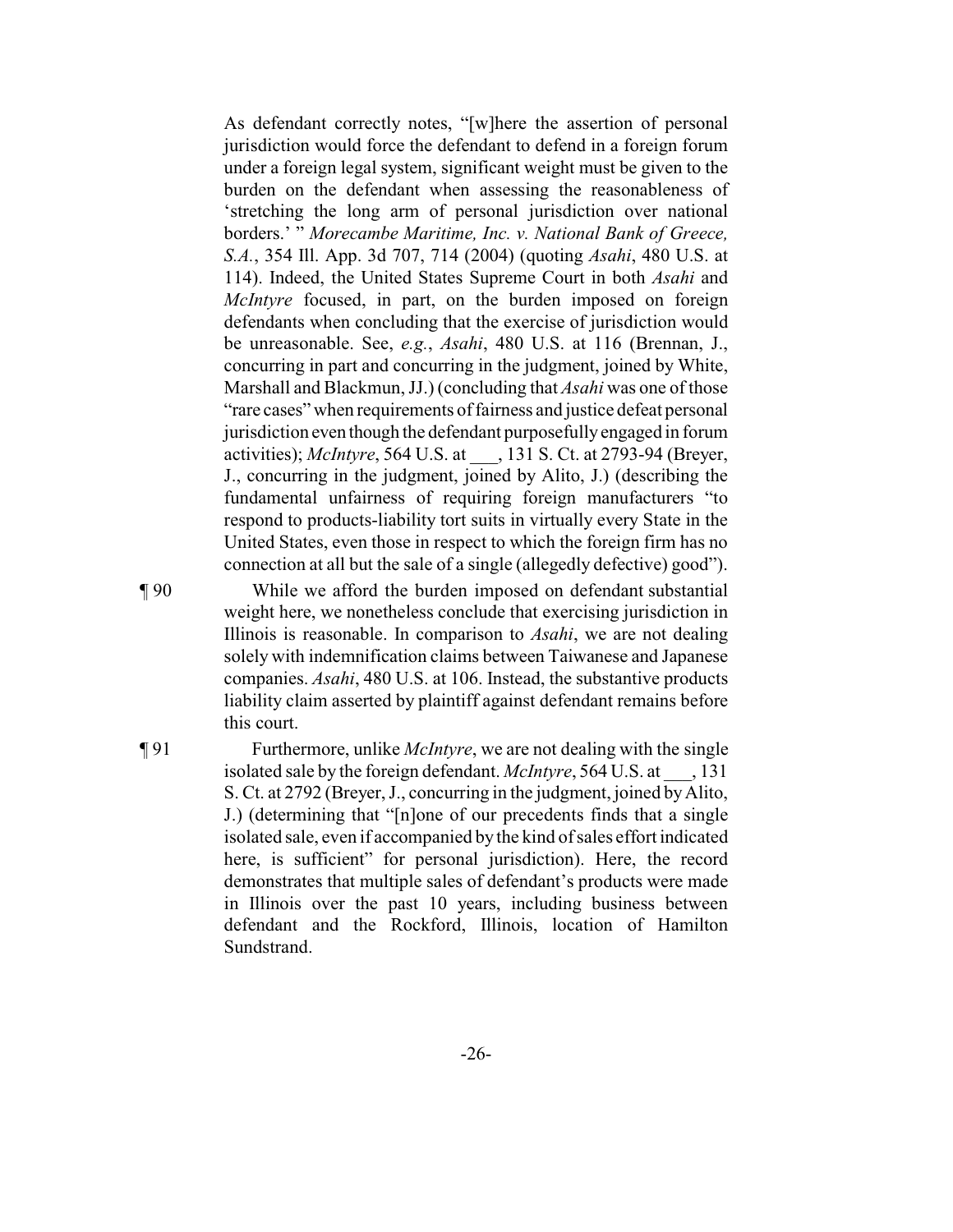| $\P$ 92 | <b>III. CONCLUSION</b>                                                                                                                                                                                                                                                                                                                                                                                                                                                                              |
|---------|-----------------------------------------------------------------------------------------------------------------------------------------------------------------------------------------------------------------------------------------------------------------------------------------------------------------------------------------------------------------------------------------------------------------------------------------------------------------------------------------------------|
| $\P$ 93 | Having carefully analyzed the facts in this case under the<br>applicable standards, we conclude that Illinois' exercise of specific<br>personal jurisdiction over defendant comports with federal and<br>Illinois due process because defendant has the requisite minimum<br>contacts with Illinois and maintaining litigation in Illinois is<br>reasonable. See Wiles v. Morita Iron Works Co., 125 Ill. 2d 144, 150<br>(1988); International Shoe Co. v. Washington, 326 U.S. 310, 316<br>(1945). |
| $\P$ 94 | Accordingly, we affirm the judgment of the appellate court that<br>reversed the circuit court's dismissal order and remanded for further<br>proceedings.                                                                                                                                                                                                                                                                                                                                            |
| $\P$ 95 | Appellate court judgment affirmed.                                                                                                                                                                                                                                                                                                                                                                                                                                                                  |
| $\P$ 96 | <b>JUSTICE GARMAN</b> , dissenting:                                                                                                                                                                                                                                                                                                                                                                                                                                                                 |
| $\P$ 97 | The majority concludes that defendant SNFA had sufficient<br>minimum contacts with Illinois so as to subject it to personal                                                                                                                                                                                                                                                                                                                                                                         |

minimum contacts with Illinois so as to subject it to personal jurisdiction under our case in *Wiles v. Morita Iron Works Co.*, 125 Ill. 2d 144 (1988) and the United States Supreme Court's decisions in *J. McIntyre Machinery, Ltd. v. Nicastro*, 564 U.S. \_\_\_, 131 S. Ct. 2780 (2011) (pluralityop.) and *Asahi Metal Industry Co. v. Superior Court*, 480 U.S. 102 (1987). In my opinion, defendant did not, under either *Wiles, Asahi*, or*McIntyre*, have sufficient minimum contacts with this state so as to justify Illinois' exercise of personal jurisdiction over defendant. Further, I believe the majority has partially mischaracterized Justice Breyer's concurrence in *McIntyre*. I, therefore, dissent.

## ¶ 98 I. *McIntyre*

- ¶ 99 The United States Supreme Court's *McIntyre* decision, the Court's most recent pronouncement on what constitutes sufficient minimum contacts to invoke personal jurisdiction over a foreign defendant, is central to the outcome in this case. I concur with much of the majority's informed discussion of that case. However, I disagree, to some extent, with the majority's interpretation of Justice Breyer's concurrence.
- ¶ 100 I agree with the majority that, while the Supreme Court's opinion in *McIntyre* reaffirmed the continued viability of the stream of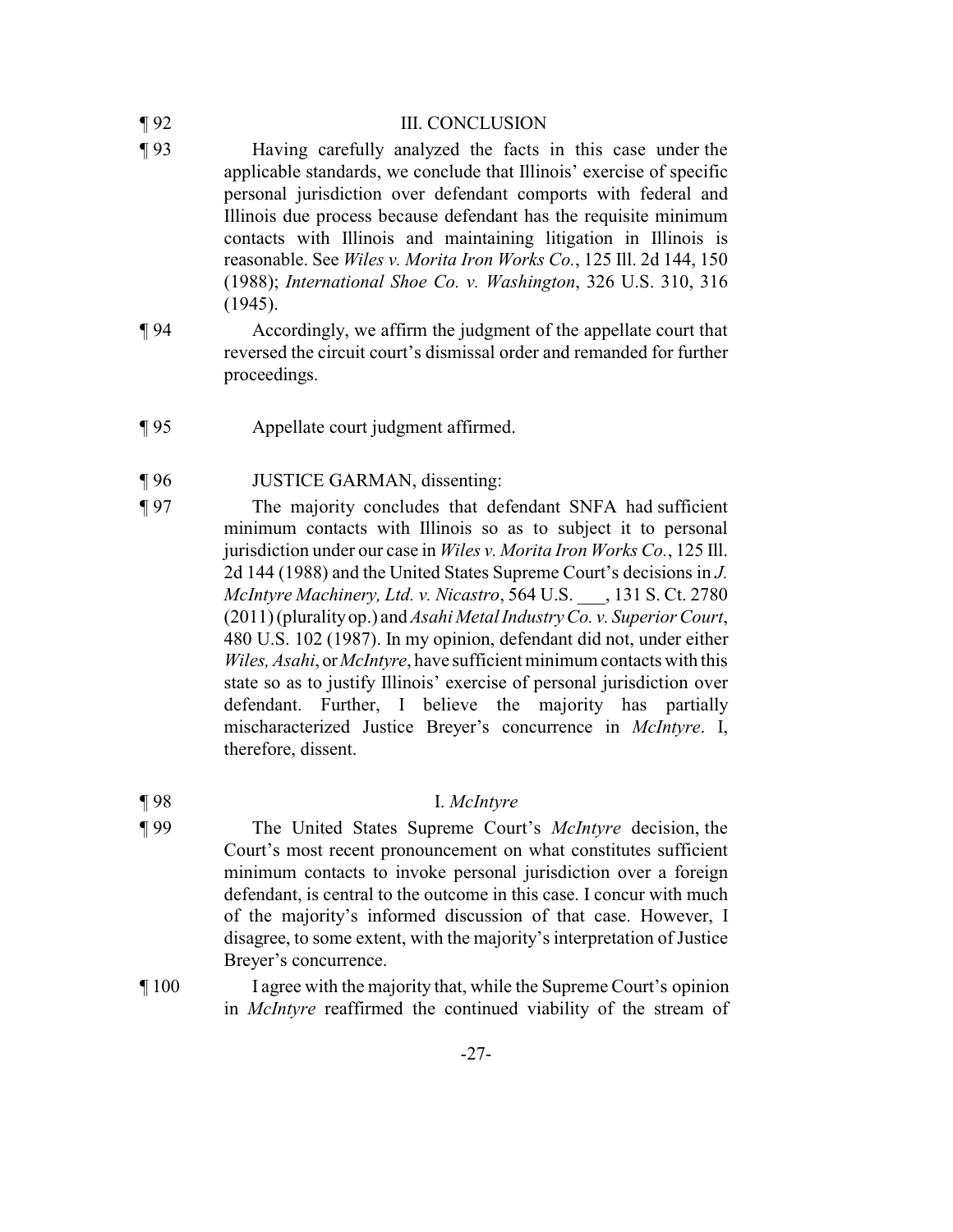commerce theory, the opinion produced no clear, controllingmajority analysis for the application of that theory. See *Leading Cases*, 125 Harv. L. Rev. 311, 312 (2011) (noting that the Court could not fashion a majority opinion). I further agree with the majority's statement that Justice Breyer concluded that specific jurisdiction should not be exercised based on a single sale in a forum, even when a manufacturer or producer " 'knows or reasonably should know that its products are distributed through a nationwide distribution system that *might* lead to those products being sold in any of the fifty states.' " (Emphasis in original; internal quotation marks omitted.) *Supra* ¶ 65 (quoting *McIntyre*, 564 U.S. at \_\_\_, 131 S. Ct. at 2793 (Breyer, J., concurring in the judgment, joined by Alito, J.)). This approach is consistent with our holding in *Wiles* "that the competing opinions in *Asahi* required 'at a *minimum*, that the alien defendant is *aware* that the final product is being marketed in the forum State.' " (Emphases in original; internal quotation marks omitted.) *Supra* ¶ 68 (quoting *Wiles*, 125 Ill. 2d at 160).

¶ 101 I take issue, however, with the majority's characterization of Justice Breyer's concurrence as completely rejecting Justice O'Connor's narrower construction of the stream of commerce theory in *Asahi*. While Justice Breyer rejected the plurality's "target[ing] the forum" and intention to "submit to the power of a sovereign" language, he nevertheless cited approvingly to Justice O'Connor's requirement of "something more" than simply placing a product into the stream of commerce. *McIntyre*, 564 U.S. at \_\_\_, 131 S. Ct. at 2792-93 (Breyer, J., concurring in the judgment, joined by Alito, J.). In discussing why the *McIntyre* defendant did not have sufficient minimumcontacts, Justice Breyer noted that "the relevant facts found by the New Jersey Supreme Court show no 'regular . . . flow' or 'regular course' of sales in New Jersey; and there is no 'something more,' such as special state-related design, advertising, advice, marketing, or anything else." *McIntyre*, 564 U.S. at  $\qquad$ , 131 S. Ct. at 2792 (Breyer, J., concurring in the judgment, joined by Alito, J.). Justice Breyer further found that the plaintiff in *McIntyre* "ha[d] not otherwise shown that the British Manufacturer 'purposefully avail[ed] itself of the privilege of conducting activities' within New Jersey, or that it delivered its goods in the stream of commerce 'with the expectation that they will be purchased' by New Jersey users." *McIntyre*, 564 U.S. at \_\_\_, 131 S. Ct. at 2792 (Breyer, J., concurring in the judgment, joined by Alito, J.) (quoting *World-Wide Volkswagen Corp. v. Woodson*, 444 U.S. 286, 297-98 (1980)).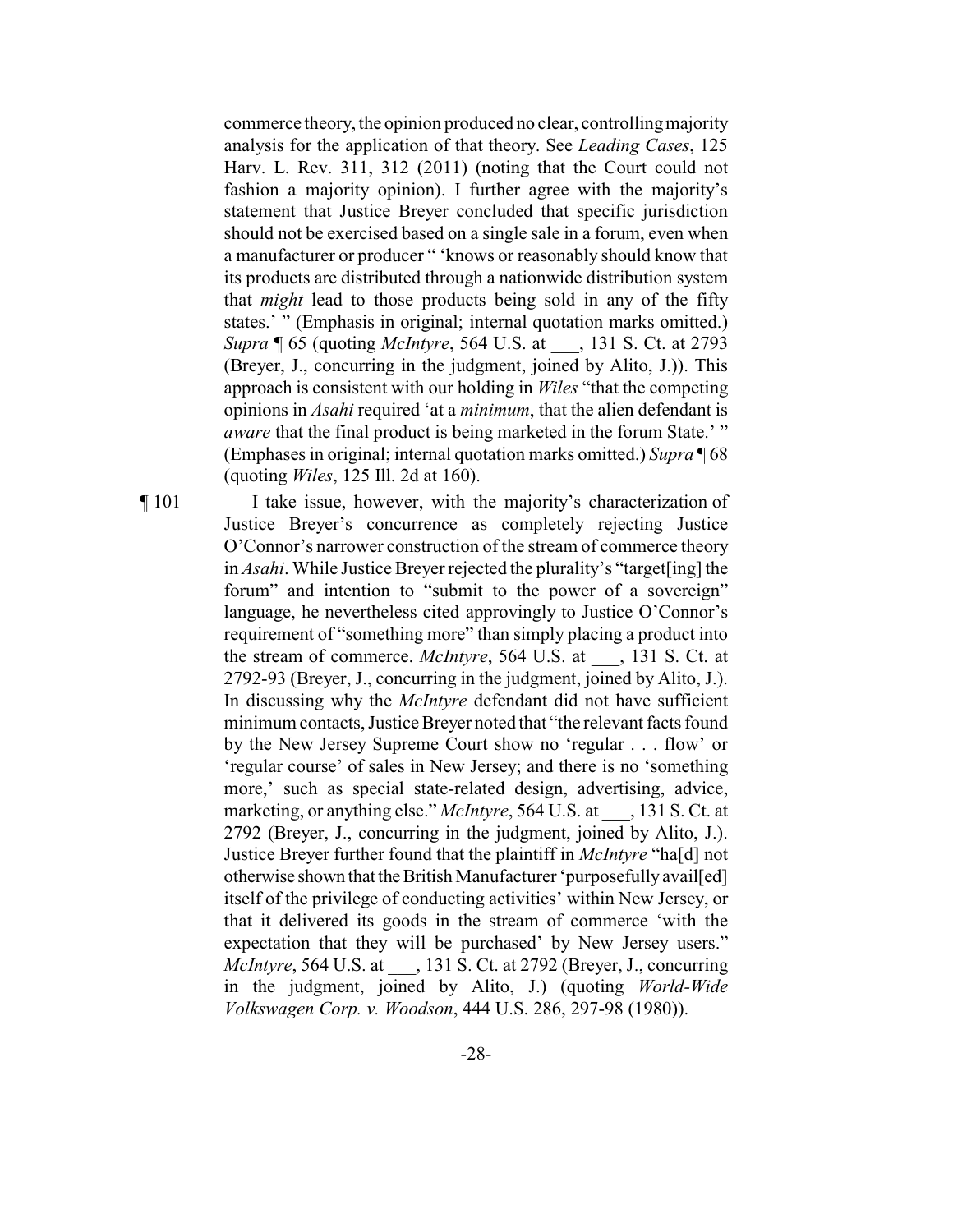¶ 102 Thus, although Justice Breyer explicitly declined to adopt the "strict" plurality approach, he did seemingly give his endorsement to a "stream of commerce" plus "something more" application of the stream of commerce theory. The majority claims that Justice Breyer only "did so to illustrate that dismissal was proper under both the broad and narrow theories of the stream of commerce" (*supra* ¶ 71), but nowhere in Justice Breyer's concurrence does he state that he is only using the "something more" approach as an "illustration." Rather, he appears to use the "something more" approach as part of the "precedents" on which he bases his conclusion that the defendant lacked sufficient minimum contacts with New Jersey. When he wrote that he was relying on the Court's precedents, Justice Breyer did not specifically say which precedents he relied upon and which ones he found invalid. Indeed, one legal source has speculated that Justice Breyer found validity in all three *Asahi* approaches. See Henry S. Noyes, *The Persistent Problem of Purposeful Availment*, 45 Conn. L. Rev. 41, 75 (2012).<sup>3</sup> Justice Breyer made a point of finding that, when determining the facts found by the New Jersey Supreme Court did not demonstrate sufficient contacts, there was no "something more" and he did not qualify that finding by terming it a mere "illustration." Therefore, while Justice O'Connor's *Asahi* opinion may not have been adopted in full by Justice Breyer, there does, at the very least, appear to be a six-justice majority in *McIntyre* for a "stream of commerce" plus "something more" approach to sufficient minimum contacts.<sup>4</sup>

<sup>&</sup>lt;sup>3</sup>Professor Noyes writes of Justice Breyer's concurrence: "Justice Breyer seemed inclined to accept each of the three Asahi approaches as a valid way for a plaintiff to establish purposeful availment by an end product manufacturer such as the defendant McIntyre: (1) Justice O'Connor's approach, that is, proof of purposeful targeting of New Jersey customers or 'special state-related design, advertising, advice, marketing, or anything else'; (2) Justice Brennan's approach, that is, proof of a 'regular and anticipated flow of products' to New Jersey for retail sale as part of an established distribution system; and (3) Justice Stevens's approach, that is, proof of a 'regular course of dealing' that involves a certain level of volume, value, or particularly hazardous goods." Noyes, *supra*, at 75.

<sup>&</sup>lt;sup>4</sup>There are at least two federal district court cases that have found that Justice Breyer's concurrence embraces Justice O'Connor's narrower *Asahi* approach, and thus, along with Justice Kennedy's plurality opinion,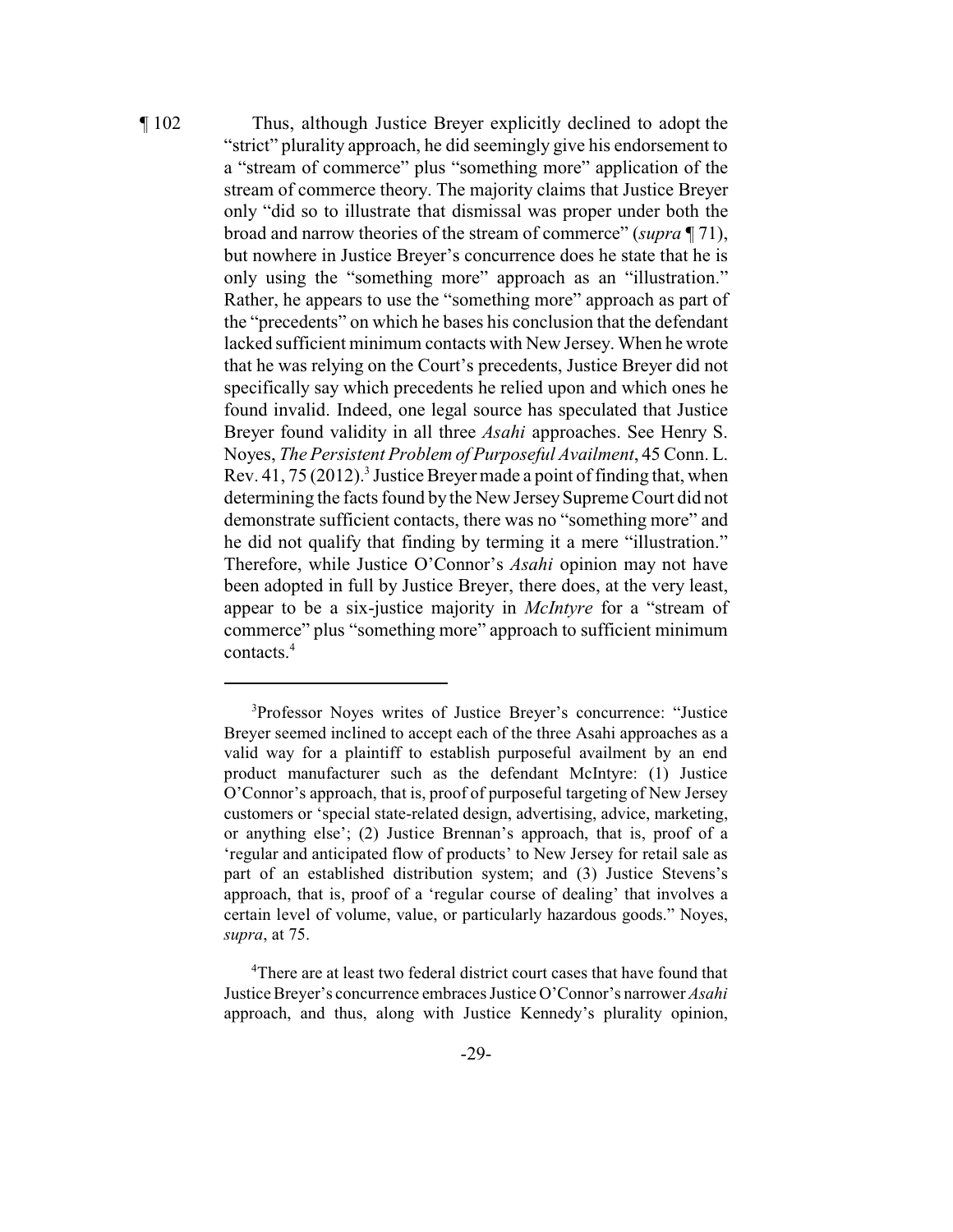¶ 103 II. Whether Defendant Had Sufficient Minimum Contacts with

## Illinois

¶ 104 The majority focuses on two main factors to establish defendant's contacts with Illinois: first on defendant's relationship with Agusta and second on defendant's relationship with Hamilton Sundstrand. The majority finds that defendant's relationship with Agusta was enough to subject defendant to personal jurisdiction in Illinois because Agusta, through AAC, "effectively operated as an American distributor for defendant's tail-rotor bearings in the United States market." *Supra* ¶ 72. The majority further finds that, even if the relationship between defendant and Agusta is not enough to satisfy sufficient minimum contacts, defendant's business dealings with Hamilton Sundstrand concerning airplane ball-bearings showed defendant purposefully availed itself of doing business in Illinois, thus satisfying minimum contacts.

¶ 105 I disagree. I would find that, under the facts of this case, defendant did not have sufficient minimum contacts with Illinois so as to subject defendant to personal jurisdiction in this state. The evidence does not show that by doing business with Agusta defendant delivered its goods into the stream of commerce with the expectation that they would be purchased by Illinois users, nor does defendant's relationship with Hamilton Sundstrand show that defendant purposefully availed itself of the privilege of doing business in Illinoisso as to justify the exercise of specific personal jurisdiction in this case. See *McIntyre*, 564 U.S. at \_\_\_, 131 S. Ct. at 2792 (Breyer, J., concurring in the judgment, joined by Alito, J.).

currently provides a six justice majority of the Court for Justice O'Connor's approach. See *Smith v. Teledyne Continental Motors, Inc.*, 840 F. Supp. 2d 927, 931 (D.S.C. 2012) ("Thus, six Justices agree that, at a minimum, the limitations of Justice O'Connor's test should be applied, although the plurality would apply an even stricter test, the parameters of which were not precisely defined."); *Northern Insurance Co. of New York v. Construction Navale Bordeaux*, No. 11-60462-CV, 2011 WL 2682950, at \*5 (S.D. Fla. July 11, 2011) ("Plaintiff principally relies upon the stream of commerce theory. However, 'something more' than merely placing a product into the stream of commerce is required for personal jurisdiction." (citing *McIntyre*, 564 U.S. at \_\_\_, 131 S. Ct. at 2792 (Breyer, J., concurring in the judgment, joined by Alito, J.))).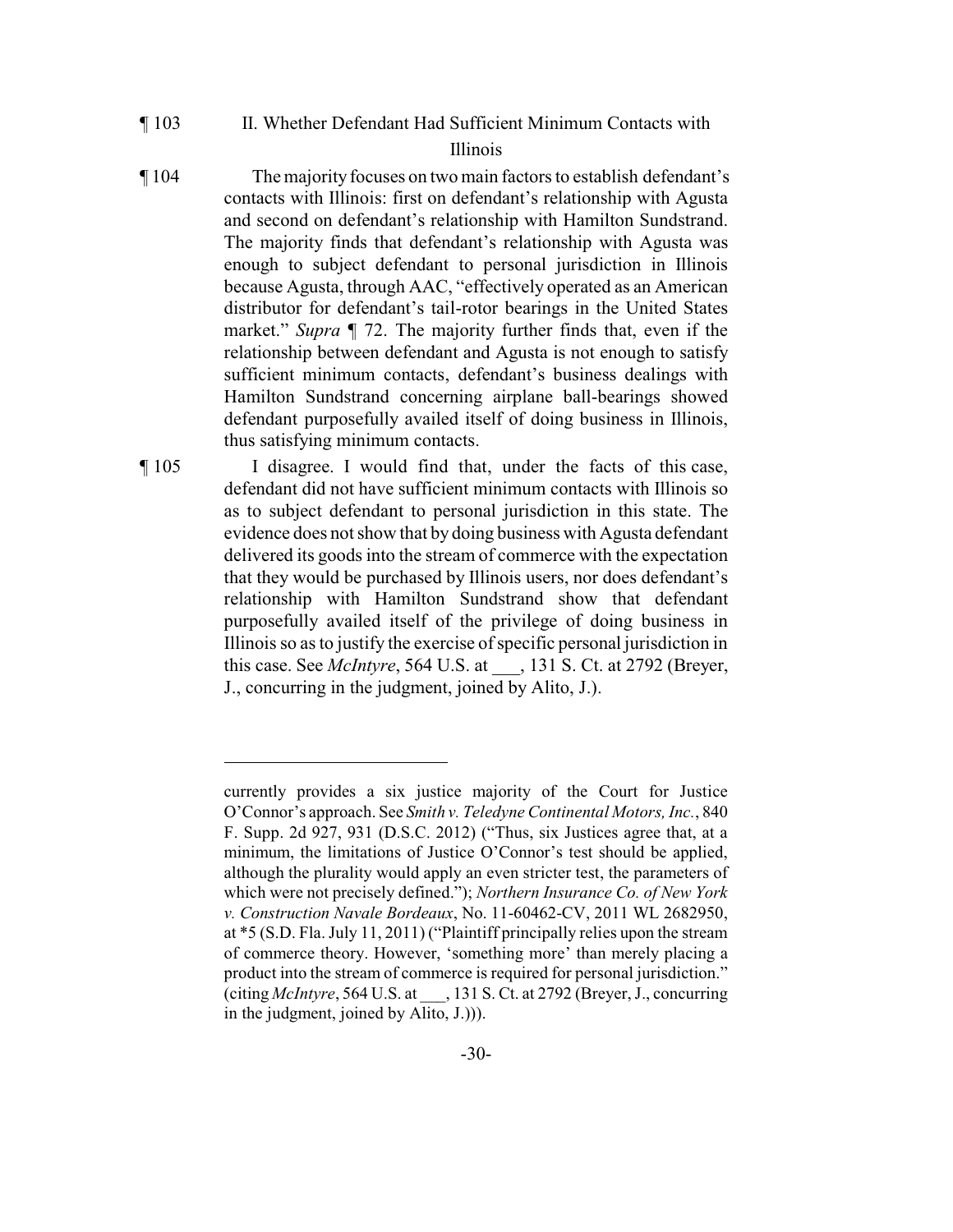- ¶ 106 A. Defendant's Relationship with Agusta
- ¶ 107 I would find that, concerning the product in question in this case, the helicopter ball-bearings, defendant's relationship with Agusta was insufficient to establish the minimum contacts with Illinois required for personal jurisdiction.

¶ 108 This court in *Wiles* held that "[u]nder either interpretation of the stream of commerce theory, it is clear that purposeful availment of the forum's market requires, at a *minimum*, that the alien defendant is '*aware* that the final product is being marketed in the forum State.' " (Emphases in original.) *Wiles*, 125 Ill. 2d at 160 (quoting *Asahi*, 480 U.S. at 117 ((Brennan, J., concurring in part and concurring in the judgment, joined by White, Marshall and Blackmun, JJ.)). Underthe broader approach, aslong as the defendant is aware the product is being marketed in the forum state, sufficient minimum contacts exist between the defendant and the forum. *Wiles*, 125 Ill. 2d at 157 (citing *Asahi*, 480 U.S. at 117 (Brennan, J., concurring in part and concurring in the judgment, joined by White, Marshall and Blackmun, JJ.)). In contrast, the narrower approach advocated by Justice O'Connor in *Asahi* and adopted, at least in part by Justice Breyer in *McIntyre* as argued above, requires awareness or knowledge on the part of the defendant that the product will be marketed in the forum state along with "something more" or "additional conduct" demonstrating an act purposefully directed toward the forum state. *Wiles*, 125 Ill. 2d at 157 (citing *Asahi*, 480 U.S. at 112 (opinion of O'Connor, J.)).

¶ 109 Similar to our holding in *Wiles*, I would find that defendant's relationship with Agusta, when analyzed under either the O'Connor or Brennan approach in *Asahi* or the Breyer concurrence in *McIntyre*, failed to provide sufficient minimum contacts with Illinois to subject defendant to personal jurisdiction in this state. Despite defendant's relationship with Agusta, there is no evidence in the record that defendant was aware, in any way, that the final product, in this case Agusta's 109C helicopter, was beingmarketed or sold in Illinois. The record in this case is totally devoid of any evidence that defendant was aware, either during contract negotiations or at the time of delivery of the ball bearings to Agusta in Italy, that Agusta intended to sell any of its products containing the ball bearings to customers in Illinois. See *Wiles*, 125 Ill. 2d at 160 ("The record in this case is totally devoid of any evidence that the defendant was aware either during contract negotiations or at the time of delivery of the products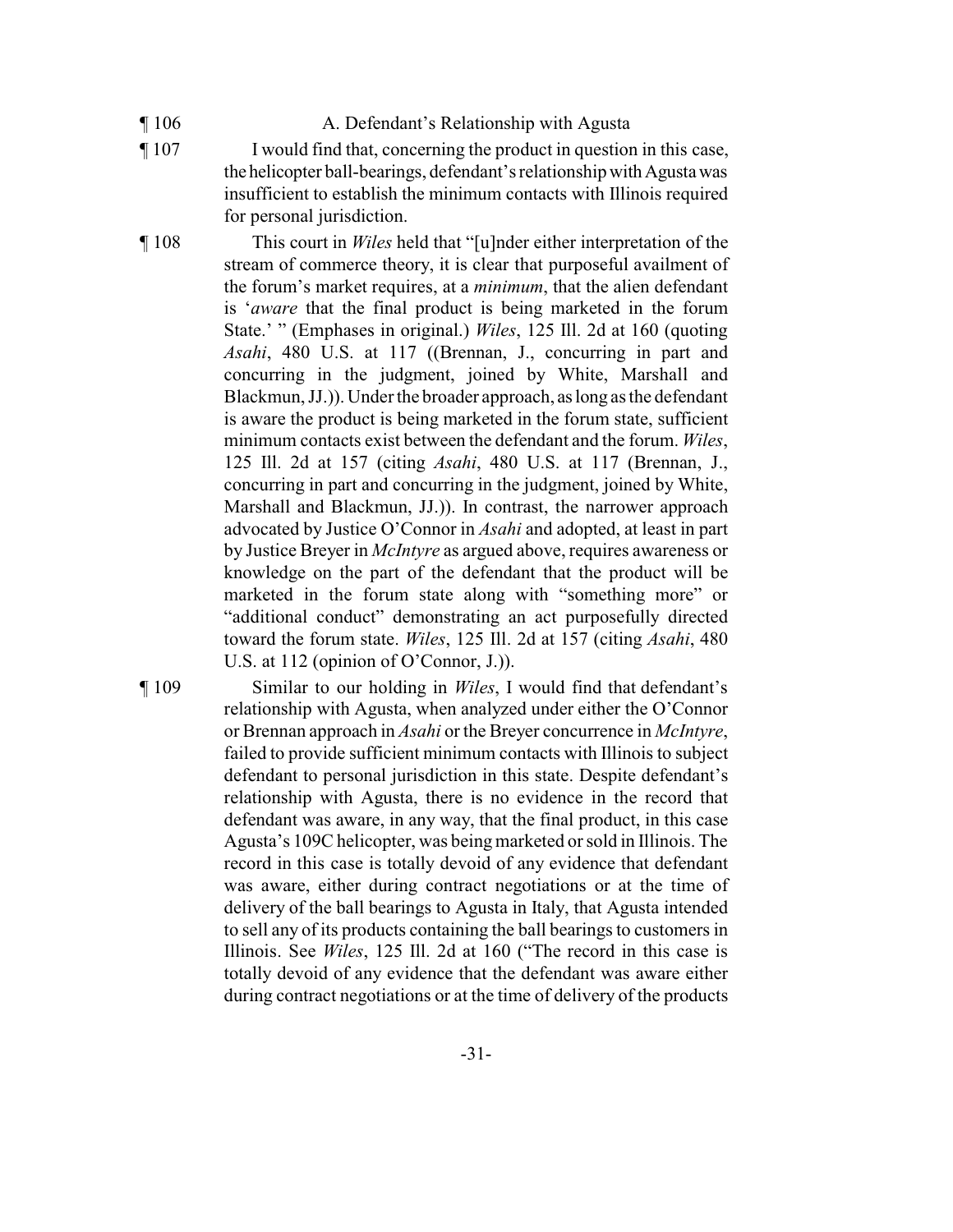to Astro in Japan that Astro intended to transport two of the air cell formers to Illinois, or that Astro even had a plant in Illinois.").

¶ 110 There is no evidence of specific awareness on defendant's part of marketing or sales in Illinois. The majority holds that sufficient contacts existed because Agusta, through AAC, acted as defendant's "sole distributor" in the United States and that only through that relationship would defendant's helicopter ball bearings everreach the final consumer, "including consumers in the United States and Illinois." The majority finds that, because Agusta " 'is the marketer and distributor to the consumer of their joint and ultimate product,'" defendant " 'has chosen to leave to Agusta the marketing and distribution to the consumer' " and thus " 'Agusta is thus the conduit through which [defendant's] product, custom-made for Agusta, reaches the ultimate consumers.' " *Supra* ¶ 74 (quoting *Russell v. SNFA*, 2011 IL App (1st) 093012-B, ¶ 41). The majority cites to five Agusta helicopters sold in Illinois in the last 10 years and 2,198 defendant-manufactured parts sold by Agusta to entities in Illinois between 2000 and 2007.<sup>5</sup> However, the majority cites to no evidence that shows defendant knew or was aware that Agusta was selling or marketing its products specifically in Illinois. Frederic Ponchon, defendant's sales representative in the United States, testified at his March 10, 2009, deposition that he was only concerned with defendant's sales to Agusta in Italy, and did not concern himself with Agusta/AAC's sale or distribution of defendant's bearings or helicopters containing defendant's bearings in the United States. When asked specifically if he had "any understanding as to whether

 ${}^{5}$ There appears to be some confusion in the record and the briefs as to whether the 2,198 SNFA parts were sold to *Illinois* customers specifically, or *United States* customers as a whole. As noted in the majority opinion (*supra* ¶ 12), the interrogatory to AAC asked specifically about AAC's distribution or sales of defendant's product in Illinois "in the last 10 years." AAC responded that it "has sold approximately 2,198 SNFA-produced parts since 2000," without specifying whether those parts were sold in Illinois or the United States as a whole. In fact, plaintiff's brief takes AAC's response to mean that "[i]n the past 10 years, Agusta has distributed 2198 SNFA bearings units in the United States." During the March 10, 2009, deposition of Frederic Ponchon, plaintiff's attorney Brian LaCien asked Ponchon "[a]re you aware that Agusta has distributed more than 2,000 bearings in the United States in the time period of 1995 to 2005?" to which Ponchon responded, "I'm just finding out now."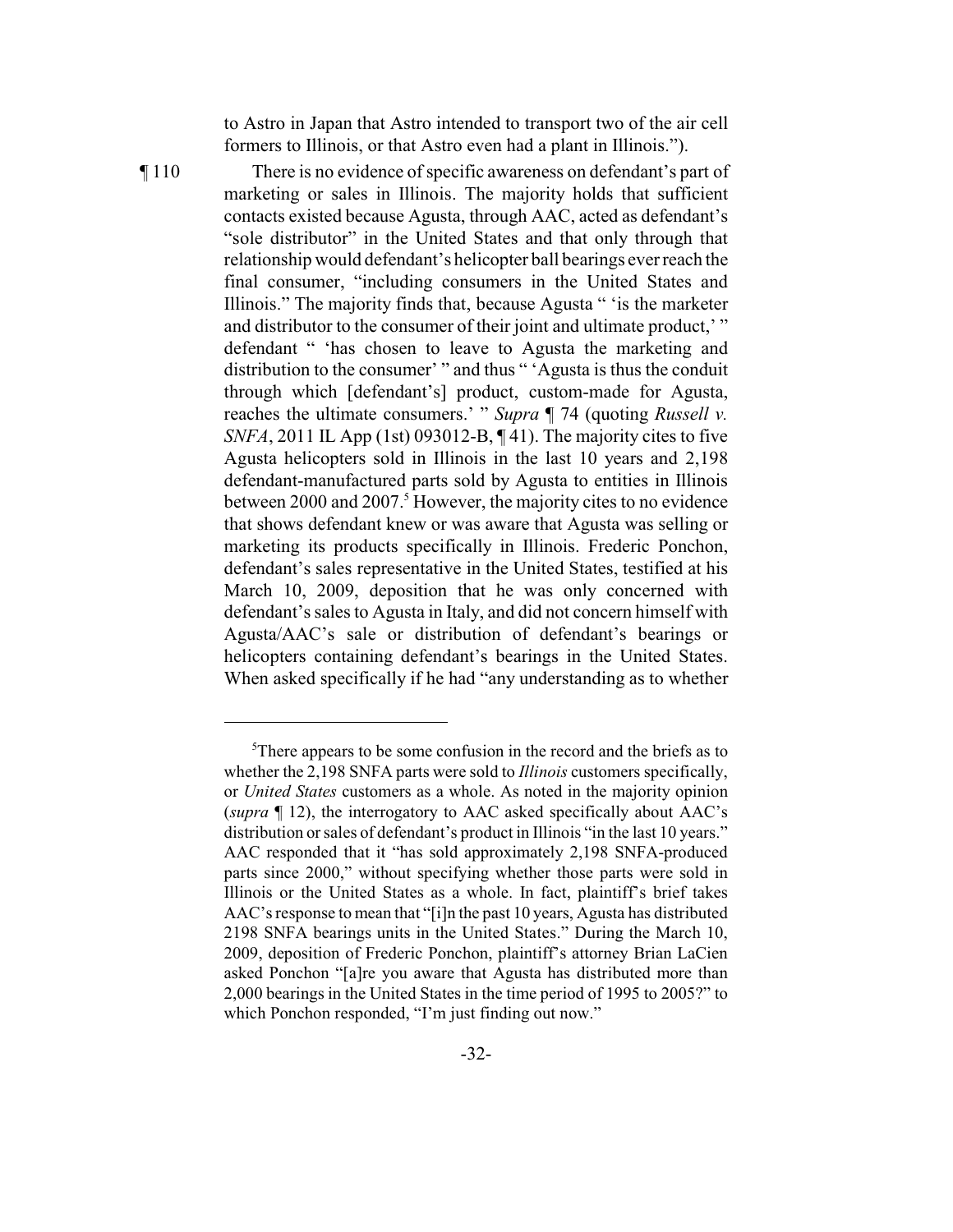Agusta helicopters which contain SNFA bearings [were] sold within Illinois in the 2003 to 2005 time frame," Ponchon answered "no." In an affidavit dated February 26, 2008, Ponchon averred that "[p]rior to the commencement of the litigation, SNFA had no information as to know that any A109 series helicopter could have been sold to entities in Illinois" and that "SNFA had no knowledge that its products could be destined for Illinois." In its March 16, 2007, response to interrogatories, AAC stated "it has had no meetings or communications with SNFA regarding the sale or marketing of SNFA products in the United States." In its October 30, 2006, response to interrogatories, Agusta stated that "it held no meetings and has had no communications with SNFA regarding the sale and marketing of SNFA products in the United States."

¶ 111 Thus, the majority fails to show that defendant was aware its products, in Agusta's finished product, were being marketed or sold to consumers in Illinois. To subject defendant to jurisdiction for a products liability action because it "knows or reasonably should know" that its ball bearings are being distributed through AAC's nationwide distribution system in a way that *might* lead to those products being sold in any of the 50 states, without requiring a finding that defendant was specifically aware that Agusta, through AAC, was selling its products in Illinois, "would abandon the heretofore accepted inquiry of whether, focusing upon the relationship between 'the defendant, the *forum*, and the litigation,' it is fair, in light of the defendant's contacts *with that forum*, to subject the defendant to suit there." (Emphases in original.) See *McIntyre*, 564 U.S. at \_\_\_, 131 S. Ct. at 2793 (Breyer, J., concurring in the judgment, joined by Alito, J.) (quoting *Shaffer v. Heitner*, 433 U.S. 186, 204 (1977)). The defendant must be aware its distributor is marketing or selling the finished product (containing the defendant's product) in the forum state to subject the defendant to personal jurisdiction in that state. The majority's holding would subject defendant to jurisdiction in *any* state in which Agusta sold helicopters containing defendant's products, whether or not defendant was actually *aware* its products were being marketed or sold in such a state, thereby essentially causing defendant's "amenability to suit [to] 'travel[] with the chattel,' " something specifically forbidden by our Supreme Court. *McIntyre*, 564 U.S. at \_\_\_, 131 S. Ct. at 2793

-33-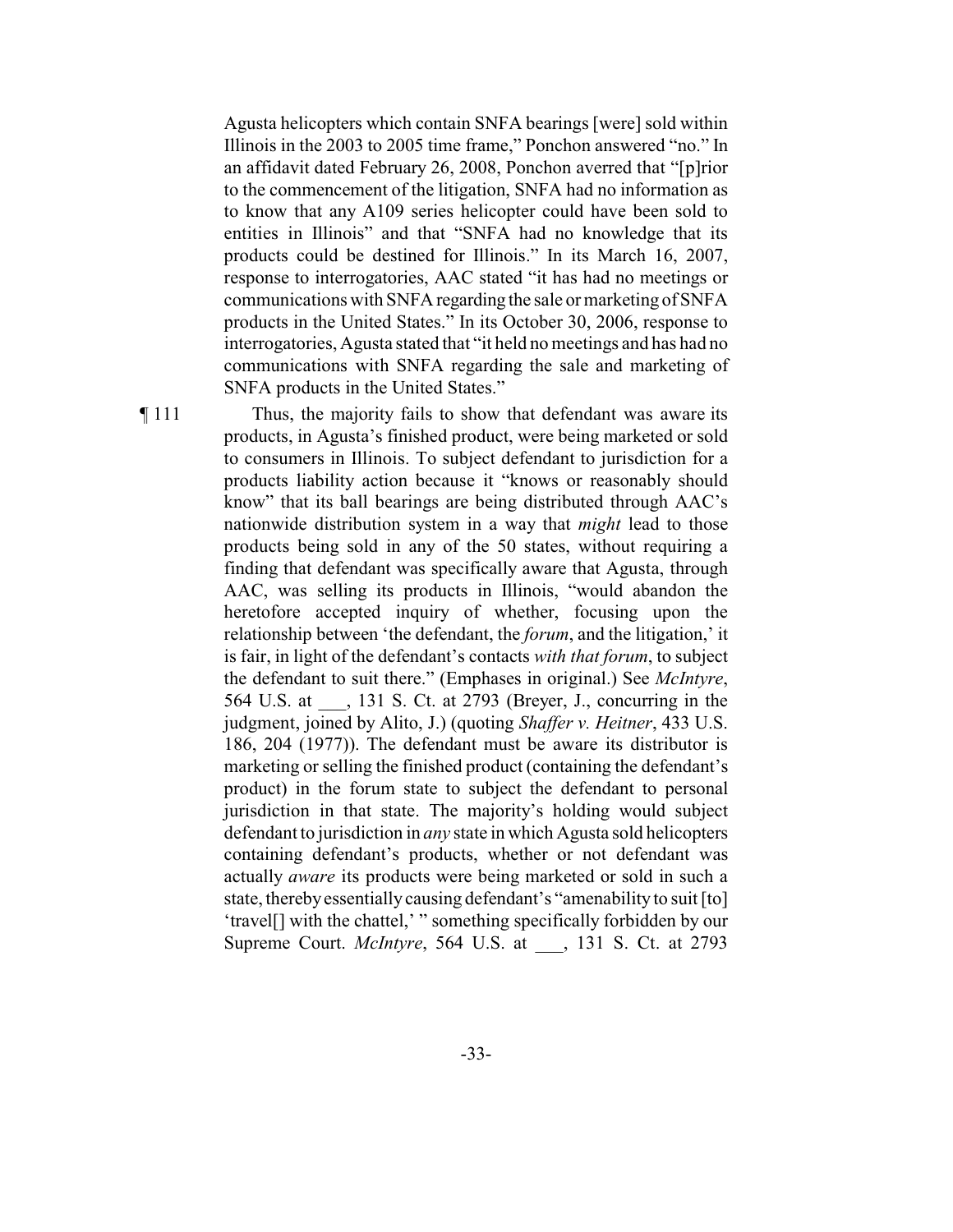(Breyer, J., concurring in the judgment, joined by Alito, J.) (quoting *World-Wide Volkswagen*, 444 U.S. at 296).<sup>6</sup>

¶ 112 I would also note that, like the defendant manufacturer in *Asahi* but unlike the defendant manufacturers in *McIntyre* or *Wiles*, defendant's ball bearings are merely a component part of the larger finished product manufactured by Agusta and distributed in the United States by AAC. See *McIntyre*, 564 U.S. at \_\_\_, 131 S. Ct. at 2786 (metal-shearing machine at issue manufactured by McIntyre in United Kingdom and was sold to in the United States by an independent company); *Asahi*, 480 U.S. at 106 (Asahi manufactured valve assembly of a tire produced by Cheng Shin on a Honda motorcycle that crashed in California); *Wiles*, 125 Ill. 2d at 147 (United States company Astro purchased four "air cell former" machines manufactured by the defendant Japanese company and distributed the machines to Astro plants in the United States, including Illinois). While the distinction between a component part manufacturer defendant and a finished product manufacturer defendant in a distributor/stream of commerce analysis is not fully articulated in our case law, at least one legal scholar has theorized that the two types of manufacturers should be treated differently. See Henry S. Noyes, *The Persistent Problem of Purposeful Availment*, 45 Conn. L. Rev. 41, 87-88 (2012).

 $\mathrm{I}$  am not arguing that defendant escapes personal jurisdiction simply because it did not directly sell helicopter ball bearings to Illinois customers or because Agusta acted as a "distributor" for defendant's products. Certainly, even under the narrow approach, a defendant manufacturer could be subject to personal jurisdiction in a state if it created, controlled, or employed the distribution systemthat brought its product to the forumstate. *Asahi*, 480 U.S. at 112 (opinion of O'Connor, J.). Under the broad approach, a defendant manufacturer's regular and extensive sales of component parts to a manufacturer/distributor it knew was making regular sales of the final product in the forum state is sufficient to establish minimum contacts. *Asahi*, 480 U.S. at 121 (Brennan, J., concurring in part and concurring in the judgment, joined by White, Marshall and Blackmun, JJ.). Here, there is no evidence that defendant "created, controlled, or employed" Agusta's distribution system that brought the helicopter ball bearings in the 109C to Illinois, nor is there any evidence that defendant knew or was aware of Agusta's sale or marketing of helicopters containing defendant's ball bearings in Illinois.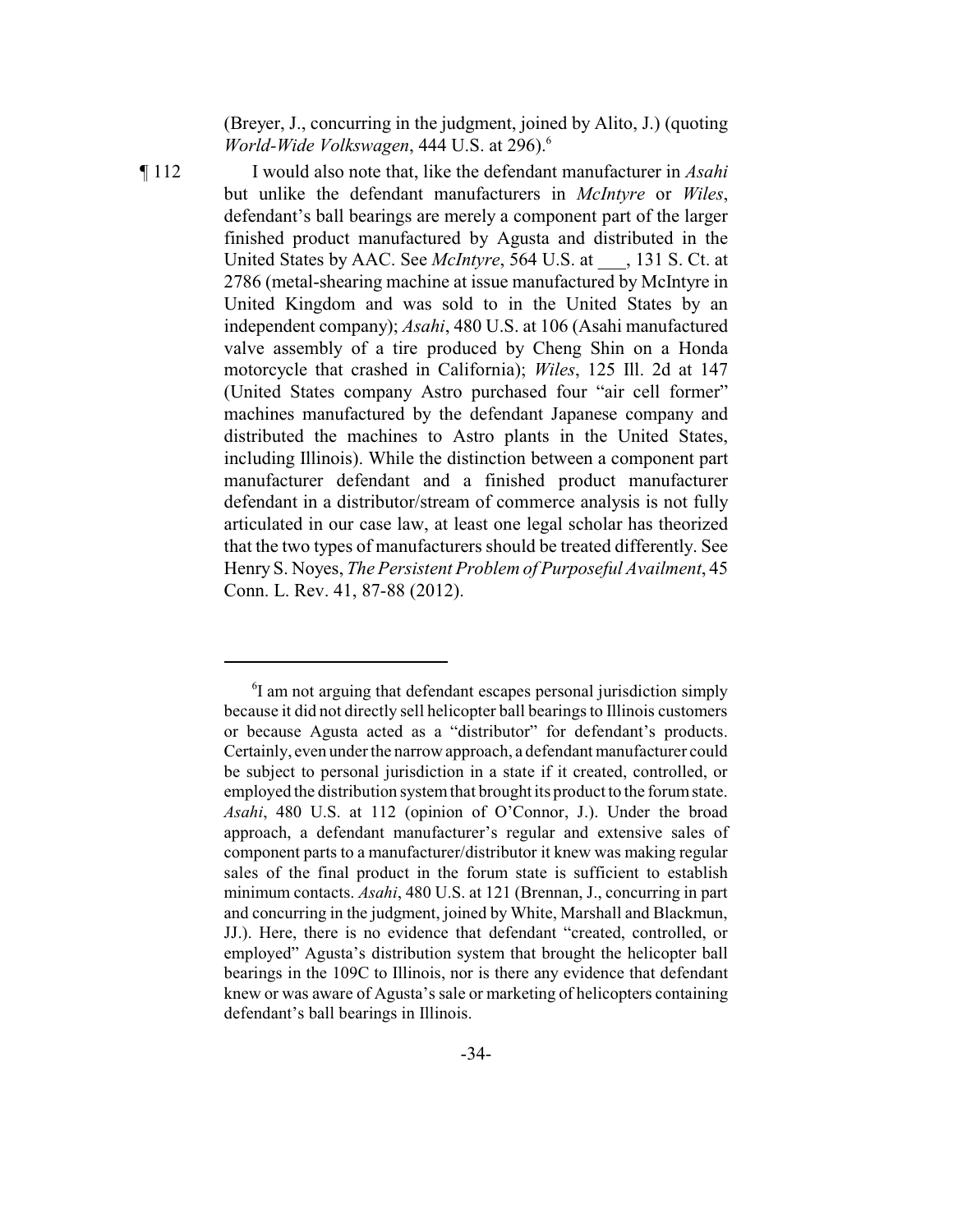¶ 113 Professor Noyes distinguishes a component part manufacturer from a finished product manufacturer "[b]ased on the limited ability of a component part manufacturer to control the location of the initial sale of the end product." Noyes, *supra*, at 87. In contrast, an end product manufacturer "retain[s] nearly complete control over the location of the initial sale of [its] product[]." Noyes, *supra*, at 92. Therefore, "it is not reasonably feasible for a component part manufacturer to sever its connection with a particular state" and, thus by way of example, "absent some additional conduct on the part of a New York component part manufacturer, there is no purposeful availment of Oklahoma when its product is incorporated in an end product that is later sold in Oklahoma and causes injury there." Noyes, *supra*, at 87-88. Component parts that are very popular because of high quality are generally incorporated into end products manufactured by numerous end product manufacturers and "will inevitably wind up in the hands of consumers in most or all fifty states." Noyes, *supra*, at 99. Professor Noyes does not find this to be purposeful availment because "the component part manufacturer cannot 'structure [its] primary conduct' so as to avoid purposeful availment and to forestall being subjected to a lawsuit in a disfavored forum." Noyes, *supra*, at 99 (quoting *World-Wide Volkswagen*, 444 U.S. at 297). Professor Noyes reads *Asahi,* in the opinions of Justices O'Connor and Stevens, as requiring "some additional facts to support a finding of purposeful availment" when it comes to a component part manufacturer. Noyes, *supra*, at 88. He favored the O'Connor approach over the Stevens approach because, while the Stevens approach concerned conduct not in the control of the component manufacturer (regular course of dealing, high volume of sales, hazardous goods), the O'Connor approach required additional conduct that was in the control of the component manufacturer, such as advertising in the state, providing customer service in the state, or designing the product for the state. Noyes, *supra*, at 88. Professor Noyes concluded that "absent proof of additional conduct by a defendant targeting the forum state, a component part manufacturer has not purposefully availed itself of the forum state based on injuries caused by the component product in the forum state even where a high volume of the component product ends up in the forum state."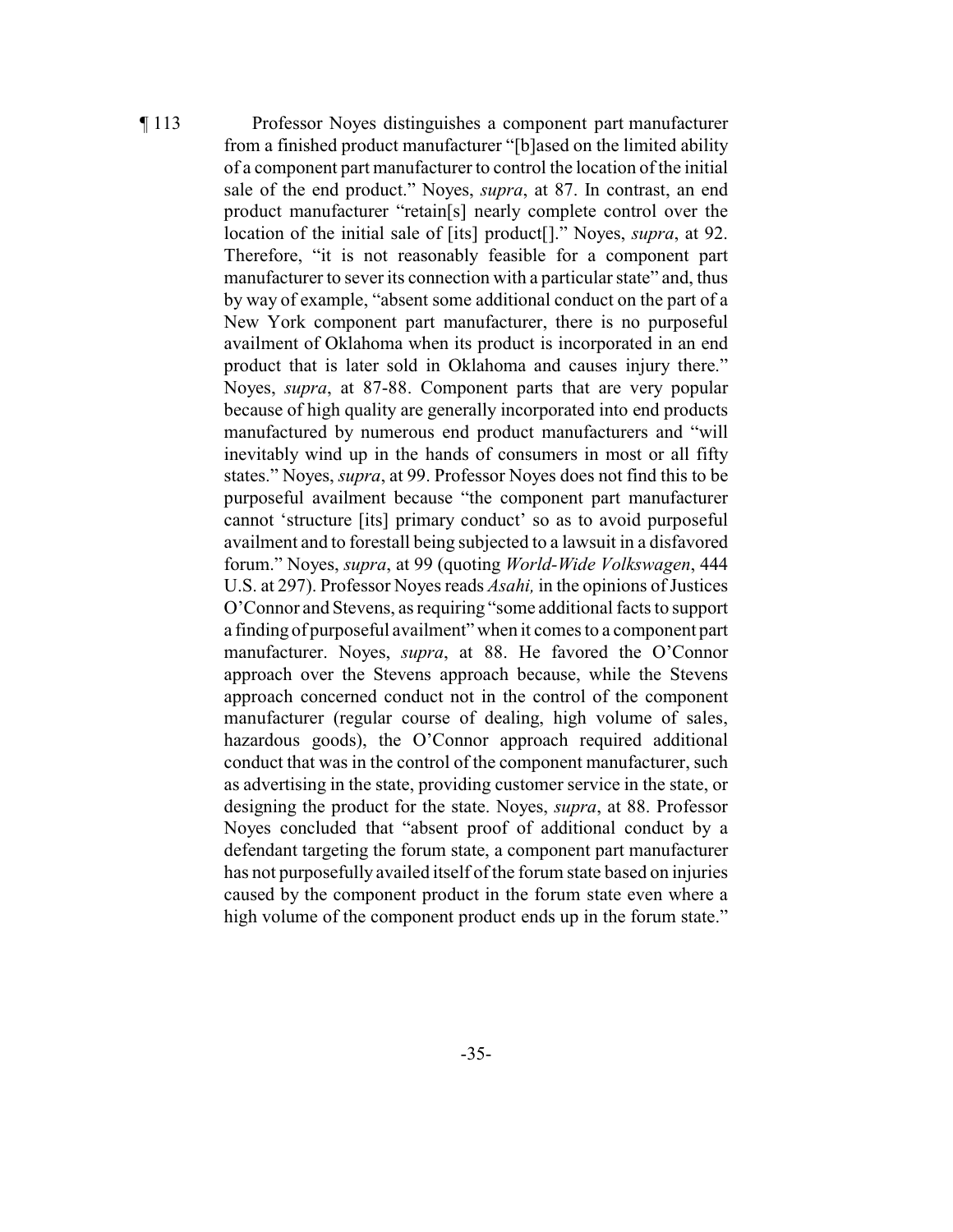Noyes, *supra*, at 91.<sup>7</sup> Therefore, while recognizing that the component/finished product distinction has not been a key factor in our minimum contacts analysis,Iwould nevertheless find defendant's status as a component part manufacturer weighs against finding sufficient minimum contacts with Illinois under the facts of this case.

¶ 114 In sum, I would find that defendant's sale of its helicopter ball bearings to Agusta, which then incorporated those ball bearings into finished helicopters that were shipped to Agusta's customers in Europe and the United States, did not establish sufficient minimum contacts to subject defendant to personal jurisdiction in Illinois.

### ¶ 115 B. Defendant's Relationship with Hamilton Sundstrand

- ¶ 116 The majority concludes that, standing alone, defendant's relationship with Agusta is enough to constitute sufficient minimum contacts. However, responding to defendant's argument that it has not engaged in any Illinois-specific activity and had no knowledge that its products were being marketed or sold in Illinois, the majority holds that, even if it were to apply the more narrow approach of Justice O'Connor, it would find "that plaintiff has presented sufficient evidence to establish that defendant engaged in Illinois-specific activity to establish minimum contacts with Illinois" based on defendant's relationship with Hamilton Sundstrand. *Supra* ¶ 78. I disagree.
- ¶ 117 In *Asahi*, Justice O'Connor wrote that "[t]he placement of a product into the stream of commerce, without more, is not an act of the defendant purposefully directed toward the forum State." *Asahi*, 480 U.S. at 112 (opinion of O'Connor, J.). Such additional conduct that could indicate an intent or purpose to serve the market in the forum state could include "designing the product for the market in the forum State, advertising in the forum State, establishing channels for providing regular advice to customers in the forum State, or marketing the product through a distributor who has agreed to serve as the sales agent in the forum State." *Asahi*, 480 U.S. at 112 (opinion

 $T$ This does not mean that an injured consumer is without recourse. If the forum state lacks jurisdiction over the component part manufacturer, the injured consumer can seek relief from the end product manufacturer and distributor, as they control the location of the initial sale and are in the best position to refuse or continue to sell the end product in the forum state. Noyes, *supra*, at 91.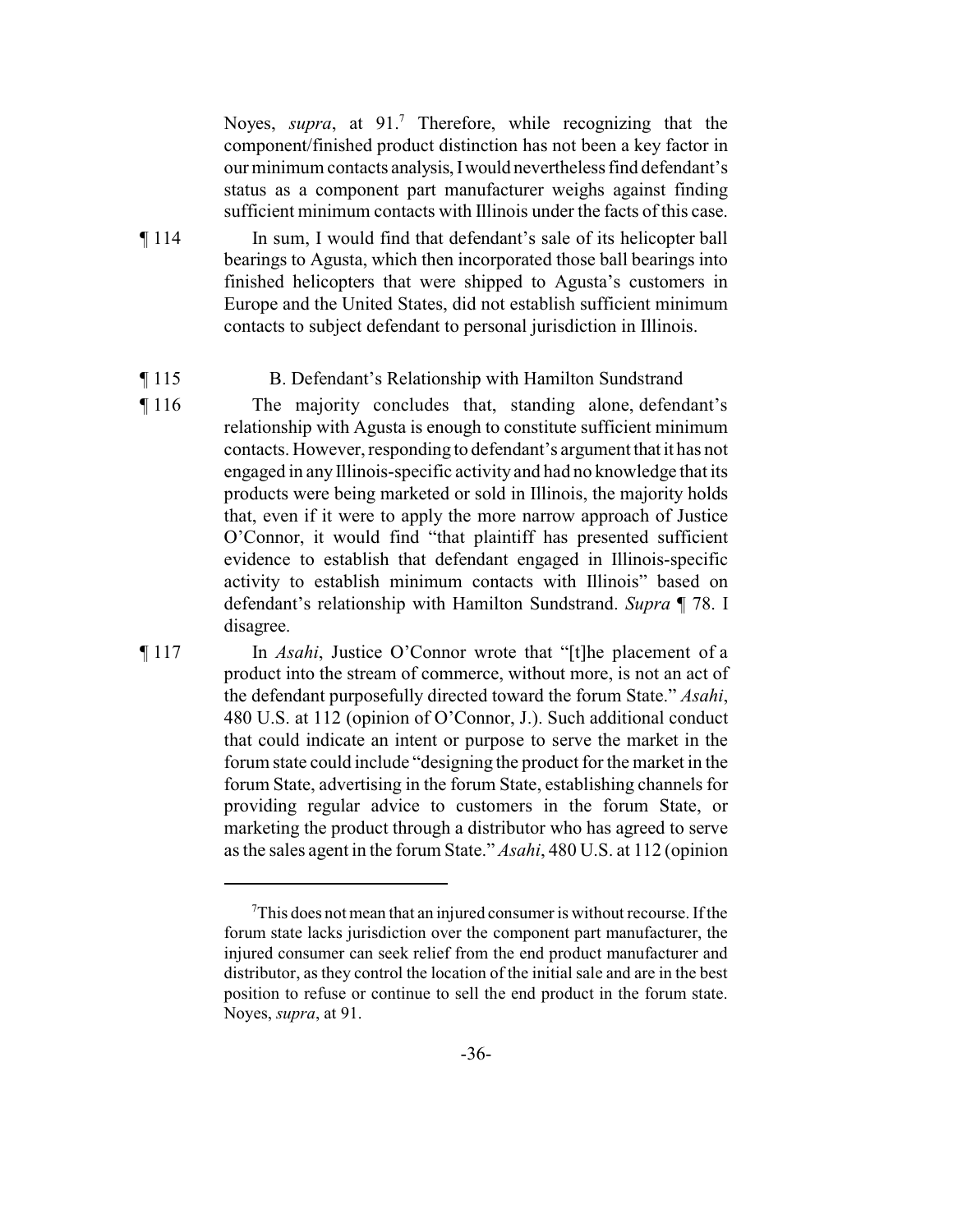of O'Connor, J.). Justice Breyer echoed this language in his *McIntyre* concurrence, suggesting "somethingmore" constituted "special staterelated design, advertising, advice, marketing, or anything else" such as a "specific effort by the [defendant] to sell in [the forum state]" or a "list of potential [forum state] customers who might, for example, have regularly attended trade shows." *McIntyre*, 564 U.S. at \_\_\_, 131 S. Ct. at 2792 (Breyer, J., concurring in the judgment, joined byAlito, J.).

¶ 118 Here, the majority cites to several aspects of defendant's relationship with Hamilton Sundstrand to establish "something more": hundreds of invoices listing Rockford, Illinois, as the purchasing location for Hamilton Sundstrand representing multiple shipments of defendant's products that totaled \$1 million; the longterm agreement between defendant and Hamilton Sundstrand "indicate[d] that the parties agreed that any disagreements arising from it would be 'subject to Illinois law' "; and Ponchon's three trips to Rockford, at least one of which was an unsuccessful trip intended to "discuss further a product line for the Rockford location." *Supra* ¶¶ 79-81.

- ¶ 119 I disagree with the majority's findings. It should be noted that the ball bearings in question involving Hamilton Sundstrand were "aerospace" ball bearings for use in airplanes and fixed-winged aircraft. These bearings were sold directly to customers in the United States, such as Hamilton Sundstrand, Rolls Royce, and Honeywell. These are not the same types of bearings, helicopter bearings, that were sold to Agusta and that were in the helicopter that crashed and gave rise to the instant litigation.
- ¶ 120 None of these cited examples of contacts between defendant and Hamilton Sundstrand satisfy the "something more" required by Justice O'Connor. First, all of the invoices cited by the majority list the delivery address as "Sundstrand Power Systems" in San Diego. No product of defendant's was ever actually delivered *to* Illinois. The "Firm Name" is listed as Hamilton Sundstrand in Rockford, care of the "Acc. Payable" department. In an affidavit dated November 12, 2007, Ponchon averred that defendant commenced its business relationship with Sundstrand in San Diego in 1997, selling Sundstrand aerospace bearings. Then, in 1999, Sundstrand was taken over by Connecticut-based UTC and at that point became "Hamilton Sundstrand." Hamilton Sundstrand subsequently centralized its invoice handling procedure for all invoices addressed to Hamilton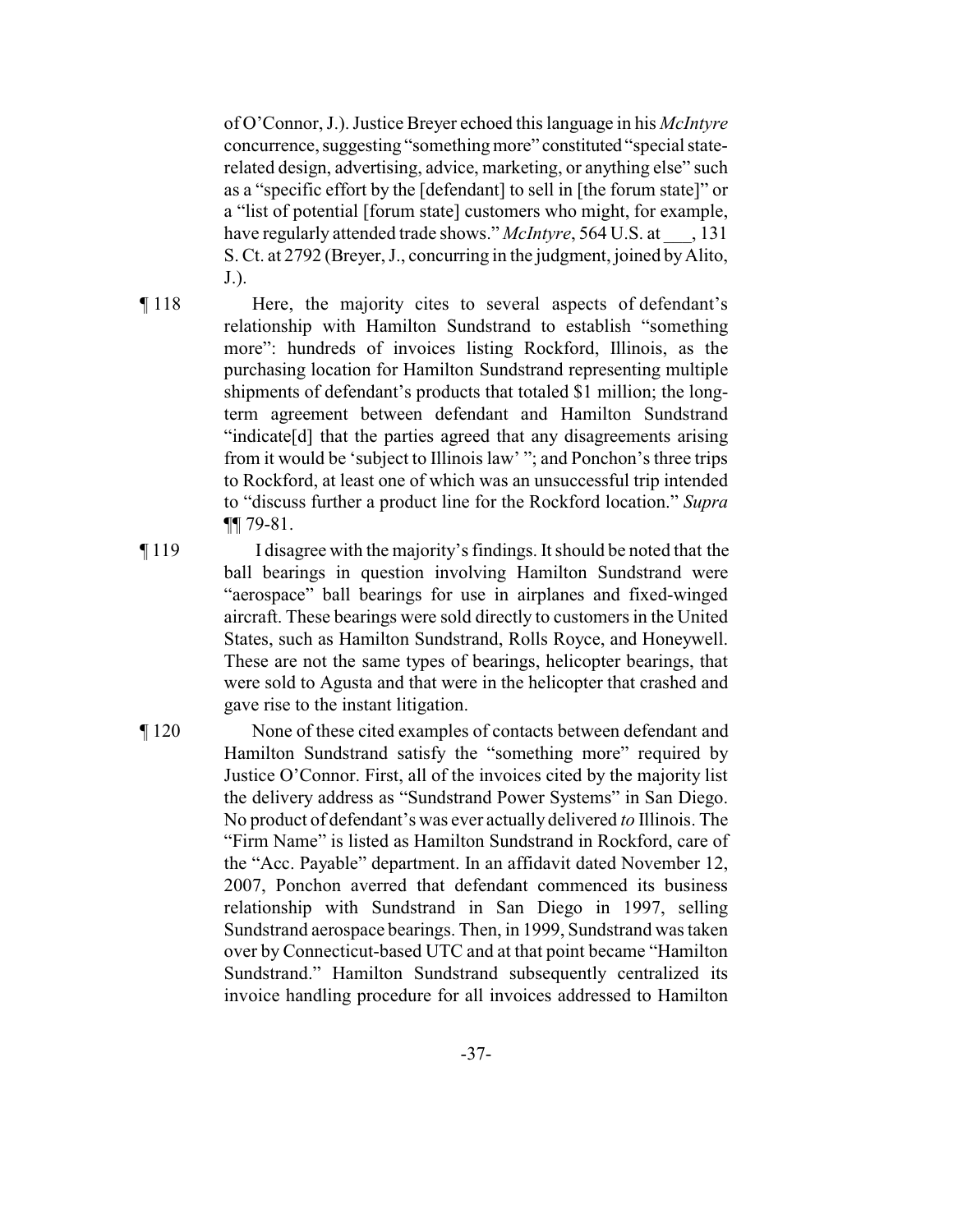Sundstrand for orders and deliveries at its Rockford location. As of the date of the affidavit, however, defendant still supplied Hamilton Sundstrand in San Diego with bearings and "ha[d] never provided bearings to Hamilton Sundstrand in Illinois." Similar averments are made in the January 16, 2007, affidavit of defendant's managing director Julian Vahanian. In his July 19, 2007, deposition, Ponchon testified that the Rockford facility of Hamilton Sundstrand made electric generators and actuators for which defendant did not ship bearings and it was his understanding that defendant's products were not used or utilized at the Rockford facility. Ponchon testified that defendant only actually sold bearings to the San Diego division. Further, the bearings were only shipped to San Diego and, when conducting purchases, defendant only communicated and interacted with Hamilton Sundstrand representatives in San Diego.

¶ 121 Next, the long-term agreement does not satisfy the "something more requirement." While the agreement dated February 4, 2004, does list the "buying location" as Rockford, the agreement itselfstates that Hamilton Sundstrand is a Delaware corporation "having headquarter offices located at One Hamilton Road, Windsor Locks, Connecticut," and that, unless otherwise expressly agreed to in writing, the agreement "shall be interpreted in accordance with the plain English meaning of its terms and the laws of the State of Connecticut."<sup>8</sup> Further, all alternative dispute resolution proceedings "shall take place in Connecticut." The destination was listed as the "Buyer's Facility." However, as already noted, there is no evidence that any of defendant's product was ever, in any transaction, shipped to Illinois. Rather, based on the invoices, "Buyer's Facility" appears to be San Diego. Ponchon testified that, when it came to negotiating and ordering new purchases of defendant's products, he only spoke with San Diego-based Hamilton Sundstrand employees. At his July 17, 2007, deposition, when questioned by plaintiff's attorney as to what he understood by the term "buying location," Ponchon responded that in his mind the buying was done from San Diego, and that the Rockford contact simply granted and prepared the contract due to UTC's organizational structure for completing business

 ${}^{8}$ The majority states the long-term agreement is subject to the laws of Illinois, but I believe they are referring to a proprietary information agreement entered into between defendant and Hamilton Sundstrand, not the long-term parts purchasing agreement.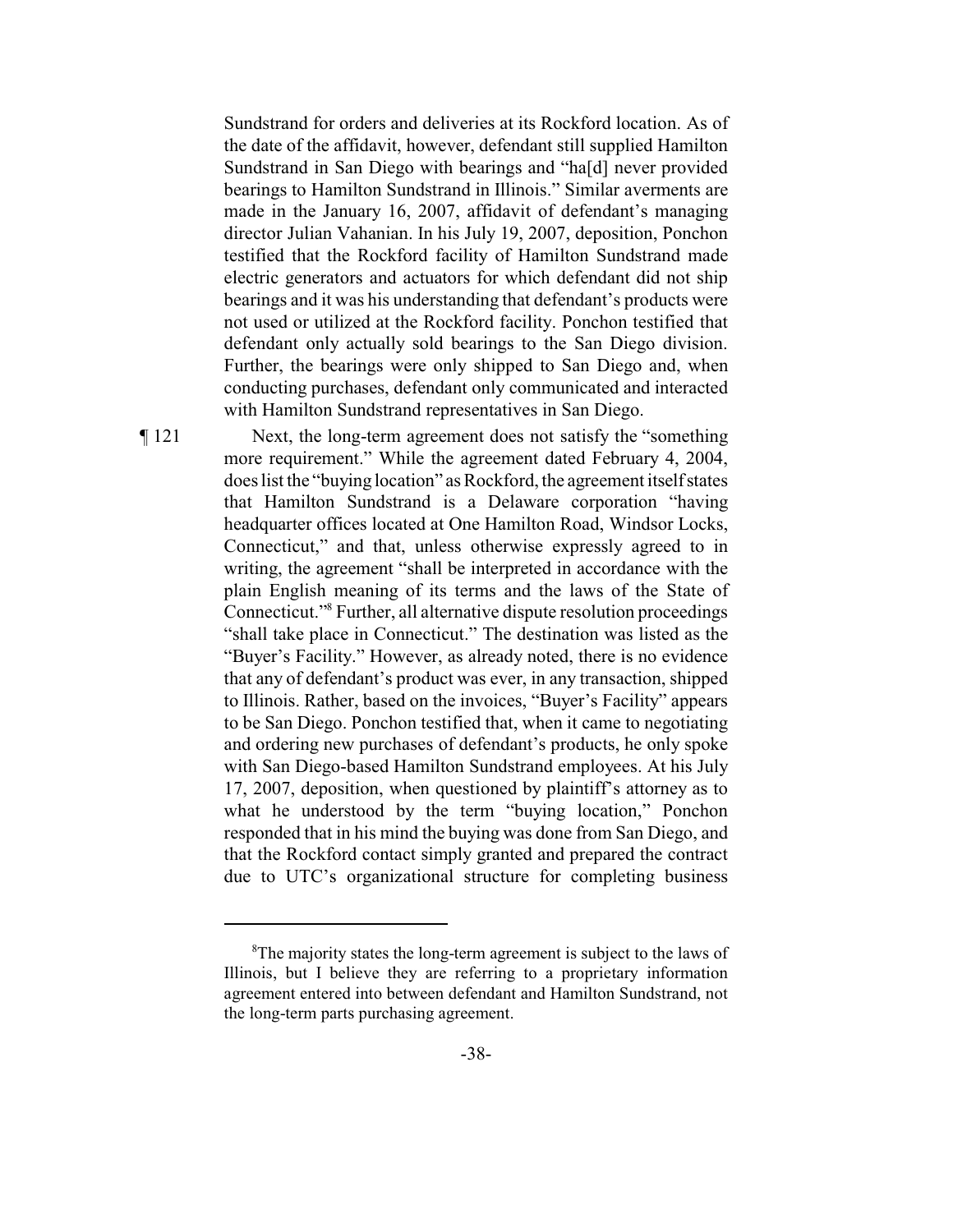transactions. Rockford may have been listed as the "buying location" on the long-term agreement, but for all intents and purposes defendant was interacting with San Diego.

- ¶ 122 Finally, with regard to Ponchon's 2000 and 2003 visits to Rockford, neither visit actually resulted in any of defendant's products being sold to Illinois customers. Ponchon testified that the 2000 visit was not to sell bearings to Rockford, but to visit a "prospective client" in the wake of Sundstrand's takeover by UTC and "[t]o give the people within the Hamilton Sundstrand organization who were responsible for bearings an opportunity to know who we, at SNFA, are." However, even if the 2000 visit is characterized as a sales attempt, it constitutes one incident from which no sales actually resulted. In the November 12, 2007, affidavit, Ponchon characterized the 2003 Rockford visit as concerning the long-term agreement and the new payment arrangement for purchases from Hamilton Sunstrand in San Diego. Ponchon averred that "[t]he topic of our discussions exclusively concerned the sales of bearings to the Hamilton Sundstrand plant in San Diego." I would not find these visits qualified as "something more."
- ¶ 123 In sum, the record is devoid of evidence that the aerospace bearings sold to Hamilton Sundstrand in San Diego were meant to be sold to Illinois consumers. Thus, there is no evidence that defendant specifically designed its product for market in Illinois, advertised in Illinois, or established channels for providing regular advice for customers *in* Illinois. See *Asahi*, 480 U.S. at 112 (opinion of O'Connor, J.). Besides possibly the 2000 visit, there does not appear to be an effort by defendant to sell *in* the forum state, nor is there a list of defendant's potential customers in Illinois. See *McIntyre*, 564 U.S. at \_\_\_, 131 S. Ct. at 2792 (Breyer, J., concurring in the judgment, joined by Alito, J.). Justice Breyer found that one actual sale in the forum, even when the defendant is aware the product will be sold there, is not enough to establish sufficient minimum contacts, let alone one unsuccessful direct sales attempt of a different product than the one giving rise to the instant litigation. See *McIntyre*, 564 U.S. at  $\qquad$ , 131 S. Ct. at 2793-94 (Breyer, J., concurring in the judgment, joined by Alito, J.). I would find that defendant's relationship with Hamilton Sundstrand did not satisfythe "something more" to establish sufficient minimum contacts under *Asahi* or *McIntyre,* as any contact with Illinois was incidental and too tenuous to justify subjecting defendant to personal jurisdiction in this state.